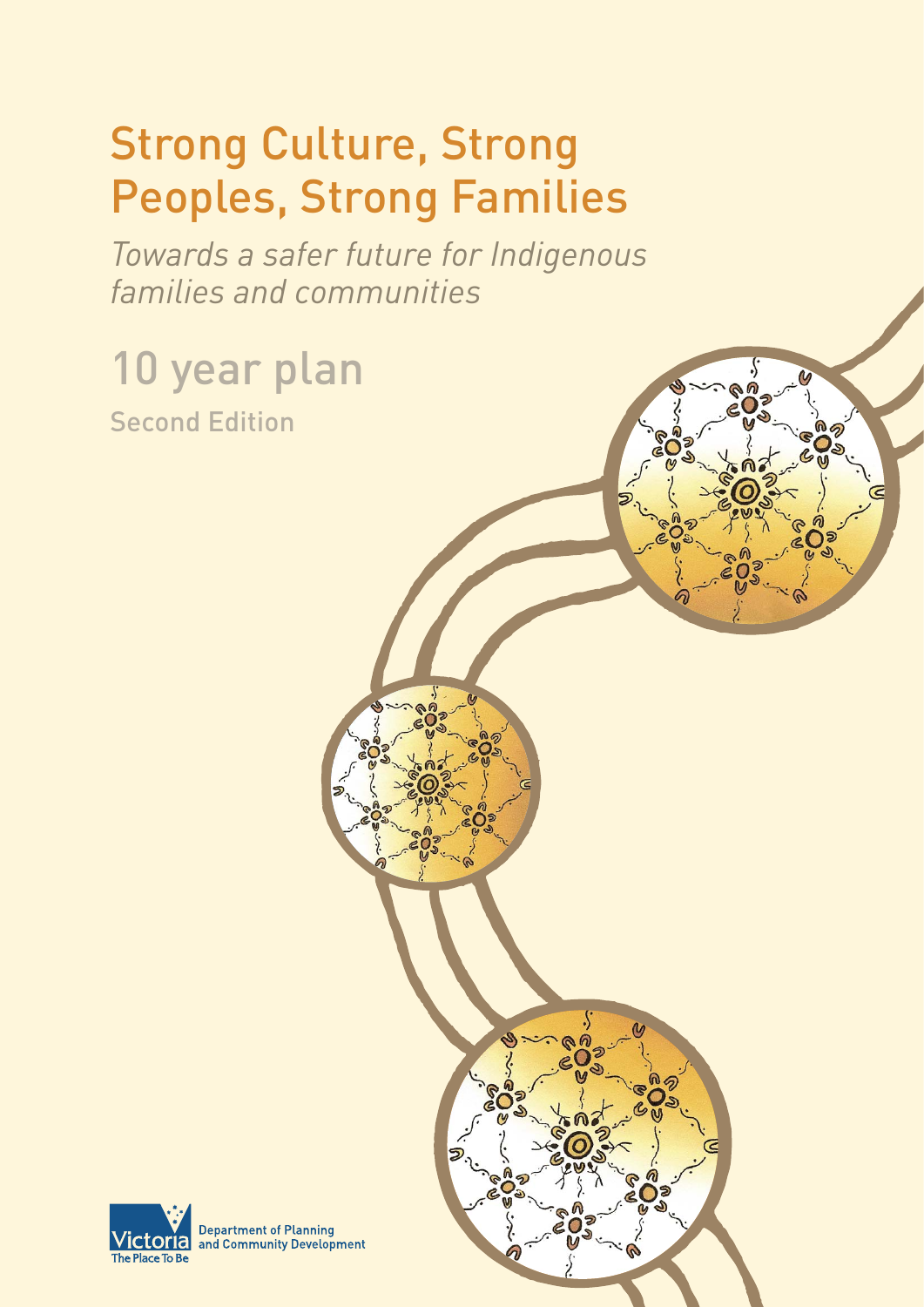Published by Aboriginal Affairs Victoria Department of Planning and Community Development 1 Spring Street Melbourne Victoria 3000 Telephone (03) 9208 3244 October 2008

© Copyright State Government of Victoria 2008 This publication is copyright. No part may be reproduced by any process except in accordance with provisions of the Copyright Act 1968.

Authorised by the Victorian Government, Melbourne, Victoria

Printed by Stream Solutions Level 3, 157 Spring Street Melbourne 3000

Designed by The White Studio

ISBN 978-1-921331-90-9

#### **Accessibility**

If you would like to receive this publication in an accessible format, such as large print or audio, please telephone (03) 9208 3244

This publication is also at www.dpcd.vic.gov.au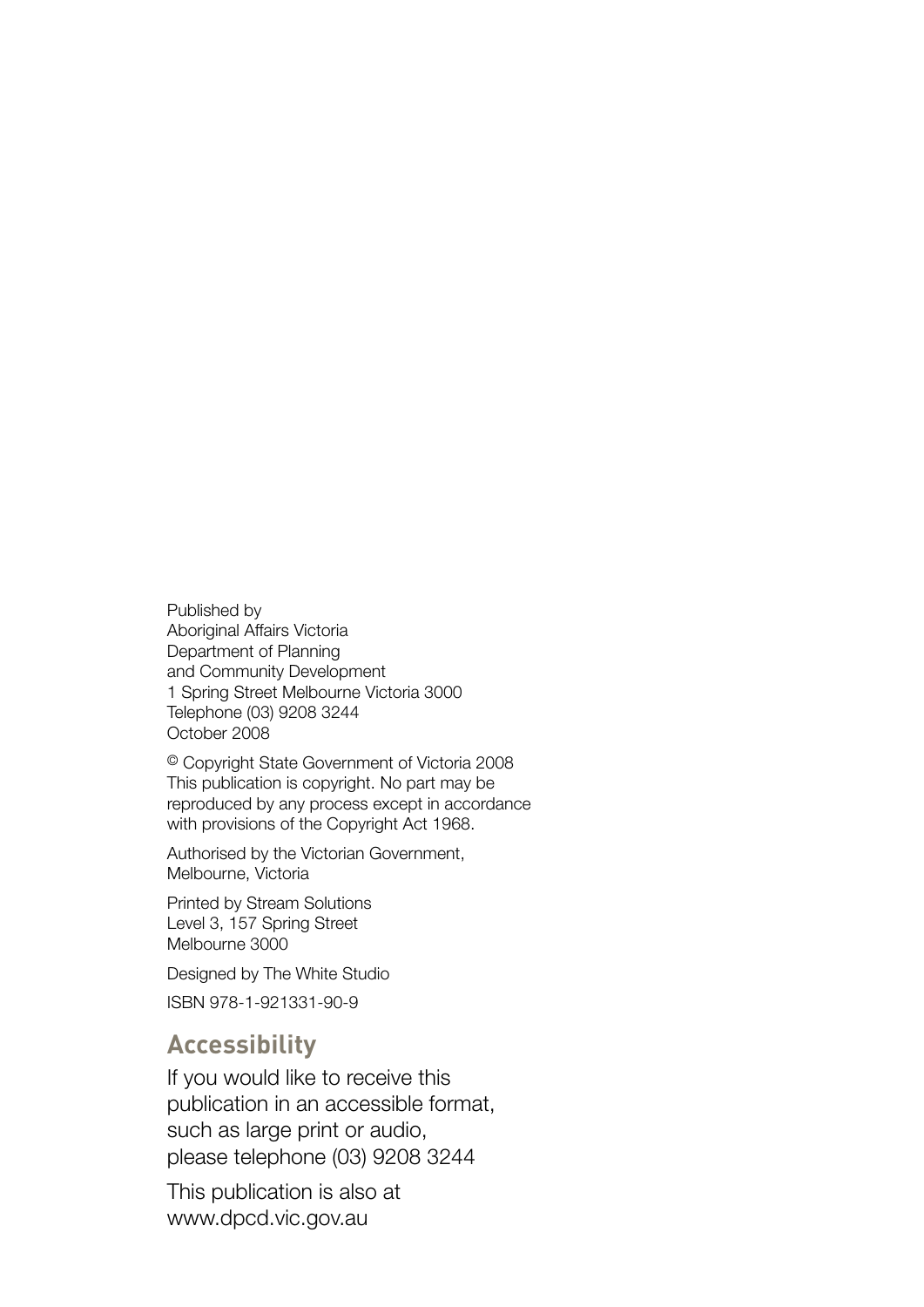# **Contents**

| Letter of introduction                                                             | 3              |
|------------------------------------------------------------------------------------|----------------|
| Overview of strategy                                                               | 6              |
| Vision, guiding principles and values                                              | $\overline{7}$ |
| Background                                                                         | 10             |
| Achievements to date                                                               | 28             |
| 10 year strategic plan                                                             | 32             |
| Objective $1 -$ Cultural safety                                                    | 35             |
| Objective 2 - Healthy families                                                     | 37             |
| Objective 3 – Education, awareness, prevention                                     | 39             |
| Objective $4 -$ Safety for victims                                                 | 41             |
| Objective $5 -$ Accountability                                                     | 43             |
| Objective 6 - Healing                                                              | 45             |
| Objective 7 - Service capability                                                   | 47             |
| Objective 8 – Research and evaluation                                              | 49             |
| Appendix 1 – Integrated Family Violence Service Reform Strategy Principles extract | 50             |

 $\frac{5}{2}$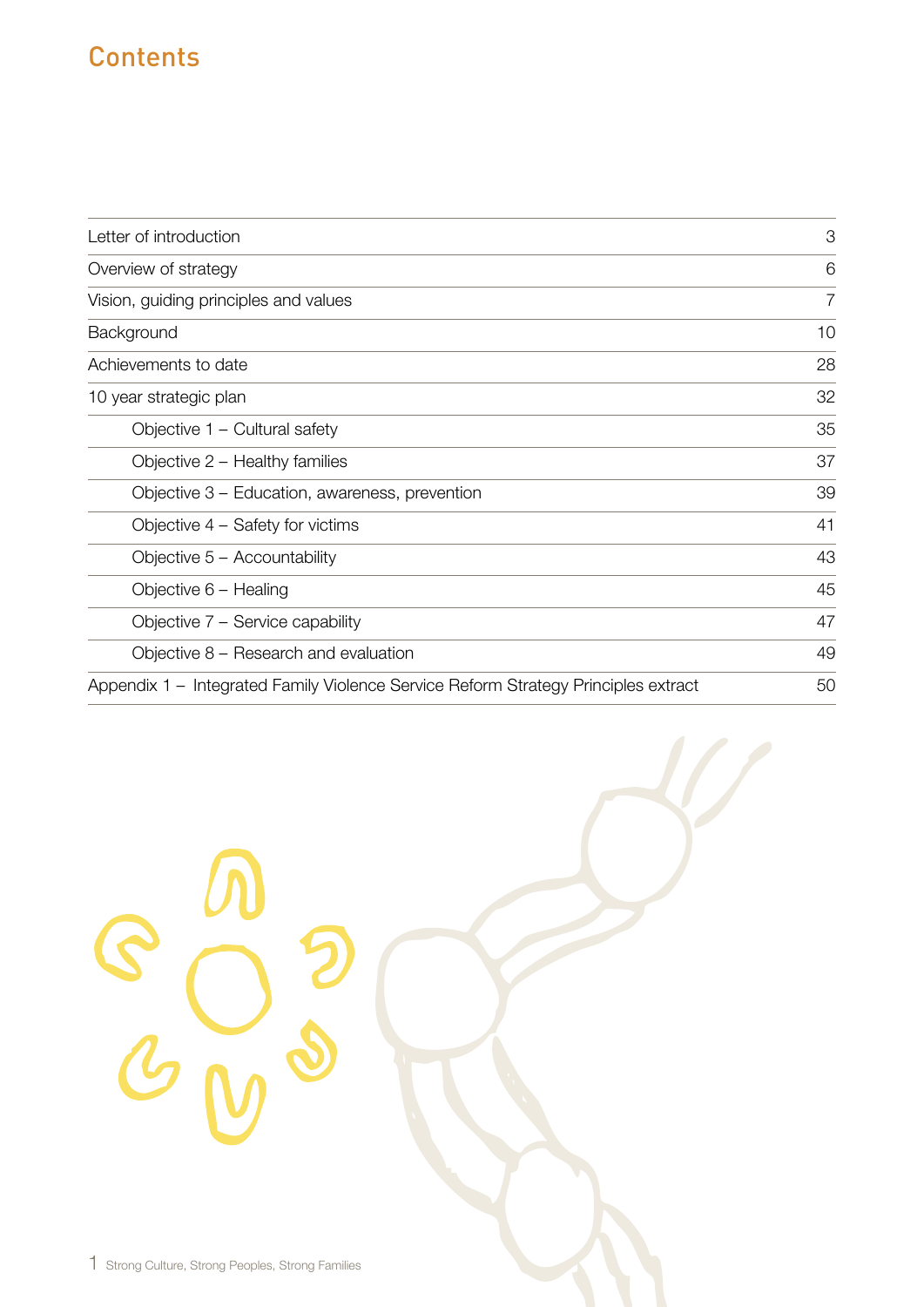# Cover Artwork

The front cover is styled on a design by Catherine King from Geelong. It represents families and communities staying strong together by helping each other, and the elements depicted are:



**A running waterhole to show how the culture is moving forward.**



**Families sitting together, talking and keeping close.** 



**Communities coming together as a group.**



**Travel between families and communities so they can work together and help each other.**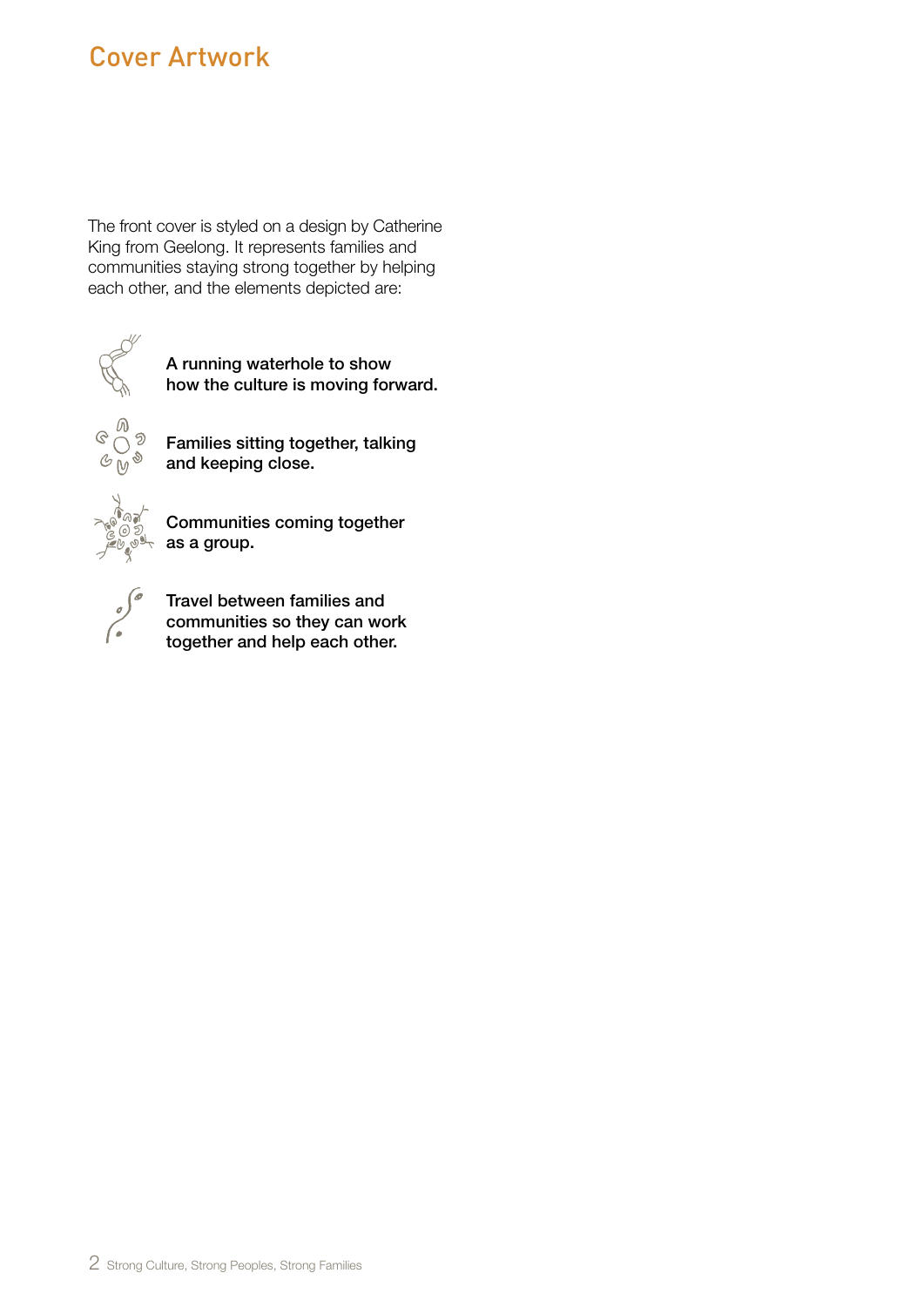### Letter of Introduction

The Indigenous community and Victorian Government members who have signed this plan present *Strong Culture, Strong Peoples, Strong Families: towards a safer future for Indigenous families and communities 10 year plan*.

This 10 year plan was written by the Indigenous Family Violence Partnership Forum of Indigenous community representatives from the 10 regions across the State, Indigenous organisations and senior representatives from government departments. Our work grew out of our respect for Indigenous culture and history and our joint concern over the levels of violence in Victoria's Indigenous communities.

In 2003, the *Victorian Indigenous Family Violence Task Force Final Report* stated that each day one in three Indigenous people in Victoria are the victim, have a relative that is the victim or witness an act of violence. This violence is not part of Indigenous culture. Through this plan, we seek to build on Indigenous cultural norms and history to make Victoria a safer place for all Indigenous families.

This plan outlines our vision for the next 10 years, the objectives for us to reach and the specific actions we need to take. It is a living document which will guide, inform and direct joint efforts of the Indigenous community and the Victorian Government to reduce Indigenous family violence.

Creating a safer Victoria and promoting healing will take many years, particularly given the disadvantage experienced by Indigenous people and the effects of transgenerational abuse and trauma, but important achievements have already been made and we look forward to further positive changes in future years.

We commend to you this plan as our contribution to the journey of healing ahead of us.

**The Indigenous community and the Victorian Government**  (refer next page)

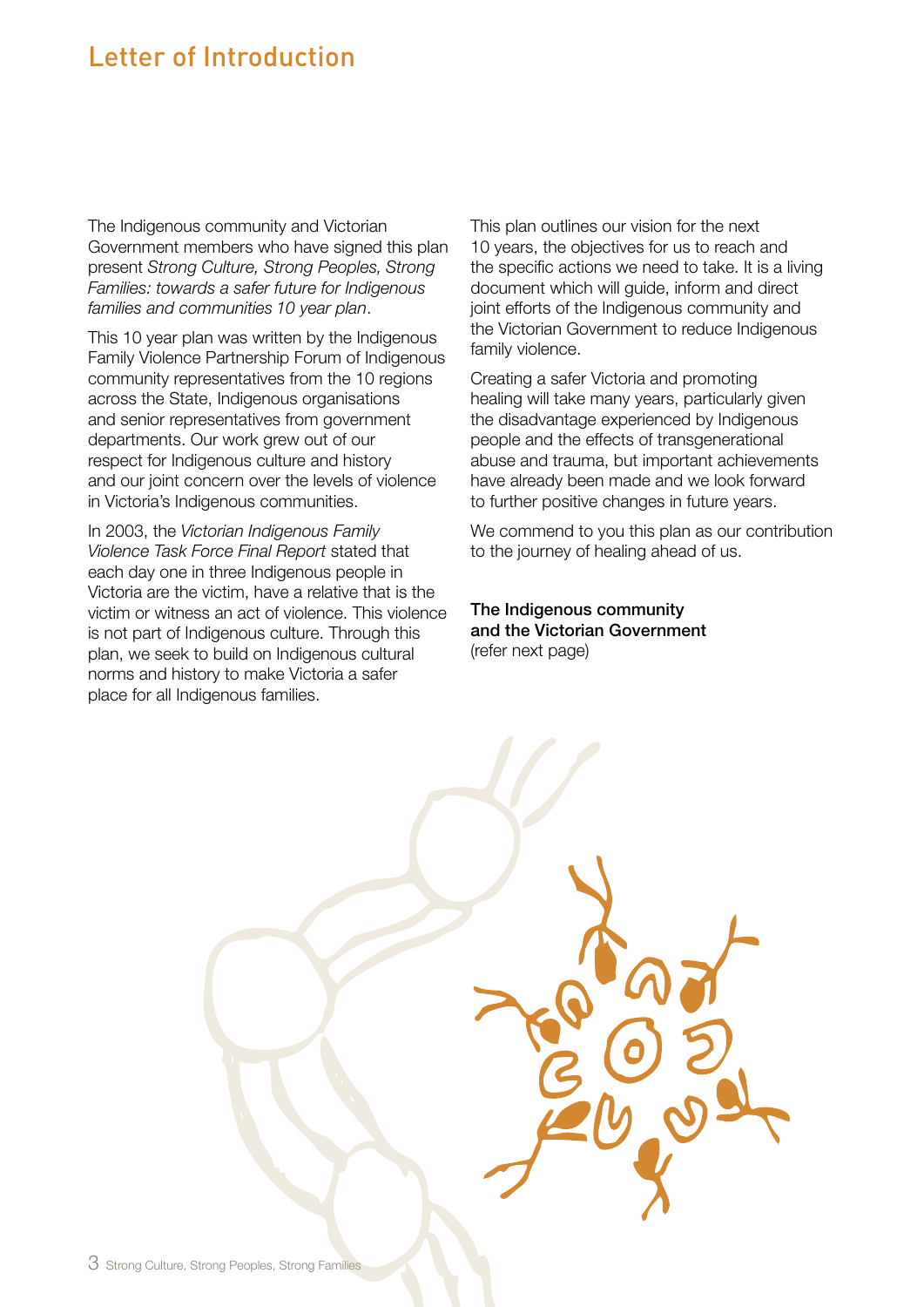



**Gwenda Black**  Chairperson, Barwon South West Regional Action Group



Frances Bouch

**Frances Bond** Chairperson, Eastern Metropolitan Regional Action Group



Junge Lysson.

**Faye Lynam** Chairperson, Hume Regional Action Group



**Ann Spittles** Chairperson, Loddon Mallee South Regional Action Group



**Phil Cooper** Chairperson, North and West Metropolitan Regional Action Group



Chenyl Drayton

**Cheryl Drayton** Chairperson, West Gippsland Local Action Group



**Damien Goodall** Chairperson, East Gippsland Regional Action Group



**Levi Lovett** Chairperson, Grampians Regional Action Group





**Esme Thompson** 

Sec 1

Action Group

**Janine Wilson** Chairperson, Loddon Mallee North Regional Action Group



**Daphne Yarram**  Chairperson, Indigenous Family Violence Taskforce

Aaria Starcevic

**Maria Starcevic** Chairperson, Southern Metropolitan Regional Action Group

Chairperson, Central Gippsland Local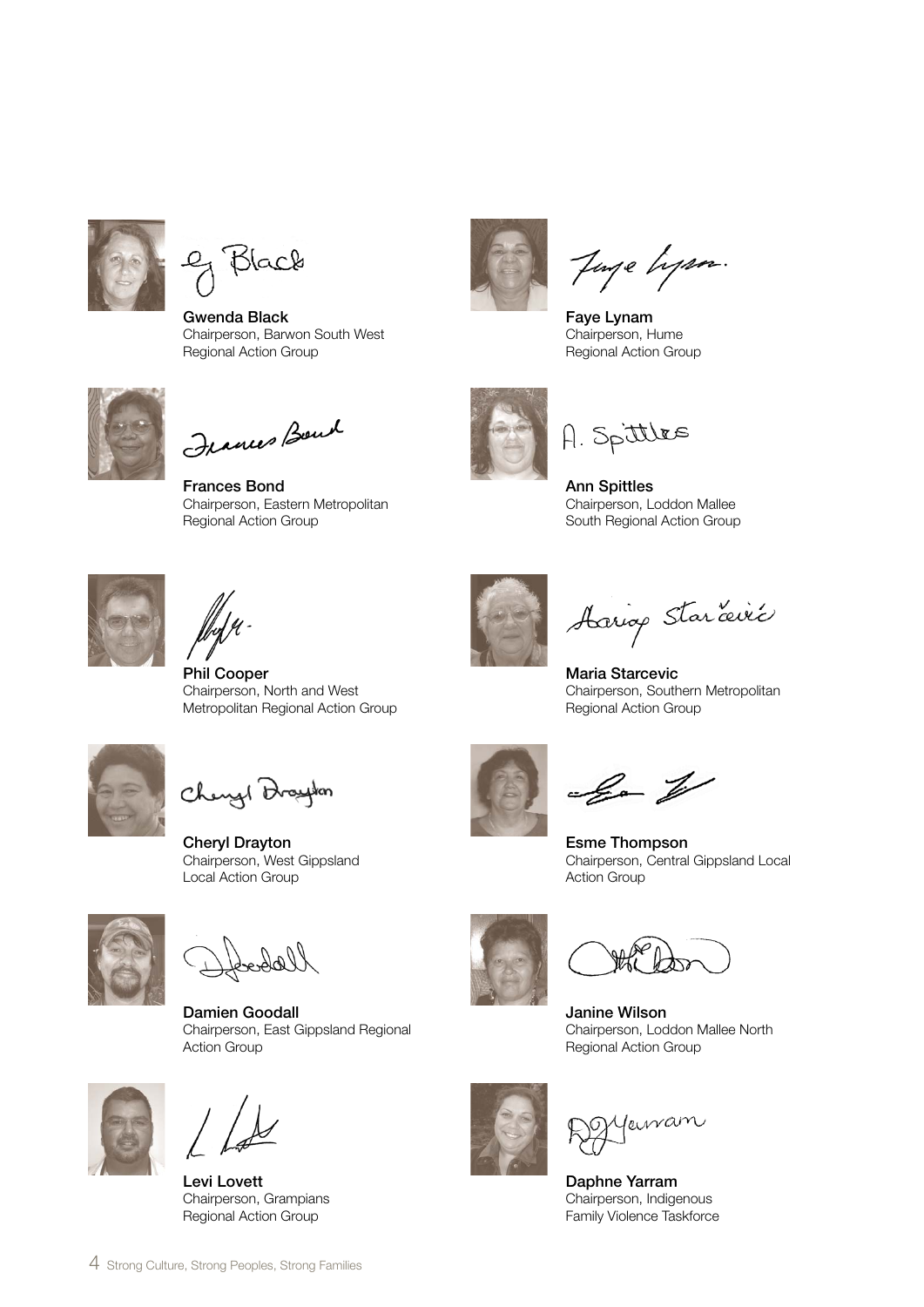

fercellin ashimo-

**Geraldine Atkinson** President, Victorian Aboriginal Education Association Inc





**Linda Bamblett**  Aboriginal Justice Forum Representative



Maxine Movard

**The Hon. Maxine Morand MP** Minister for Children and Early Childhood Development Minister for Women's Affairs

Rob Mill

**The Hon. Rob Hulls MP** Deputy Premier and Attorney-General



Loit

**Muriel Bamblett** Chief Executive Officer, Victorian Aboriginal Child Care Agency





**Antoinette Braybrook** Chief Executive Officer, Aboriginal Family Violence Prevention and Legal Service



**Frank Guivarra**  Chief Executive Officer. Victorian Aboriginal Legal Service



**Lisa Thorpe** Board Member, Elizabeth Hoffman House Aboriginal Women's Services Inc



Bb Cameron

**The Hon. Bob Cameron MP** Minister for Police and Emergency Services, Minister for Corrections



**The Hon. Lily D'Ambrosio MP**  Parliamentary Secretary, Community Development & Chairperson of the Indigenous Family Violence Partnership Forum

Richard Wynne

**The Hon. Richard Wynne**  Minister for Aboriginal Affairs Minister for Housing and Local Government

**The Hon. Lisa Neville MP** Minister for Community Services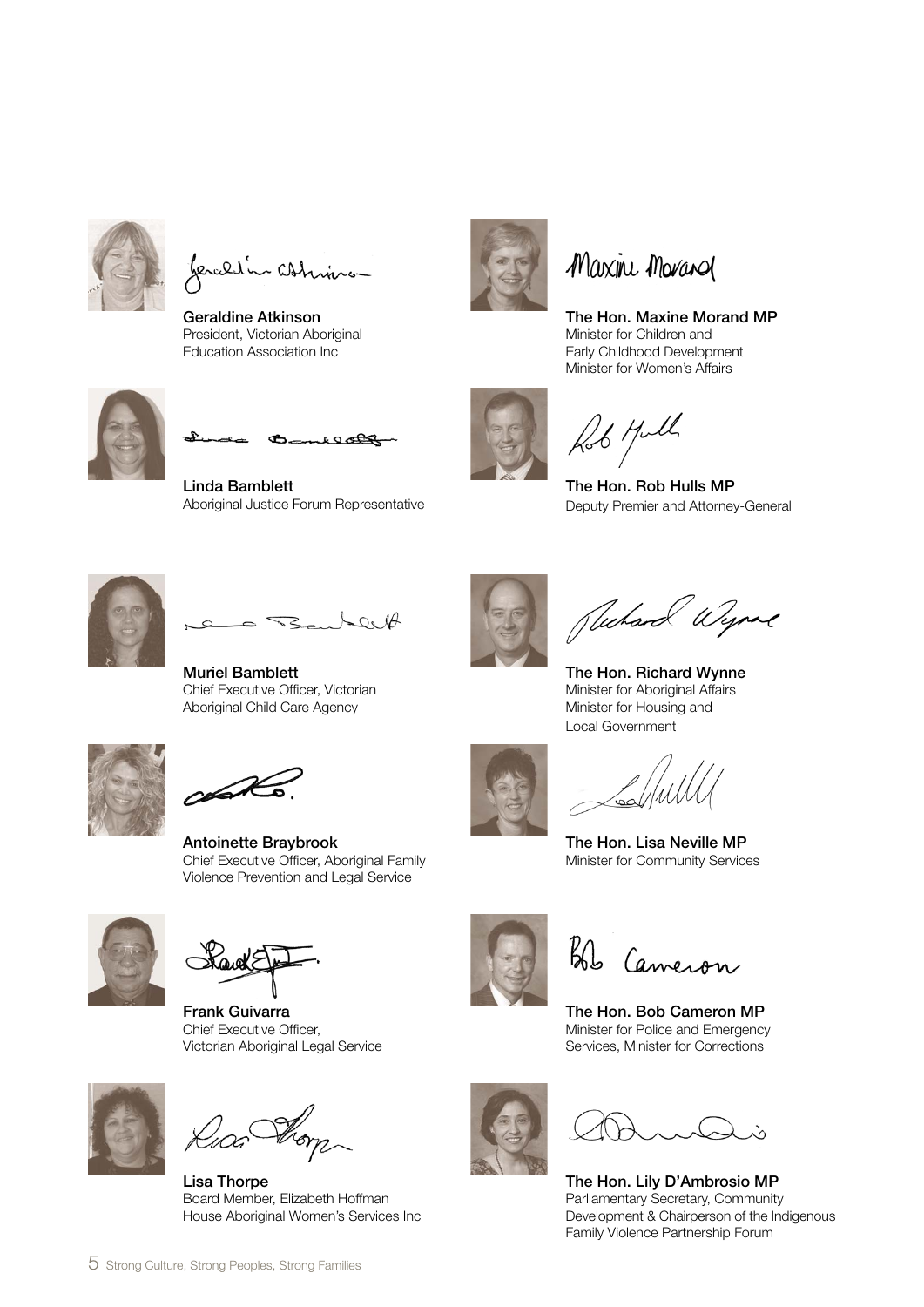| 10 year plan                                                | <b>Strong Culture, Strong Peoples, Strong Families:</b><br>towards a safer future for Indigenous families and communities                                                                                                                                                                                                                                                                                                                                                                                                                          |
|-------------------------------------------------------------|----------------------------------------------------------------------------------------------------------------------------------------------------------------------------------------------------------------------------------------------------------------------------------------------------------------------------------------------------------------------------------------------------------------------------------------------------------------------------------------------------------------------------------------------------|
| <b>Vision overview</b>                                      | The Indigenous community and the Victorian Government,<br>in partnership, will lead the development of a safer Victoria for<br>all Indigenous families and communities.                                                                                                                                                                                                                                                                                                                                                                            |
| <b>Values</b>                                               | - Safety and security for victims of violence<br>- Strong community leadership and positive role models<br>- Shared responsibility and support for one another<br>- Healthy lifestyles, harmonious relationships<br>and respect for self and others<br>- Cultural integrity/respect and cultural safety<br>within Indigenous and mainstream services<br>- Healing for victims and perpetrators, and<br>$-$ No more violence $-$ in the home, in the family,<br>in the community or in the workplace                                                |
| <b>Objectives</b>                                           | <b>Cultural Safety</b><br><b>Healthy Families</b><br><b>Education Awareness Prevention</b><br><b>Safety for Victims</b><br>Accountability<br>Healing<br><b>Service Capability</b><br><b>Research and Evaluation</b>                                                                                                                                                                                                                                                                                                                                |
| <b>Victorian</b><br><b>Government</b><br>policy environment | Growing Victoria Together<br>A Fairer Victoria<br>Victorian Indigenous Affairs Framework<br>Government Response to Indigenous Family<br>Violence Taskforce Report<br>Integrated Family Violence Reform Strategy<br>Aboriginal Justice Agreement<br>Aboriginal Human Services Plan<br><b>Children Youth and Families Act</b><br><b>Wannik Education Strategy for Koorie students</b><br>A Way Forward – Violence Against Women Strategy<br>Victoria's plan to improve outcomes in early childhood<br>Elder Abuse Prevention Implementation Strategy |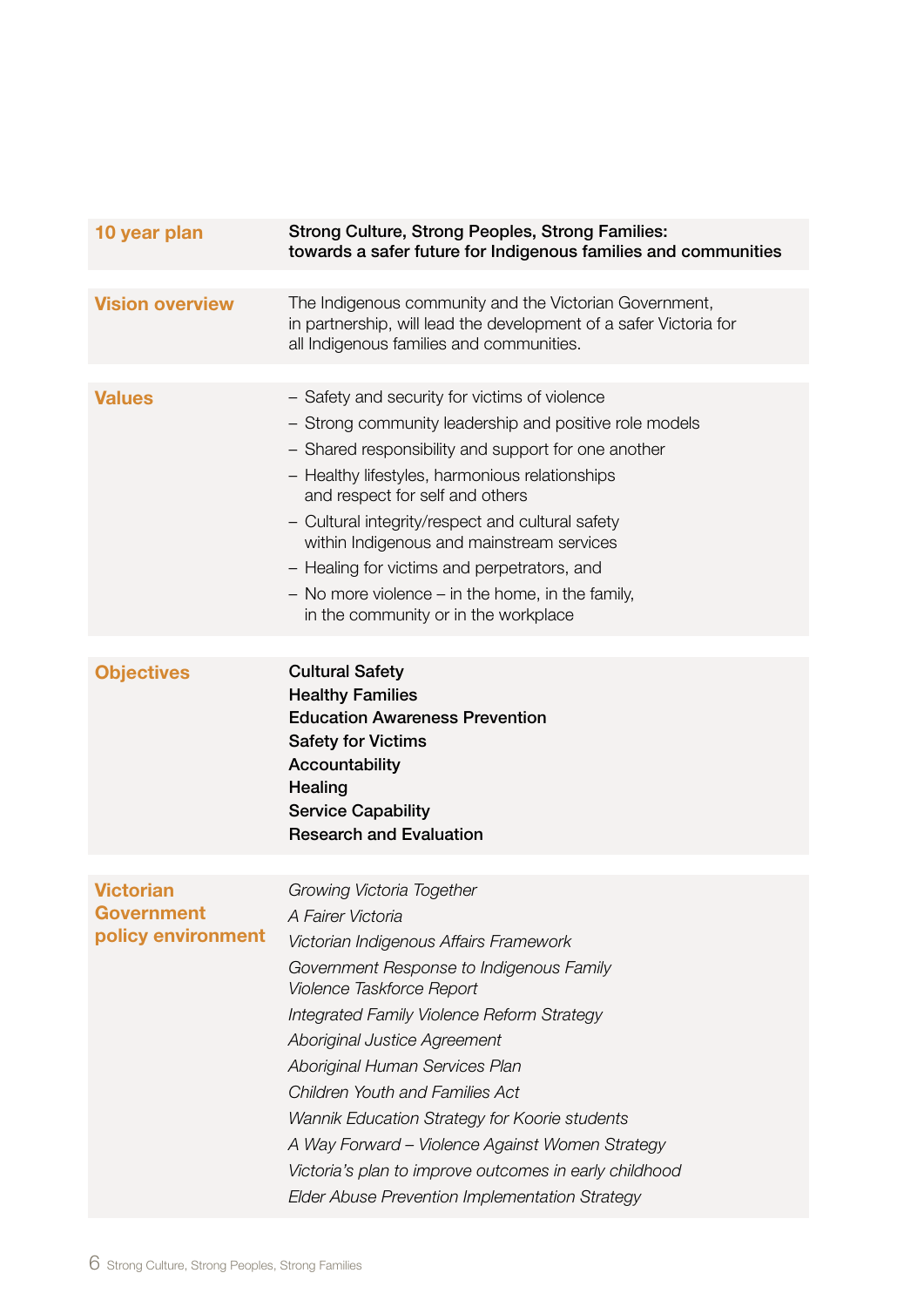### Vision: where we are heading

The Indigenous Family Violence Partnership Forum has a vision and guiding principles which underlies the values, achievements, objectives and actions we undertake over the next 10 years.

# Our vision for 2018

Families are our heart and soul. They generate dreams and values, ideals and visions for our children.

Actions and programs strengthen, honour and respect Indigenous individuals, families, communities, cultural heritage and cultural practices. We are committed to breaking the cycle of Indigenous family violence.

The Indigenous community and the Victorian Government, in partnership, will lead the development of a safer Victoria for all Indigenous families and communities.

 $C_{0.8}^{\circ}$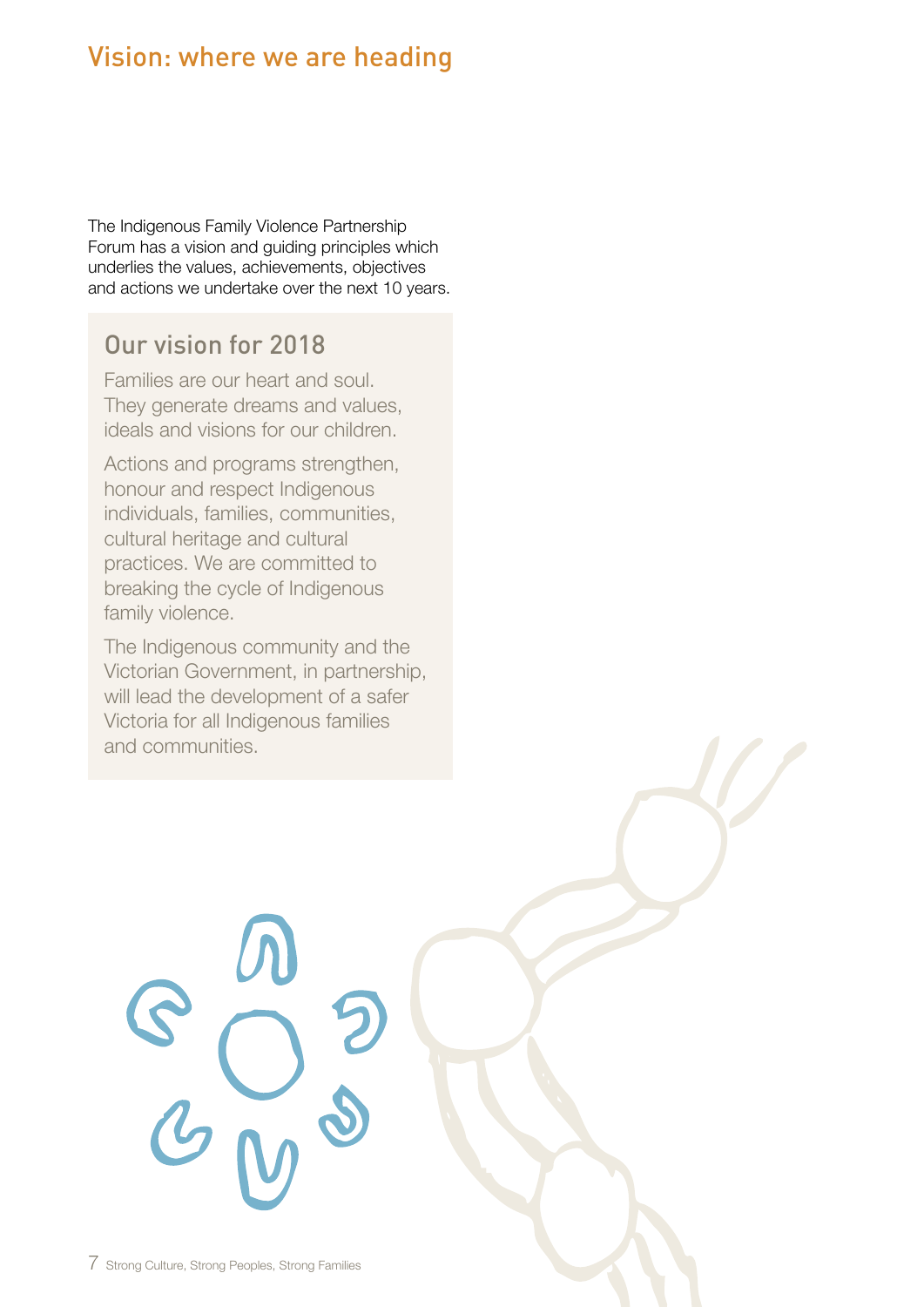# Guiding principles

To guide all elements of the plan towards the vision, the Indigenous Family Violence Partnership Forum established nine principles for developing and implementing policies and programs:

- 1. **Family violence is not part of Indigenous culture.** As stated in our Vision: 'Families are our heart and soul. They generate dreams and values, ideals and visions for our children.' Family violence is a crime and is unacceptable within the Indigenous community. Safety and security for victims of violence is our number one priority.
- 2. **Complex nature of family violence within Indigenous communities.**  In an Indigenous community context, family violence includes a wide range of physical, emotional, sexual, social, spiritual, cultural and economic abuses that can occur within families, extended families, kinship networks and communities.
- 3. **Indigenous culture.** Indigenous Victorians are the First Peoples of our state. We recognise the uniqueness and diversity of Indigenous culture, society and history in Victoria and promote reconciliation that gives proper recognition and respect to the Indigenous people of Victoria. We acknowledge Elders as the keepers of this rich history and we value, respect and protect them. The Indigenous community and the Victorian Government agencies work together in a respectful manner to effectively develop integrated and culturally competent responses to family violence in Indigenous communities that incorporate Indigenous history, values and parenting experience.
- 4. **Partnership, transparency and accountability.** Honesty, mutual respect, trust, accountability, transparency in decision making and shared recognition of each partner's role and responsibilities enables the partnership between the Victorian Government and Indigenous community. To maximise the effectiveness of all service provider and partnership arrangements, members of the Partnership Forum actively promote transparency and accountability in all work on Indigenous family violence.
- 5. **Adequate resources.** The provision of adequate funding and resources is an essential element in the prevention and elimination of family violence in the Indigenous community. We ensure these resources achieve long term, sustainable improvements in the Indigenous community and Victorian Government practice.
- 6. **Empowering Indigenous communities.** In recognition of the principle of Indigenous self management and self-determination, we recognise, advocate and promote the need for Indigenous people to lead the process at all levels.
- 7. **Local solutions to local problems.** We recognise the requirement to support, empower and enable communities to develop solutions to prevent, reduce and respond to family violence in Indigenous communities through the core leadership of the Indigenous Family Violence Regional Action Groups and the Partnership Forum.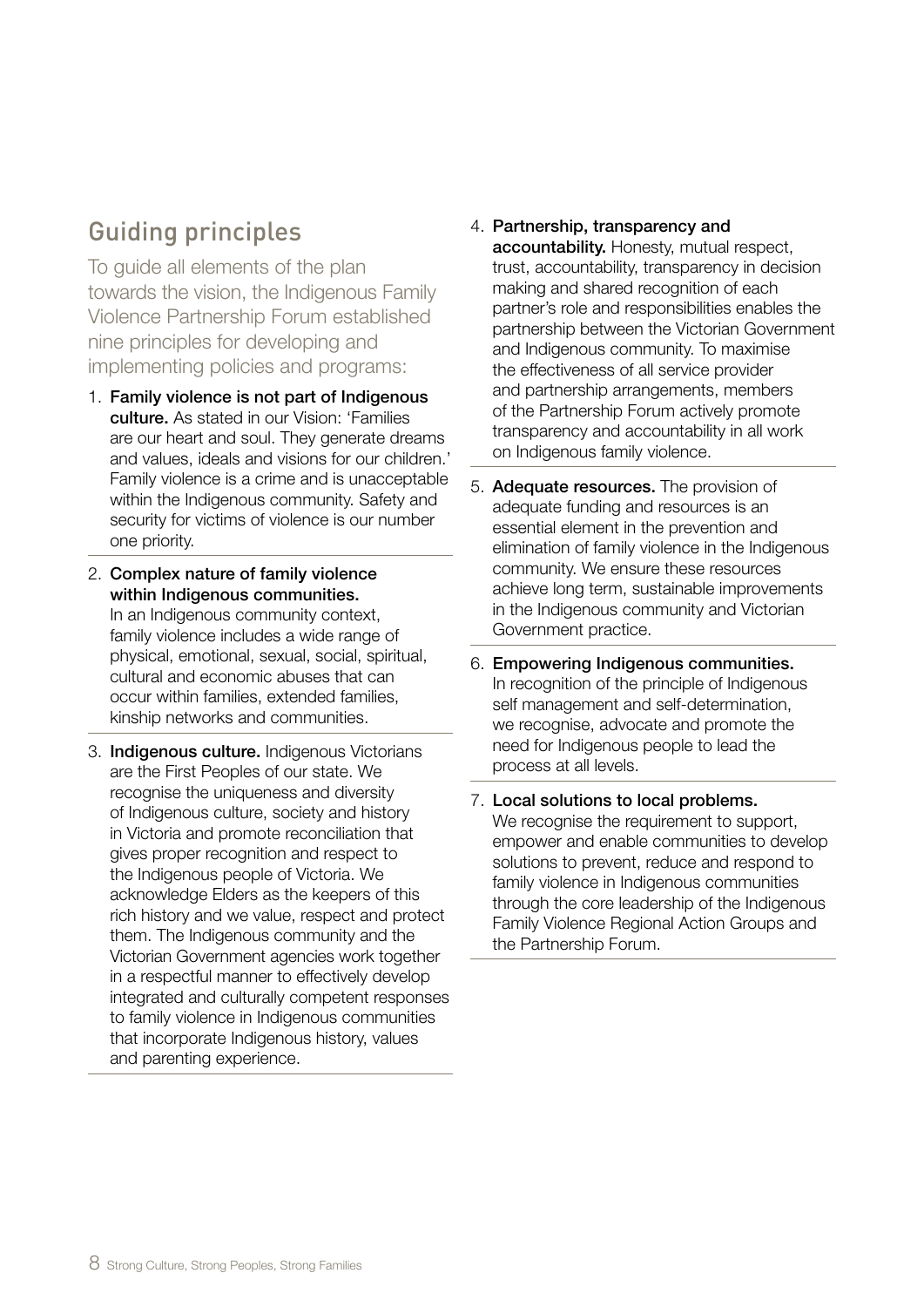- 8. **Holistic healing approach to family violence in Indigenous communities.**  We appreciate the importance of a holistic healing approach to family violence in Indigenous communities based around family and Indigenous community strengthening, collaborative approaches, appropriate resources and flexible program and service delivery arrangements.
- 9. **Early intervention, prevention and education.** Indigenous community and Victorian Government responses to family violence in the Indigenous community are based on our support for early intervention, prevention and education.

The Guiding Principles have equal status to and should be read in concert with the Victorian Integrated Family Violence Reform Strategy Principles (See Appendix 1).<sup>1</sup> Through these principles, the Victorian Government acknowledges that due recognition and respect will be given to the unique knowledge, skills and expertise which Indigenous people bring to the service system.

#### Values

The Indigenous Family Violence Partnership Forum has identified seven clear Values for preventing and eliminating family violence (six of these mirror those developed by the Indigenous Family Violence Taskforce).

These values are:

- **Safety and security for victims of violence**
- **Strong community leadership and positive role models**
- **Shared responsibility and support for one another**
- **Healthy lifestyles, harmonious relationships and respect for self and others**
- **Cultural integrity/respect and cultural safety within Indigenous and mainstream services**
- **Healing for victims and perpetrators, and**
- **No more violence in the home, in the family, in the community or in the workplace**.

These values guide the plan.

1 The Principles of the Integrated Family Violence Reform Strategy in Victoria reinforce that freedom from violence is a fundamental human right shared by all Indigenous people in Victoria. Protection of this right means that people who may experience particular vulnerability to violence, usually women and children, but also Elders and men, must be protected and those who use violence must be held accountable for their actions. These Principles are narrower in focus than those of this Plan, but are congruent with the Indigenous Family Violence Taskforce Key Values and are part of the broader policy environment addressing family violence in Victoria. *See Appendix 1*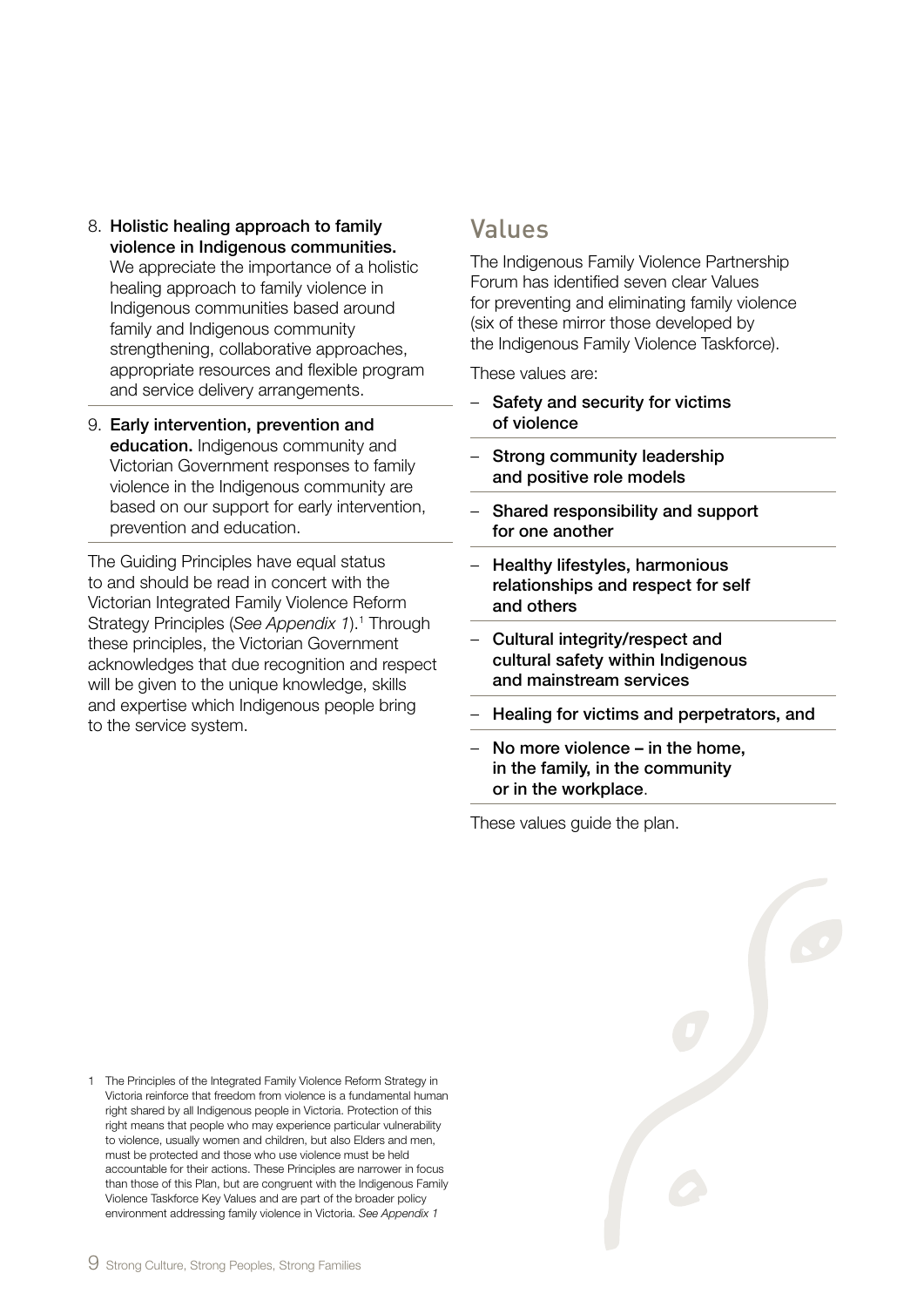### Rationale

Victoria's 30,000 Indigenous people are the inheritors and custodians of many diverse Indigenous cultures of Australia. These cultures survive today in differing forms in Victoria's Indigenous communities in their various urban, regional and rural settings as expressions of both the resilience of Indigenous traditions and Indigenous peoples.2

Indigenous children in Victoria are born into a broad community of care that consists of immediate family, Elders, extended family and the local community.<sup>3</sup> In spite of the level of disadvantage, the Indigenous community is vibrant and actively seeking to address the issues that they face.

Notwithstanding the strong leadership demonstrated by the Indigenous community, significant investment by the Victorian Government and the fact that the majority of Indigenous families are loving and supportive, family violence in the Indigenous community remains a major challenge.

The Victorian Indigenous Family Violence Taskforce estimated that: *'One in three Indigenous people are the victim, have a relative who is a victim or witness an act of violence on a daily basis in our communities across Victoria.'*<sup>4</sup>

2 Indigenous refers to Aboriginal and Torres Strait Islander people in Australia and encompasses a diversity of regional, kinship and tribal identities. In using the term Indigenous to refer to peoples, communities and families, this plan acknowledges the rights of Indigenous peoples upheld in international law – including identification by Indigenous people of a historical continuity between pre-colonial Indigenous societies and Indigenous societies today. In Victoria, Koori or Koorie is used to refer collectively to Indigenous inhabitants of southeast Australia.

- 3 Many Indigenous children have an Indigenous and non-Indigenous parent. See also footnote 9 regarding relationships between Indigenous and non-Indigenous people in Victoria.
- 4 *Victorian Indigenous Family Violence Taskforce Report*, 2003, p. 4.

In response to the unique historical context in which family violence occurs, the Indigenous community has called for a holistic approach to family violence that addresses the legacy of the past and seeks to heal individuals, families and communities. There is a shared recognition between the Victorian Government and the Indigenous community that solutions to family violence lie within Indigenous communities themselves and that Indigenous people must lead the strategy which will prevent and eliminate family violence in the Indigenous community.

#### Context

Victoria's Indigenous people are amongst the oldest continuing, living cultures on earth. Indigenous cultures are deep, complex and holistic systems which unite a sense of spiritual identity with economics, ecology, law, politics, education and family relationships.

In Indigenous communities, nurture and care is the responsibility not just of parents but of the extended family. Community Elders also play a critical role, particularly in education and the maintenance of culture. The importance of strong cultural connections is seen as fundamental to increasing resilience in the Indigenous community. Indigenous music, art, film, dance and theatre productions are key expressions of contemporary Victorian Indigenous culture.

Throughout the year, Indigenous communities hold a range of activities that celebrate Indigenous culture and demonstrate the creative resilience of today's Indigenous cultures.

Family violence is an issue of serious concern to Indigenous families and communities in Victoria and throughout Australia. It is recognised that family violence is adversely affecting the social and emotional wellbeing of Indigenous people, families and communities.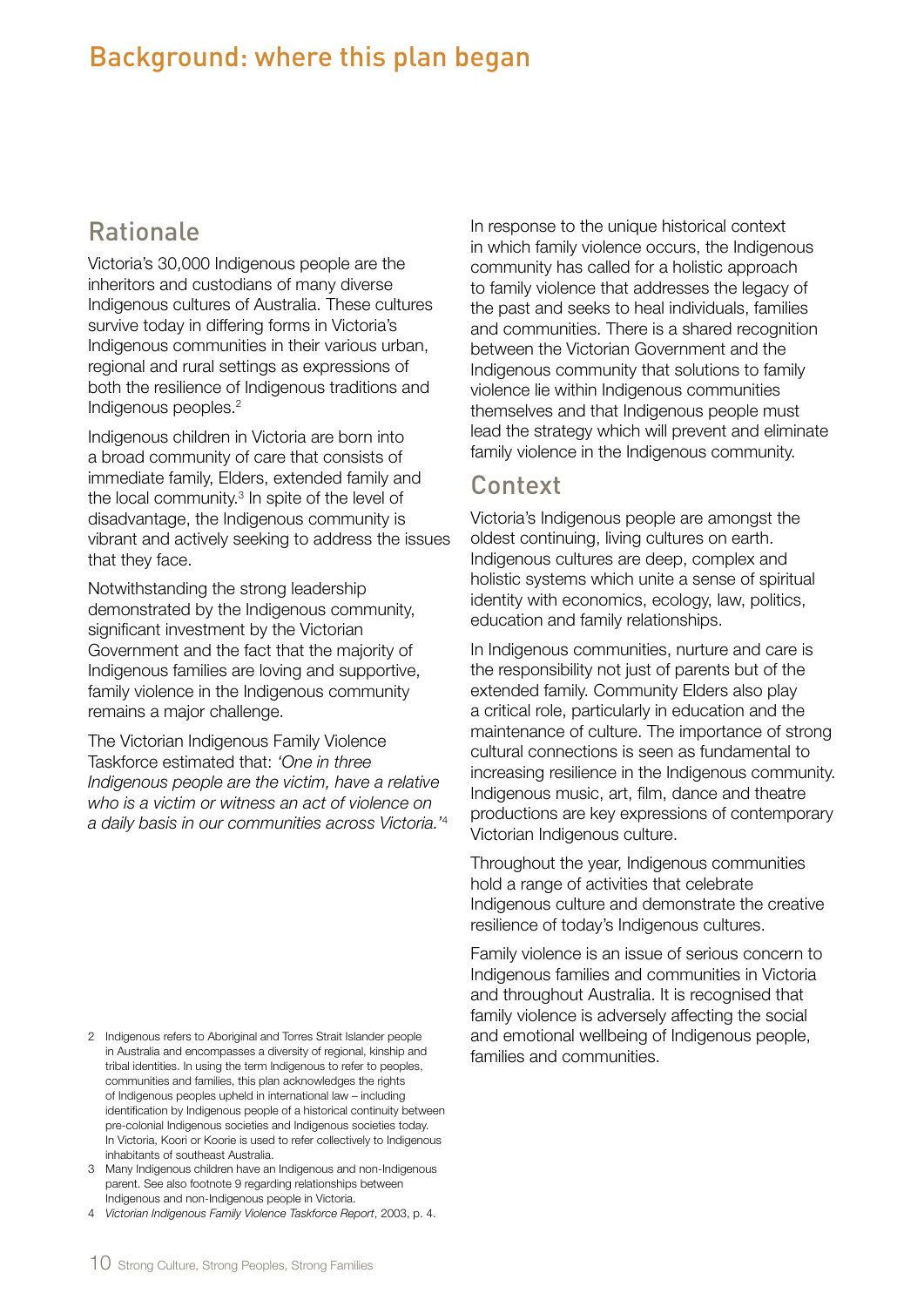#### **Definition of family violence**

Indigenous definitions of the nature and forms of family violence are broader and more encompassing than those used in the mainstream.

The Victorian Indigenous Family Violence Task Force defined family violence as: *'An issue focused around a wide range of physical, emotional, sexual, social, spiritual, cultural, psychological and economic abuses that occur within families, intimate relationships, extended families, kinship networks and communities. It extends to one-on-one fighting. abuse of Indigenous community workers as well as self-harm, injury and suicide.'*<sup>5</sup>

Indigenous family violence encompasses a range of acts that are criminal, such as physical and sexual assault, and non-criminal, such as emotional and spiritual abuse. Community violence, or violence within the Indigenous community (often between Indigenous families), is also an emerging concern for local areas in Victoria. This violence contributes to overall levels of violence reported by Indigenous people and the trauma experienced within families and kinship networks.<sup>6</sup>

Family violence includes intergenerational violence and abuse, affects extended families and kinship networks. An individual can be both a perpetrator and a victim of family violence.<sup>7</sup>

#### 5 Victorian Indigenous Family Violence Task Force Final Report,

- 2003, p. 123. 6 See *Victorian Indigenous Family Violence Task Force Final Report*, 2003, p. 109.
- 7 See Secretariat of National Aboriginal and Islander Child Care (SNAICC), *Their Future, Our Responsibility*, 2002 & *Victorian Indigenous Family Violence Task Force Final Report*, 2003.

#### *Scope of the problem*

Indigenous community consultations in the Victorian Indigenous community have revealed continuing high levels of:

- Partner abuse
- Elder abuse (physical, psychological and financial)
- Youth abuse (assaults involving Indigenous and non-Indigenous young people)
- Assaults between extended families as a consequence of drug and alcohol misuse
- Large numbers of Indigenous people presenting at court on assault charges
- Sexual abuse, and
- Child abuse and neglect.

Current information on the incidence of family violence against Indigenous women is limited but estimated to be significantly higher than the general population.8

Family violence affects many Victorians (one in five women are affected at some time in their adult lives) including many Indigenous women, who are in relationships with non-Indigenous partners.<sup>9</sup> Violence is certainly a significant contributor to preventable death, disability and illness of all Victorian women aged 15-45 years.<sup>10</sup>

10 VicHealth and Department of Human Services, *The health costs of violence: Measuring the burden of disease caused by intimate partner violence*, June 2004.

<sup>8</sup> The Australian component of the *International Violence Against Women Survey* indicates that the family violence victimisation rate may be 40 times the rate for non-Indigenous women. Indigenous women accounted for 15% of homicide victims in 2002-03. See Dr Kerry Carrington & Janet Phillips/ Parliamentary Library, *Domestic Violence in Australia*, September 2006.

<sup>9</sup> Australian Bureau of Statistics, *Women's Safety Survey*, 1996. 2001 Census figures indicate around 60% of Indigenous women are with non Indigenous partners – see Bob Birrell & John Hirst, Aboriginal couples at the 2001 Census, *People and Place*, 10:3, 2002. Indigenous identification in censuses, surveys and administrative data collections is inconsistent across government and non-government organisations and service providers. Most data collection uses self-identification to determine Indigenous status and previous practice regarding the differential treatment of Indigenous people and other Australians or other personal concerns may impact whether or not a person identifies as Indigenous to government and non-government organisations. See Australian Bureau of Statistics, 'Recent Developments in the Collection of Indigenous Statistics', *The Health and Welfare of Australia's Aboriginal and Torres Strait Islander Peoples*, 2004.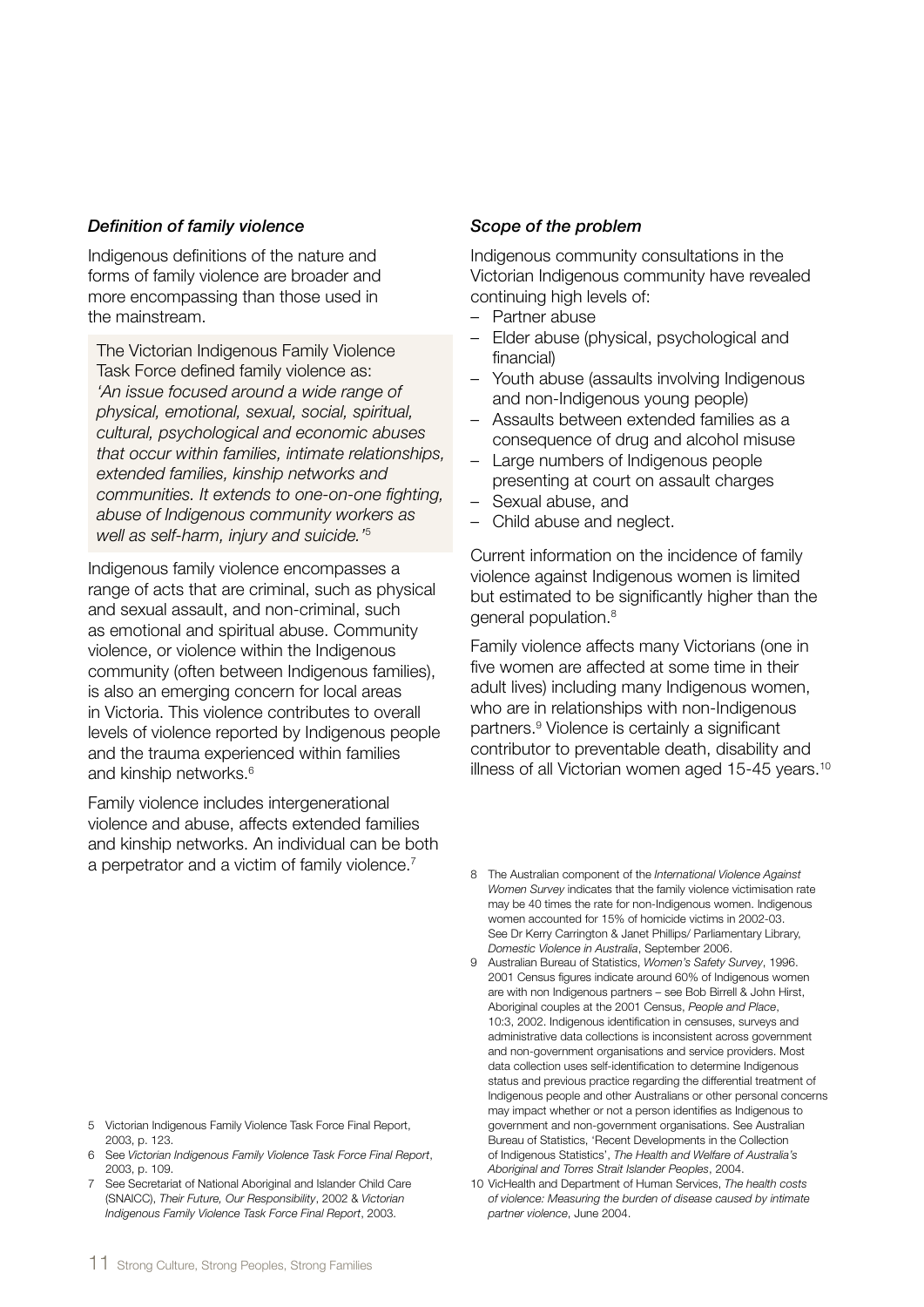Family violence also has a devastating impact on Indigenous men who experience higher levels of victimisation than is the case in the general community. National data suggest that between 1999-2001 Indigenous men were eight times more likely to be hospitalised for assault than non-Indigenous men (nationally, Indigenous women were 28 times more likely to be hospitalised as a result of assault than other women in the same period).11

The Victorian Indigenous Family Violence Task Force identified communities' need to create safe ways to disclose child and sexual abuse in particular and that more research was needed to determine the scope of the problem. Family violence is the single biggest risk factor for child abuse notifications to be substantiated in Victoria and is present in 64% of cases affecting Indigenous children. Indigenous children are around 10 times more likely to be victims of abuse with the highest proportion relating to emotional abuse.<sup>12</sup> Family violence and its implication in the abuse of Indigenous children as observers of violence, poses a serious developmental threat to the health and welfare of Indigenous children in Victoria. The 2006 census indicates that children under 13 years old make up approximately 32% of the Indigenous population in Victoria (compared to 16% of the non-Indigenous population).<sup>13</sup>

As detailed in the *Victorian Indigenous Family Violence Task Force Final Report*, the majority of perpetrators of violence against Indigenous people are men (both Indigenous and non-Indigenous).<sup>14</sup> Indigenous male perpetrators often have experienced inequity, violence and transgenerational trauma that contribute to the current levels of Indigenous family violence.<sup>15</sup>

From an Indigenous perspective, the causes of family violence are located in the history and impacts of white settlement described above and structural violence of race relations since then such as:

- dispossession of land and traditional culture
- breakdown of community kinship systems and Indigenous law
- racism and vilification
- economic exclusion and entrenched poverty
- alcohol and other drug abuse
- the effects of institutionalisation and child removal policies
- inherited grief and trauma, and
- loss of traditional roles and status

All of these factors are seen as contributing to high levels of distress within the Indigenous community, which is often demonstrated through destructive behaviours such as substance abuse, self-harm and violence.

11 Australian Bureau of Statistics, *The Health and Welfare of Australia's* 

- *Aboriginal and Torres Strait Islander Peoples*, Cat No 4704.40, 2003. 12 Australian Institute of Health and Welfare, *Child Protection Australia*  2006/07, Table 2.8 and Table 2.10, 2008.
- 13 2006 Census table 20680, *Indigenous Status by Age by Sex – Victoria*, accessed on http://www.censusdata.abs.gov.au/
- 14 Fadwa Al-Yaman, Mieke Van Doeland and Michelle Wallis/Australian Institute of Health and Welfare, *Family violence among Aboriginal and Torres Strait Islander peoples*, November 2006.
- 15 See *Victorian Indigenous Family Violence Task Force Final Report*, 2003 p. 81 & 145.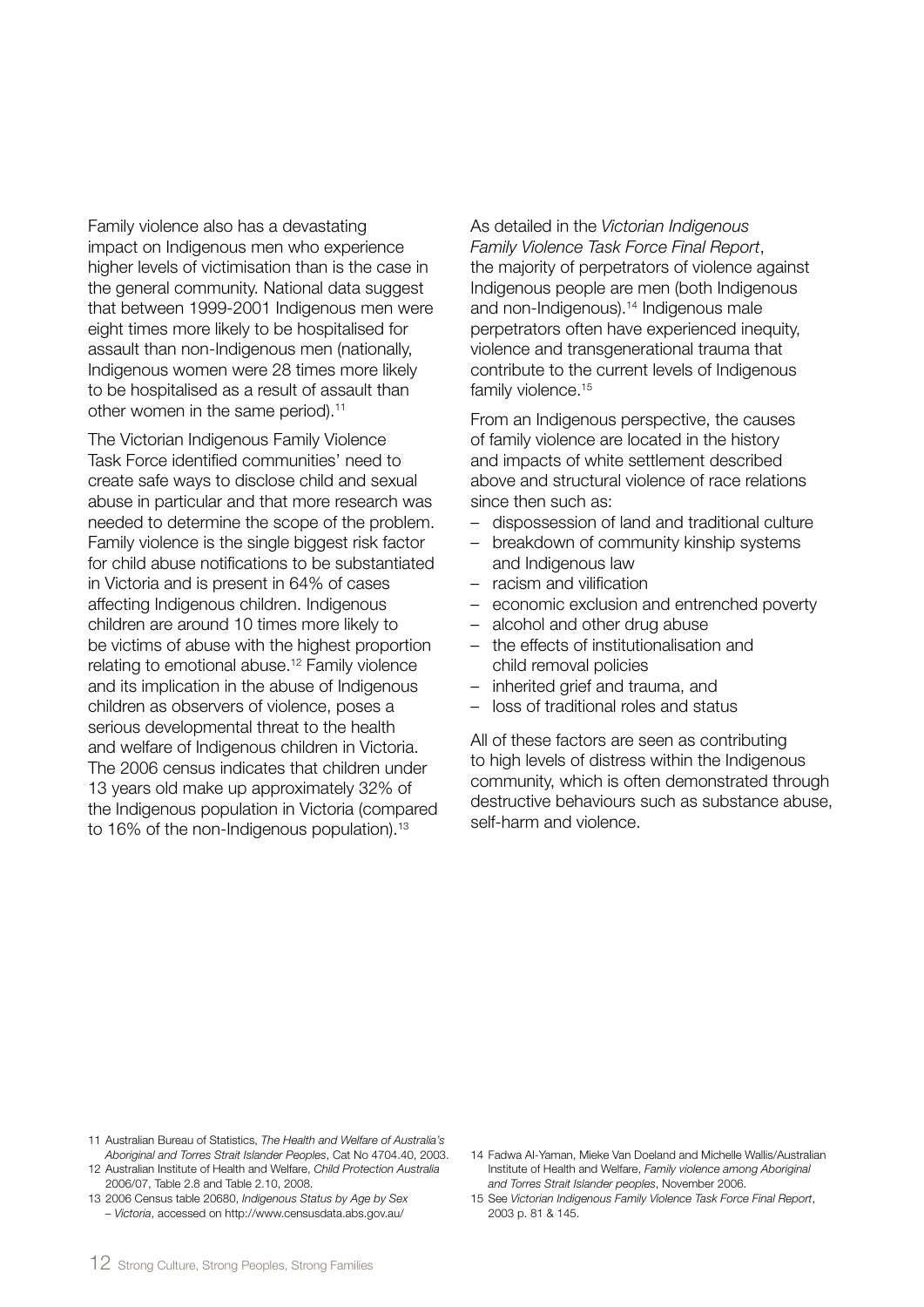#### Process

The process towards the development of *Strong Culture, Strong Peoples, Strong Families*  began as a response to national, Victorian and local communities' concern about the need to improve efforts to prevent and stop Indigenous family violence. The process also recognised that because family violence is such a broad issue, detail on related government initiatives such as child abuse, women's safety and the accountability of perpetrators are not detailed in this plan, but are an integral part of strategies to reduce family violence.

### Indigenous community

Indigenous Family Violence Regional Action Groups have a leadership role in implementing community-led responses that educate, prevent, reduce and respond to family violence in the Indigenous community. These groups are an inclusive mechanism for the Victorian Indigenous community to develop local responses to family violence matters, ensuring they are responsive and culturally relevant to Indigenous individuals, families and communities.

As recommended in the taskforce report and by the Partnership Forum, the community-led approach is the agreed implementation model under the Indigenous Family Violence Strategy and specifically for this plan. This includes a core role for the Partnership Forum and the Indigenous Family Violence Regional Action Groups in the implementation planning process, review and further development of this plan.<sup>16</sup>

The Partnership Forum remains the key mechanism for an ongoing partnership between Indigenous communities and the Victorian Government in implementing and reviewing the actions and strategies contained in this plan.

16 *Victorian Indigenous Family Violence Task Force Final Report*, 2003 p. 198-199.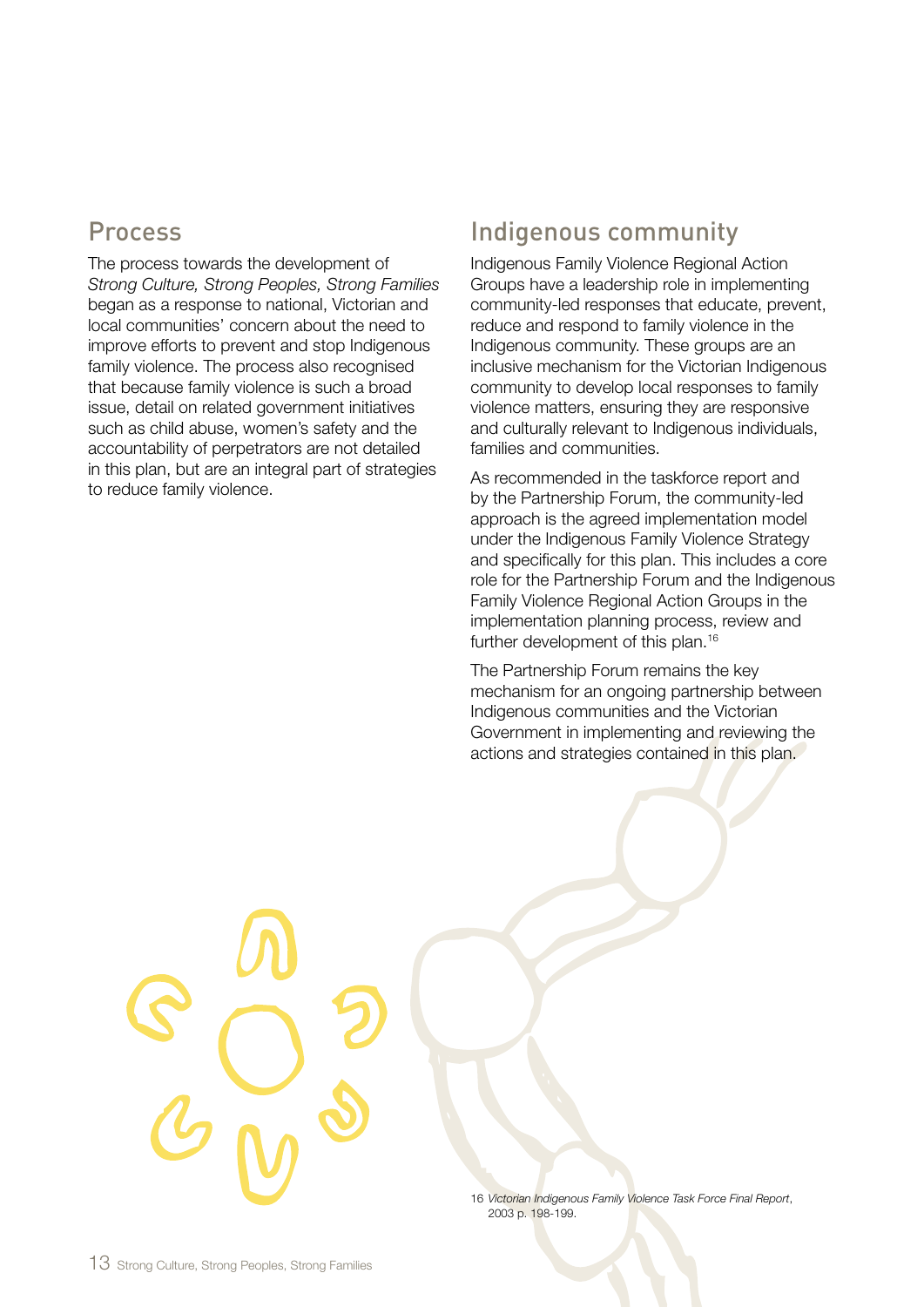The Regional Action Groups have also developed Regional Action Plans, setting out priorities in each region of Victoria.

Other key functions of the Indigenous Family Violence Regional Action Groups are to:

- Develop expertise and build community capacity in developing solutions to family violence in Indigenous communities
- Work towards encouraging best practice for family violence service delivery at local and regional levels
- Advise on preventing, reducing and responding to Indigenous family violence as well as related community issues.
- Provide a focus for the development of Indigenous community awareness and understanding of family violence issues
- Engage in active problem solving and the development of local and Indigenous community based responses, initiatives and strategies for addressing family violence issues
- Develop cross agency linkages and partnerships and provide advice in relation to the provision of services to people affected by family violence
- Promote the sharing of information at local and regional levels
- Assist in ensuring that mainstream family violence services and other mainstream support services provide culturally competent services for Indigenous people and communities
- Assess local Indigenous community needs and contribute to the mapping of service provision and service utilisation, and
- Support the development of holistic approaches to family violence in regional and local Indigenous communities, encompassing the social, emotional, spiritual, physical and cultural wellbeing of families and communities. Approaches reflect the important roles of Elders, women, men, children, youth and same-sex couples

The Indigenous Family Violence Regional Action Groups are comprised of Elders, women, men, young people and community leaders from local Indigenous communities as well as local Indigenous organisations and service providers.

The Victorian Government funds the operational budget of the Regional Action Groups and employment of Indigenous Family Violence Support Workers who provide support to the Regional Action Groups.

A State-wide Coordinator position has also been established to provide ongoing support to the 10 regional family violence support workers employed by the Department of Human Services to support local Regional Action Groups.

Located in the Victorian Government regions and geographical locations of Indigenous communities throughout the State, Regional Action Groups arose out of the work of the Taskforce to form a substantial part of the membership composition of the Partnership Forum and provide the key mechanism for local communities to inform the Indigenous Family Violence Strategy. These groups also undertake important leadership roles in their respective communities.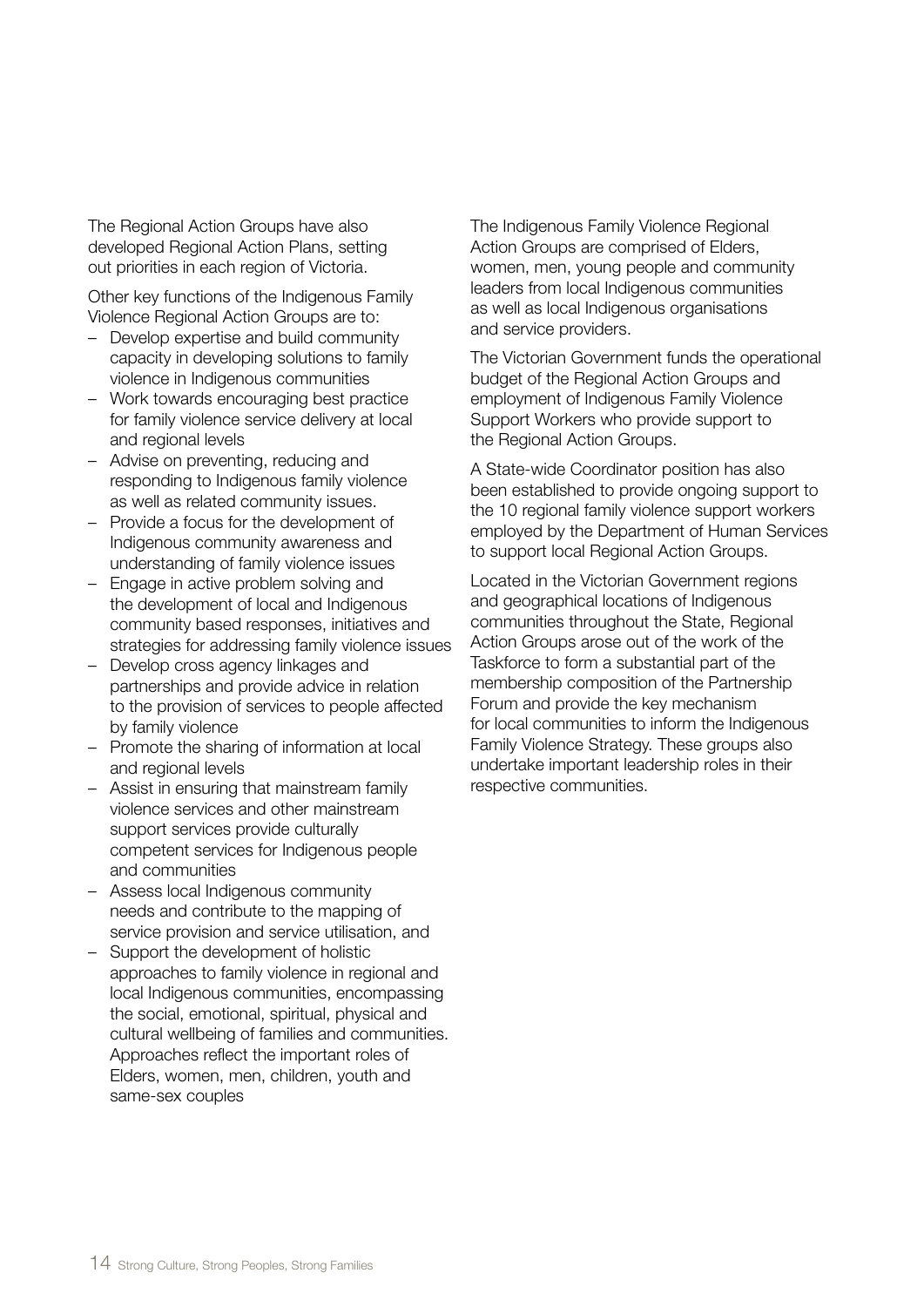Indigenous Family Violence Regional Action Groups are independent entities.

Key tasks of each group are:

- to develop an Indigenous Family Violence Regional Action Plan
- monitor its effectiveness
- provide annual reports on its progress to the Victorian Government and Indigenous community
- provide advice to the Indigenous Family Violence Partnership Forum
- participate in regional leadership networks
- contribute to the annual grants process for the Indigenous Family Violence Community Initiatives Fund, and
- participate, as requested, in forums, meetings and training relevant to Indigenous family violence projects and programs at the local, regional, state and national levels.<sup>17</sup>

There are a number of other Indigenous organisations and representative frameworks which include the Regional Aboriginal Justice Advisory Committees, the Regional Aboriginal Services Reference Groups and, in some instances, the Local Aboriginal Education Consultative Groups. As Local Indigenous Networks and Regional Indigenous Councils are established, these groups will also play an important role in coordinating effort across sectors, particularly at a regional level.

| G<br>$\hat{O}$ |
|----------------|
|                |

17 Refer to Department of Human Services, *Indigenous Family Violence Regional Action Group Operating Guidelines* 2007.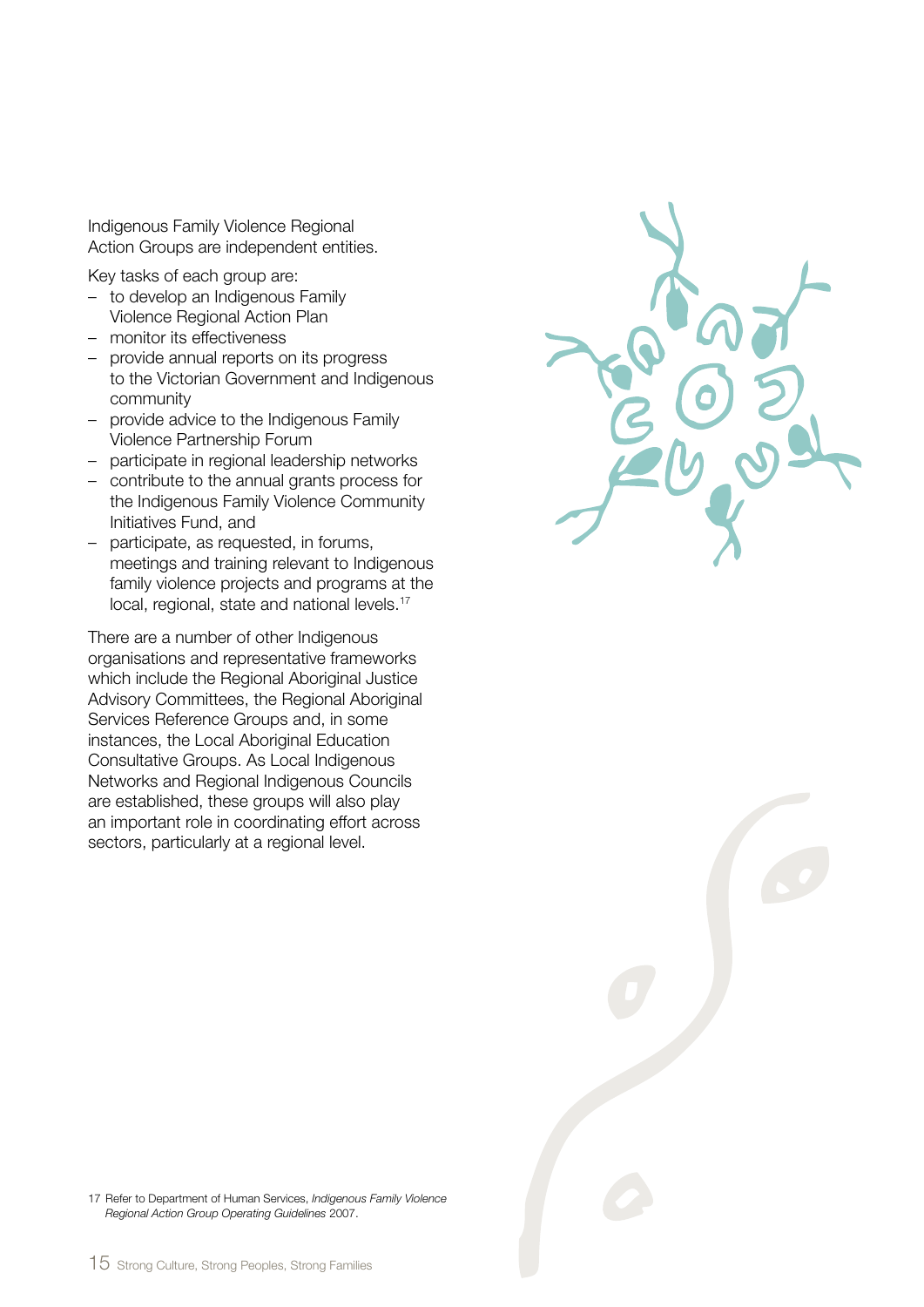### National

In 1999, family violence in Indigenous communities was a key issue for the Ministerial Council on Aboriginal and Torres Strait Islander Affairs (MCATSIA) which adopted a strategic focus to support local Indigenous communities to develop holistic and integrated responses to family violence in their communities.

The following year, the Council of Australian Governments (COAG) agreed upon a framework to advance reconciliation with Indigenous Australians through promoting economic independence of Indigenous peoples and addressing their disadvantage. COAG identified community leadership, community wellbeing, family functioning and economic development as priority areas for action. Governments agreed to look at measures for tackling family violence, drug and alcohol dependency and other symptoms of community dysfunction. In 2001, MCATSIA ministers, in recognition of COAG emphasis on family violence, agreed to increase the level of commitment to addressing these issues in each jurisdiction.

Since 2007, COAG announced the following high level targets to close the gap on Indigenous disadvantage:

- close the life expectancy gap within a generation
- halve the mortality gap for children under five within a decade
- halve the gap in reading, writing and numeracy within a decade
- halve the gap in employment outcomes within a decade
- create access for all 4 year old children in remote Indigenous communities to a quality early childhood education program, and
- at least halve the gap for Indigenous students in Year 12 or equivalent attainment rates by 2020.

These targets demonstrate a national commitment to working collaboratively across all levels of government. The Commonwealth Government's national apology to the Stolen Generations on 13 February 2008 marks a new way forward in Indigenous affairs and shows a renewed commitment from the Commonwealth to closing the gap on Indigenous disadvantage.

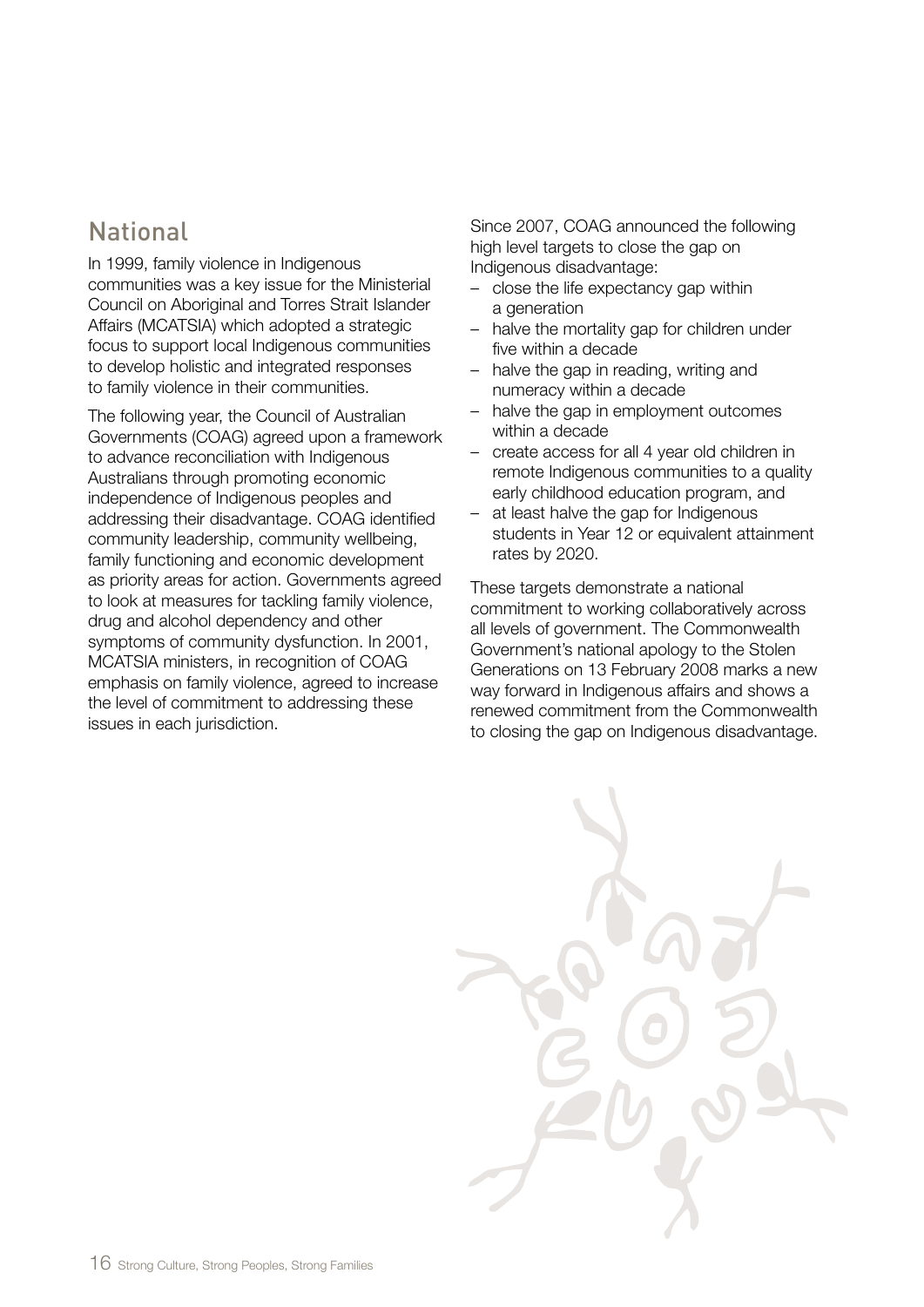#### **State**

In accord with COAG and MCATSIA's strategic focus, in 2002, the Victorian Government released the *Framework for the development of the Victorian Indigenous Family Violence Strategy: a partnership approach between the Indigenous community and Government* which outlined a three stage process to develop and implement an Indigenous Family Violence Strategy for Victoria.

➔ **Stage One:** An Indigenous-led Task Force provided the Victorian Government with advice about how to effectively address family violence within the Indigenous community. The final report was released in 2003.<sup>18</sup>

To achieve this, the Taskforce undertook consultations, forums and focus groups with Indigenous Victorians to apply their experience and knowledge to develop the most appropriate means to address family violence in Indigenous communities in Victoria.

A major role of the Taskforce was to support, enable and empower Indigenous communities to develop local solutions tailored to local conditions and local needs.

Commencing in 2002-03, funding of \$7.6 million over four years was allocated to support the development and implementation of the Indigenous Family Violence Strategy. As part of the Strategy, 10 Indigenous Family Violence Regional Action Groups were established across the state each with an Indigenous Family Violence Support Worker employed to support these groups. The Community Initiative Fund, an annual grant round of \$650,000, supports the implementation of locally led Indigenous community based projects that aim to raise community awareness of family violence. The Regional Action Groups have provided critical advice to the Taskforce and the Victorian Government in directing strategy.

The Indigenous Family Violence Task Force delivered its final report to the Victorian Government in December 2003. This remains the foundation document for family violence policy for the Indigenous community in Victoria. It highlights 28 recommendations for immediate action. One of the key recommendations was the establishment of an Indigenous Family Violence Partnership Forum to lead the development of a '10 year plan to prevent and eliminate family violence in Indigenous communities'.

<sup>18</sup> The Indigenous membership of the Taskforce at the time of the publication of their Final Report was Daphne Yarram (Chair), Troy Austin, Alf Bamblett, Karen Bryant, Fay Carter, Tim Chatfield, Marion Hansen, Lance James, Ella Pitt, Joleen Ryan and Alan Thorpe.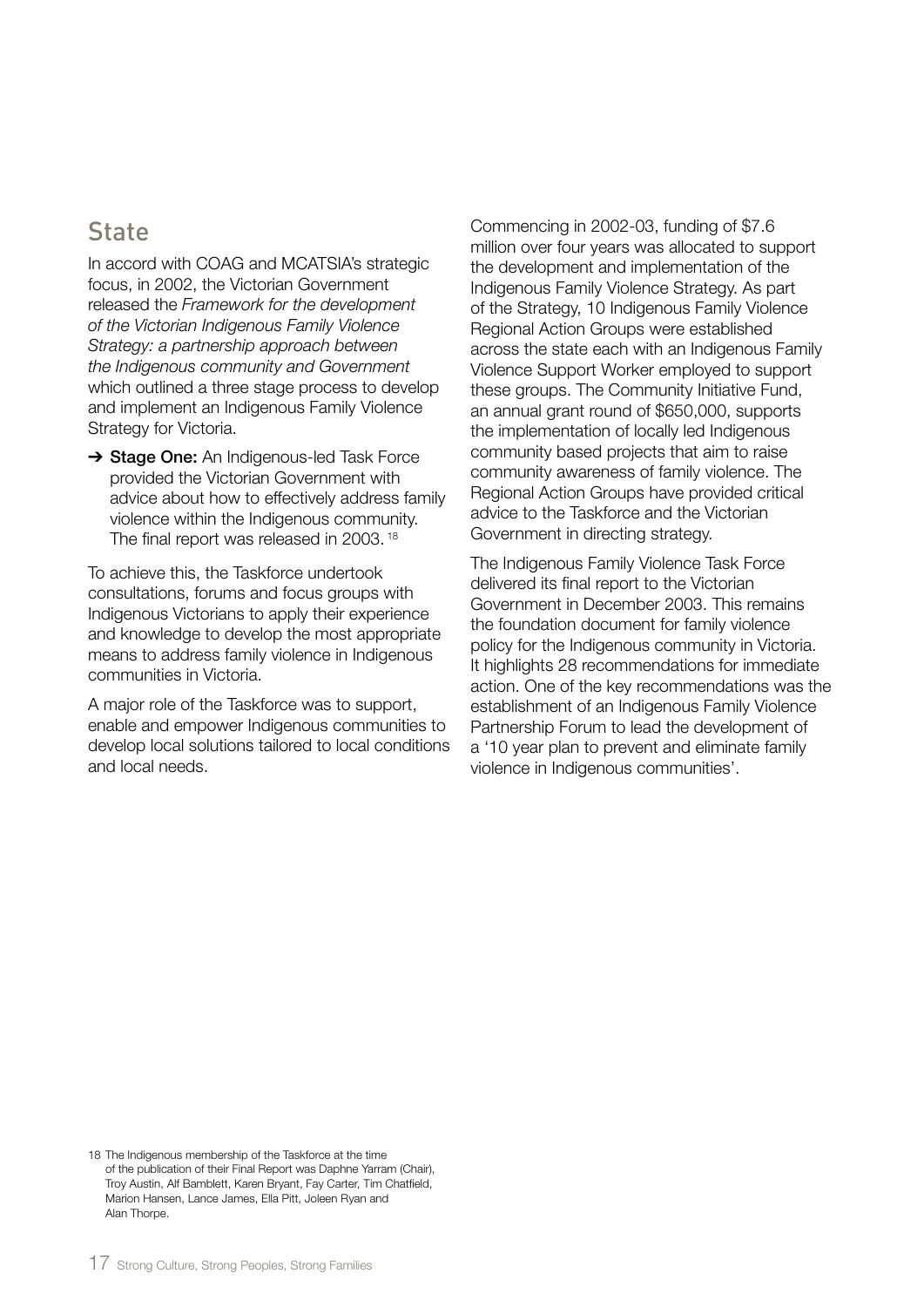**→ Stage Two:** The Victorian Government issued a response to the recommendations of the Task Force in 2004.

The Victorian Government's response also included provision for a number of service investments in areas including Healing Services, Time Out Services, an Indigenous scholarships scheme, a new Men's Resource Advisory Service, Indigenous Family Support Innovation Projects and an extension of the Aboriginal Family Decision Making Program. However, significant further action is required to fully respond to the taskforce report. The 10 year plan must provide the necessary strategic framework for the Victorian Government to respond effectively, in partnership with the Indigenous community, to outstanding Taskforce recommendations.

Since the release of the taskforce report, the Indigenous community has addressed family violence by devising and implementing new approaches; leading the policy debate and reforming mainstream service approaches to improve their responsiveness to Indigenous clients. Of all Australian States and Territories, Victoria is unique in its community-led approach to family violence.



➔ **Stage Three:** The Victorian Government and Indigenous community developed this 10 year plan to address Indigenous family violence, through the work of the Indigenous Family Violence Partnership Forum from 2005-2008.

The Forum was established in April 2005 and included representatives from the 10 Indigenous Family Violence Regional Action Groups, Victorian Indigenous Family Violence Task Force, Indigenous Women's Ministerial Advisory Committee, Victorian Aboriginal Education Association Incorporated, Victorian Aboriginal Legal Service, Aboriginal Family Violence Prevention Legal Service, the Victorian Aboriginal Child Care Agency and Elizabeth Hoffman House Aboriginal Women's Services Inc. The Victorian Government representatives on the Forum are from the Department of Planning and Community Development, the Department of Human Services, the Department of Education and Early Childhood Development, the Department of Justice, Victoria Police, the Department of Premier and Cabinet and the Commonwealth Government. The Forum is chaired by the Parliamentary Secretary for Community Development.

The Forum established terms of reference, principles and a process for the development of this plan, including work on a strategy to underpin its content. The action plans of Regional Action Groups are critical for shaping the development and implementation of the 10 year plan.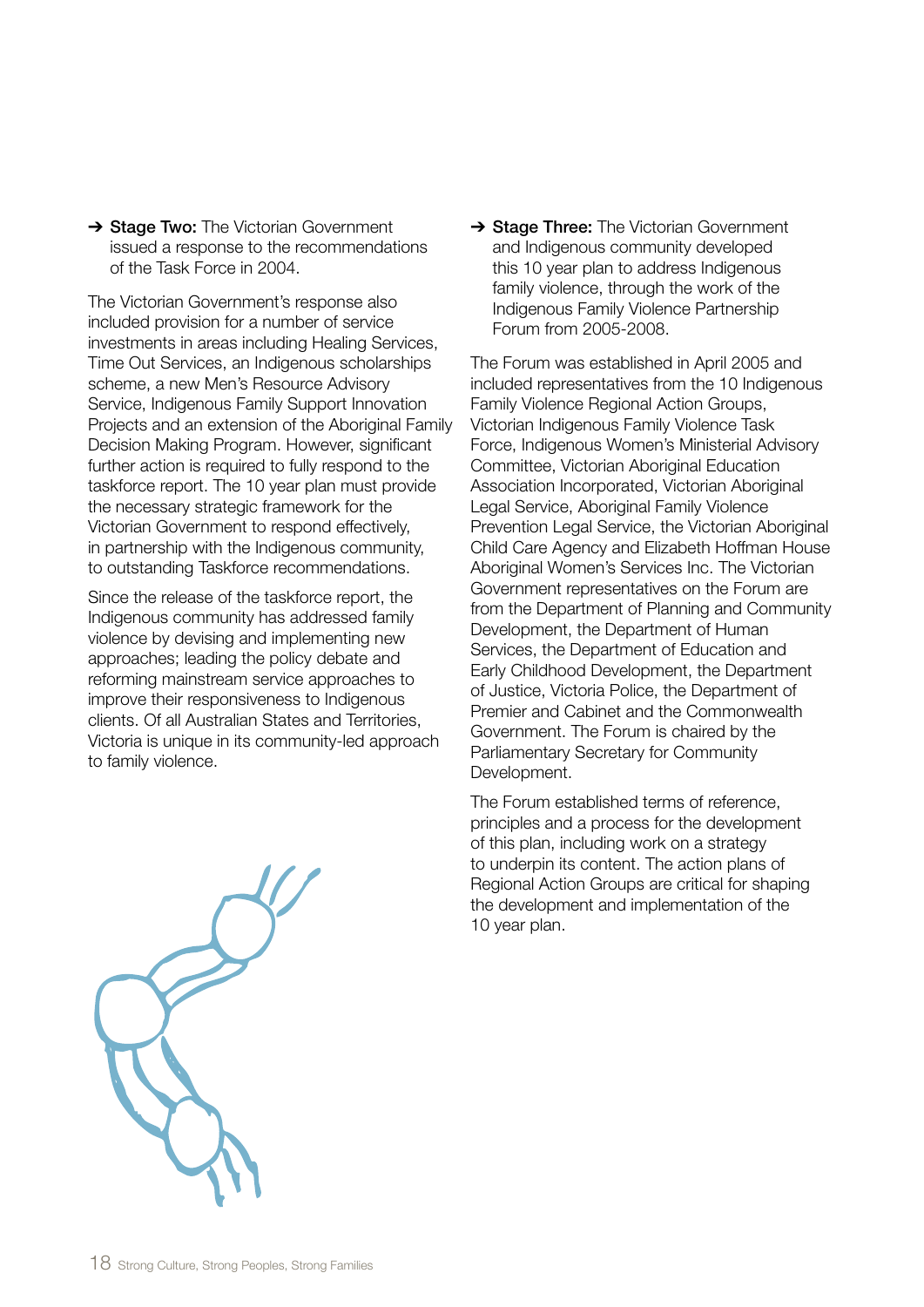### Partnership Forum

This diagram depicts the Partnership Forum and the pivotal role of the Regional Action Groups.



^ These groups are also supported by family violence support workers. See pages 14-15 for details of Regional Action Group roles.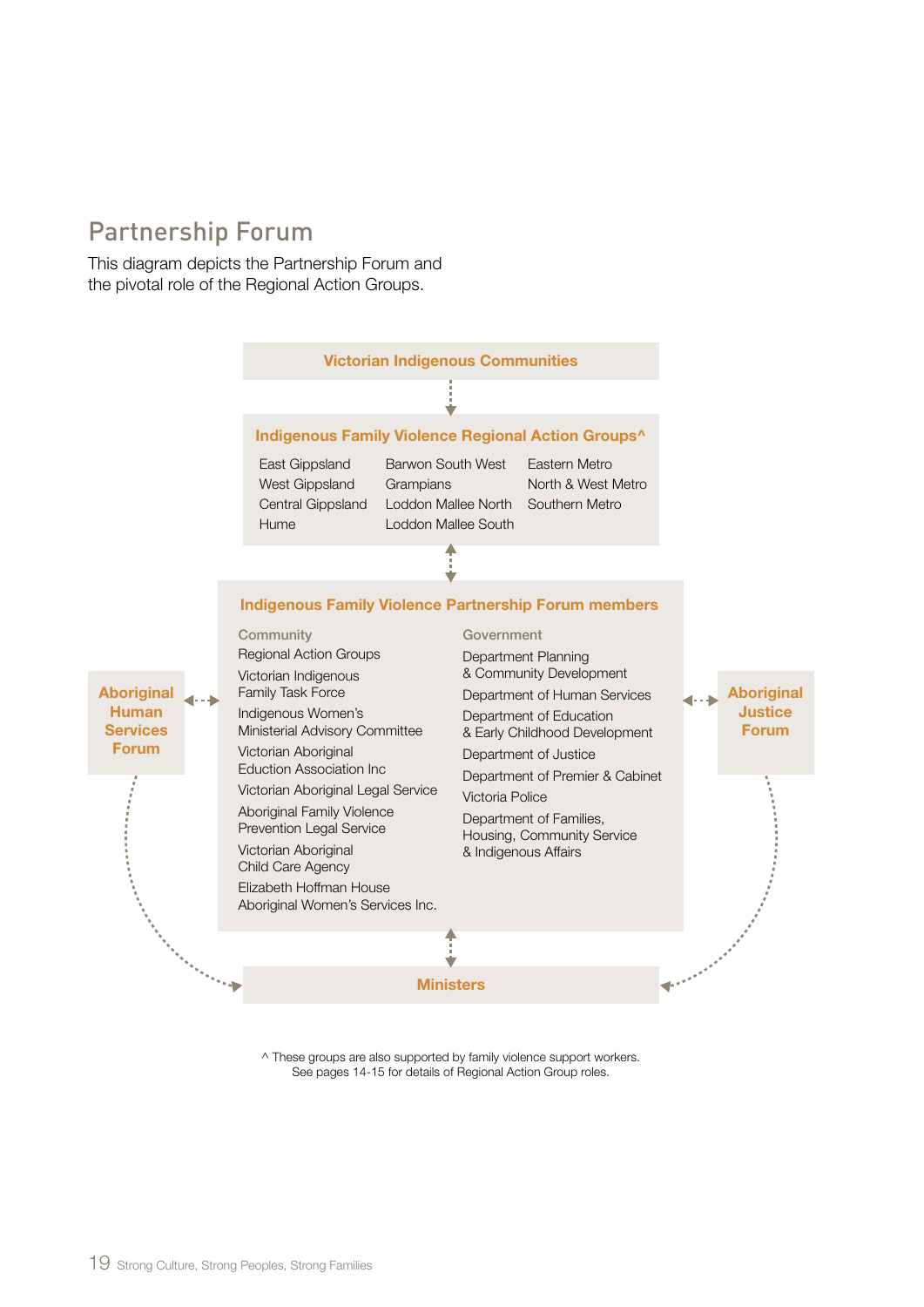### Victorian Integrated Family Violence Reform Strategy

This plan aligns with the new approach to family violence in Victoria, which has been a key focus of *A Fairer Victoria*.

In 2005, the Victorian Government made an initial investment of \$35.1 million over four years to reform family violence services. This reform agenda was outlined in the *Women's Safety Strategy*, which is a five-year strategy to address violence against women.

The Minister for Women's Affairs and Children and Early Childhood Development is the lead Minister for family violence and convenes a Ministers group comprising the five relevant portfolio Ministers with responsibility for overseeing the implementation of the reforms. These Ministers are the Attorney-General, the Minister for Aboriginal Affairs, Housing and Local Government, the Minister for Police and Emergency Services and the Minister for Community Services.

The family violence reform key objectives are to better integrate police, courts and support services, to improve the safety of women and children experiencing family violence and improve accountability and access to behaviour change services for men who use violence. The reforms collectively aim to reduce the high levels of recurring victimisation and the broader social and economic impact of family violence. Reform outcomes are monitored to demonstrate how the system is responding to all communities, particularly those at greater risk.

The 2005 funding was allocated to services and program areas which included:

- new intensive case management for women with complex needs and increased funding for women's and children's support and recovery programs
- development of a common risk assessment framework for the integrated service system
- expanded housing options for women and children
- crisis accommodation and voluntary behaviour change programs for men
- increased resourcing for the state-wide men's referral service
- workforce development
- Specialist Family Violence Services at four Magistrates' Courts
- Indigenous Healing Services and Time Out Services, and
- early intervention programs for adolescent males who exhibit aggressive or violent behaviours.

The reforms build on the *Police Code of Practice for the Investigation of Family Violence* that was introduced in August 2004, and the Family Violence Court Division of the Magistrates Court which was established with two demonstration courts set up in Heidelberg and Ballarat.

Regional partnerships, established as part of the implementation of these reforms, are required to develop strategic plans demonstrating how linkages and partnerships are formed with Indigenous services and how Indigenous Victorians will benefit from these reforms. A key emphasis is how Indigenous services and professionals are assisted to support access and improve responses of mainstream systems to Indigenous people.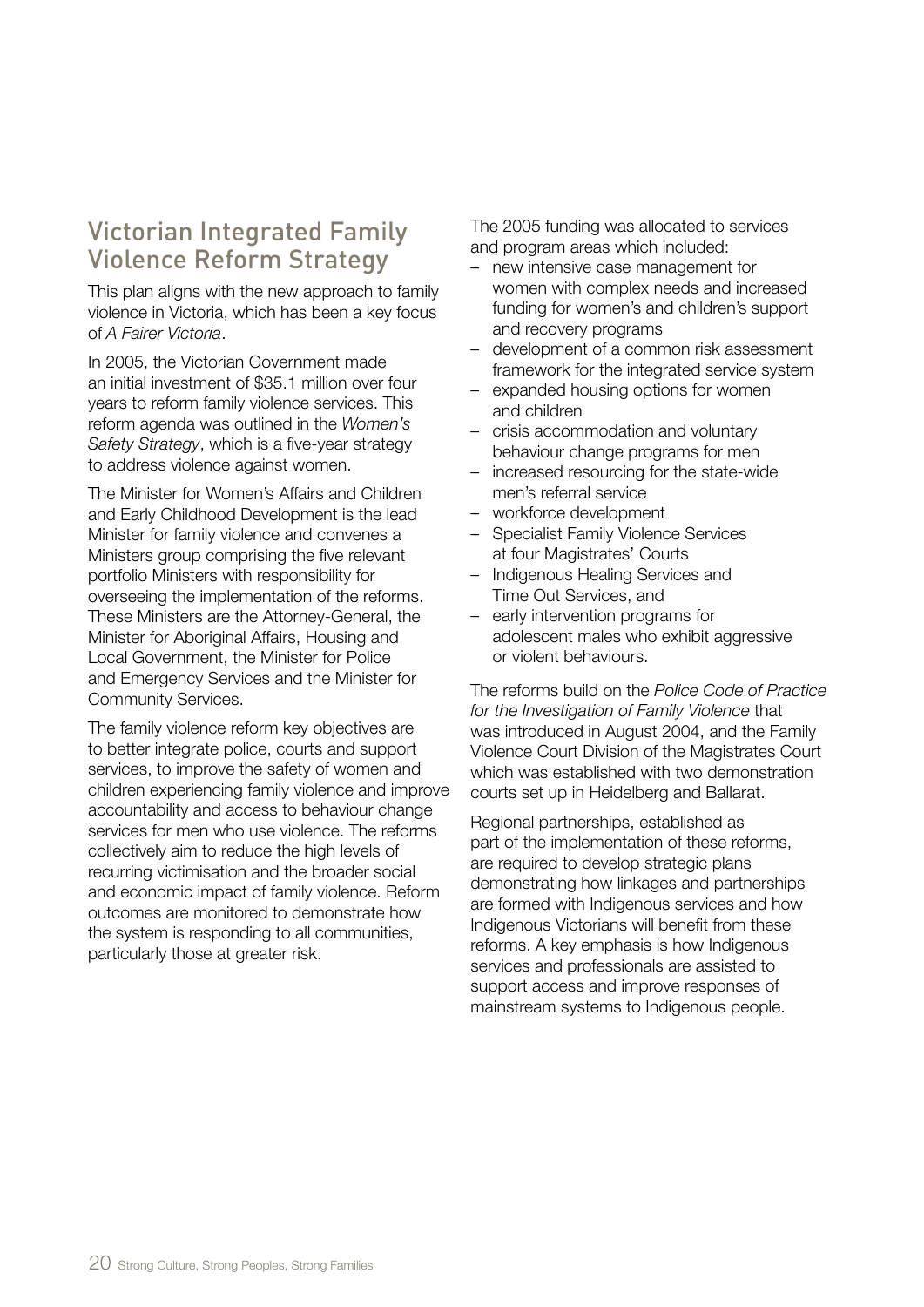A further \$14.5 million was allocated in the 2007-08 Budget for initiatives such as the statewide rollout of the new Risk Assessment and Risk Management Framework, continuation of the Family Violence Court Division and the court directed family violence counselling program for a further two years, and new specialist family violence lawyers.

In 2008, *A Fairer Victoria 2008: Strong People, Strong Communities* committed a further \$24.7 million to tackle family violence in Victoria.

This funding will strengthen Victoria's prevention response through the development of a State Family Violence Prevention Plan. The government will also increase intensive case management. improve crisis response, and increase access to men's behaviour change programs.

In addition, specialised support will be provided to communities and people at greatest risk of experiencing family violence, including Indigenous Victorians.

\$8 million of the \$24.7 million reform package is for Indigenous specific initiatives and forms part of the initial investment of goverment to this plan.

This package builds on the substantial work undertaken in partnership with the Indigenous community and includes funding for intensive case management for Indigenous victims of family violence, an Indigenous specific primary prevention framework and support for local prevention projects, Indigenous men's behaviour change programs, and Indigenous workforce development.

The government will also introduce the new *Family Violence Bill* in 2008 to provide better protection for victims of family violence. A state-wide campaign will underpin the release of the new legislation and will increase community awareness of family violence, its unacceptability and the increased protections and responses available to victims.

21 Strong Culture, Strong Peoples, Strong Families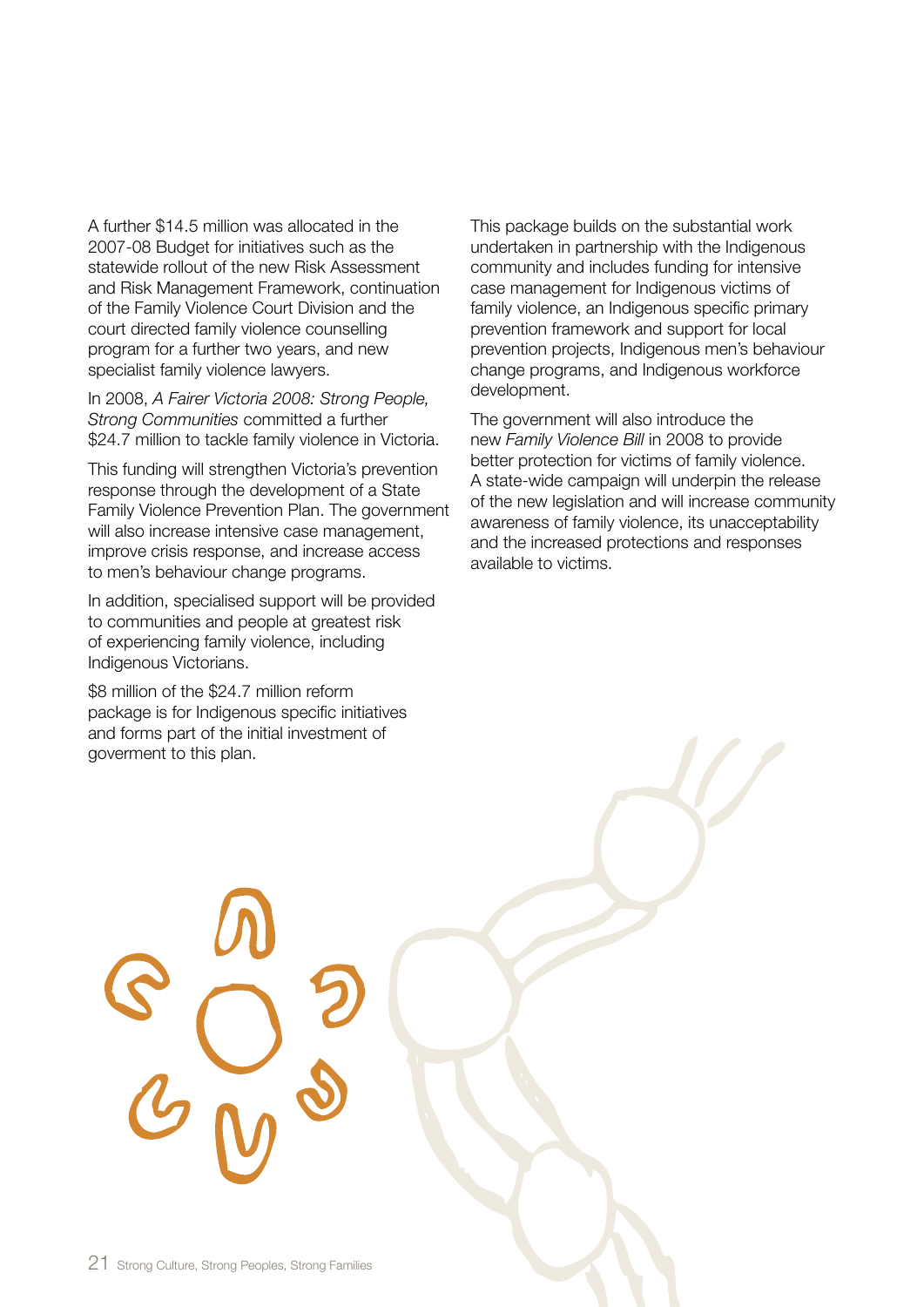### Victorian Government policy environment

This 10 year plan operates within the wider Victorian Government and community partnership policy framework based on achieving a fairer Victoria for Indigenous Victorians. The objectives of this 10 year plan are also those of other broad government strategies and together these policies aim to create an environment of cultural safety for Indigenous people. Relevant strategies and initiatives include:

- *Growing Victoria Together*, the Victorian Government's overarching policy framework for making Victoria a stronger, more caring and innovative state. Core goals of *Growing Victoria Together* are 'building friendly confident and safe communities' and creating 'a fairer society that reduces disadvantage and respects diversity'.
- *A Fairer Victoria the Victorian Government Social Policy Action Plan*, a \$4 billion investment aimed at reducing disadvantage and creating opportunities. The initiatives and reforms in *A Fairer Victoria* include working with Indigenous Victorians across a number of social policy areas, such as family violence.
- *Women's Safety Strategy* **and Integrated Family Violence Reform Strategy**, a whole of government family violence reform initiative, comprising investment of \$35.1 million over four years, is located within the policy context of the Victorian Government's *Women's Safety Strategy*, the five year strategy to address violence against women. An Integrated Family Violence Reform Strategy key objective is to better integrate police, courts and support services to reduce the incidence of revictimisation.<sup>19</sup>



19 See Report of the Statewide Steering Committee to Reduce Family Violence, *Reforming the Family Violence System in Victoria*, Victorian Government, 2005.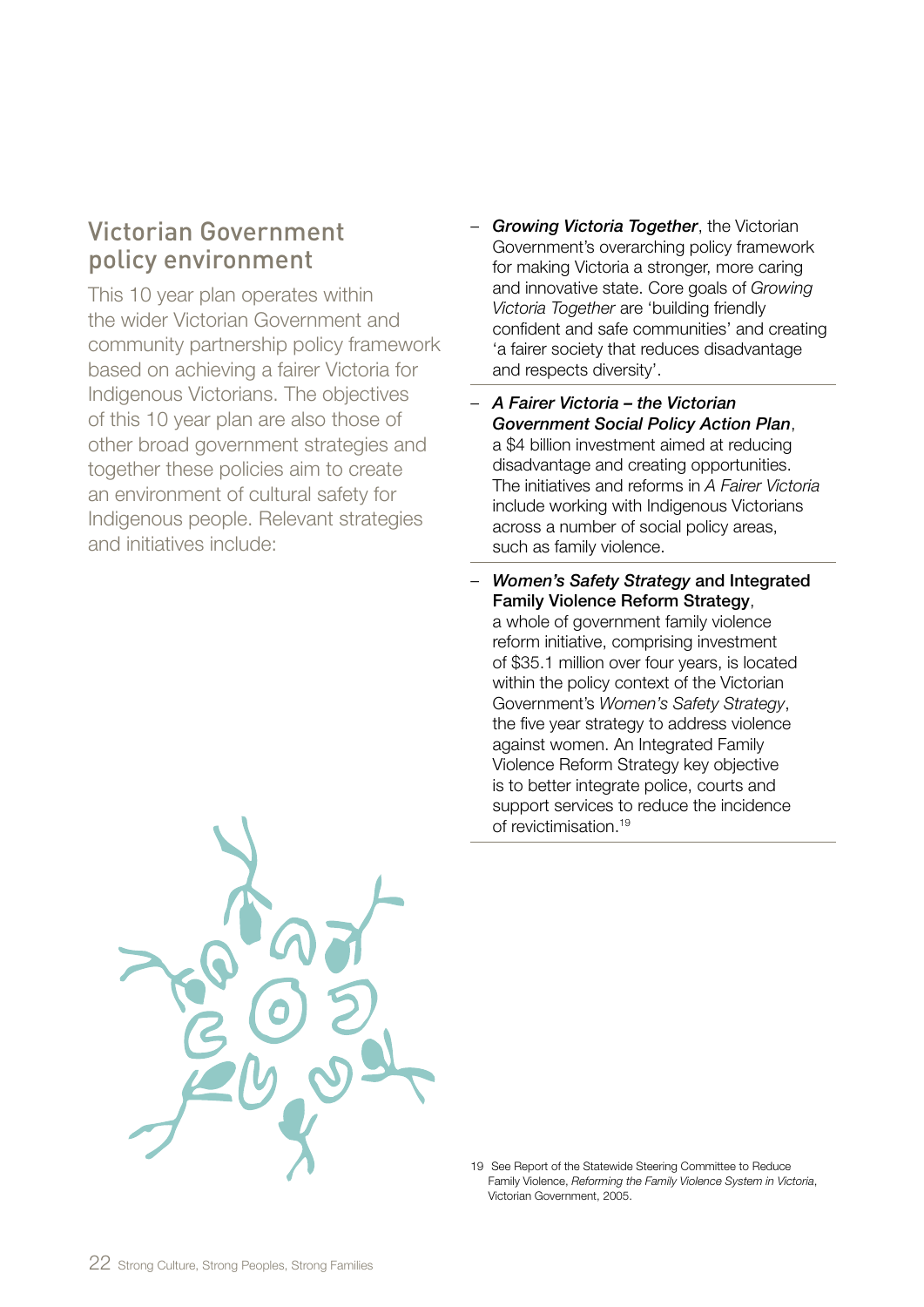- *Victorian Indigenous Affairs Framework*, commits the government to achieve improvements against the strategic change indicators for the Victorian strategic areas for action. Relevant are strategic areas for action 1 (Improve maternal health and early childhood development) 2 – (Improve literacy and numeracy), 3 (Improve year 12 completion or equivalent qualification and develop pathways to employment) and 4 (Prevent family violence and improve justice outcomes). Government departments will work collectively and in partnership with Indigenous communities to achieve significant improvements against the strategic change indicators contained in the VIAF Performance Framework. The fourth strategic area for action of the VIAF (Prevent family violence and improve justice outcomes) and has strategic change indicator 4.1 (Increase in police responding to and taking action on any Indigenous family violence incident reported to them) and 4.2 (Reduce repeat police call outs for Indigenous family violence incidents). The strategic change indicators match the Victorian strategic areas for actions against which improvements can be made over 5. 10, and 15 year period in keeping with the COAG generational plan timetable.
- *Aboriginal Justice Agreement*, a unique partnership agreement between Victoria's Indigenous leaders and the Victorian Government and lead by the Department of Justice to reduce over-representation of Indigenous people in the youth justice and criminal justice system. The partnership has been in place since June 2000 and includes a diverse range of initiatives to reduce initial contact with the system and improve outcomes for Indigenous people at all stages of the youth justice and criminal justice system.
- *Aboriginal Human Services Plan*, a three year plan with an annual reporting cycle. The Department of Human Services has a key role in supporting the family violence service system and in particular the Regional Action Groups. The Plan aims to achieve a demonstrable improvement in the health and wellbeing of Indigenous people in Victoria in line with that of the general population by understanding causal factors contributing to the disparity in health and wellbeing, maximising the use of primary and preventative services and minimising the need for secondary and tertiary services by Indigenous people.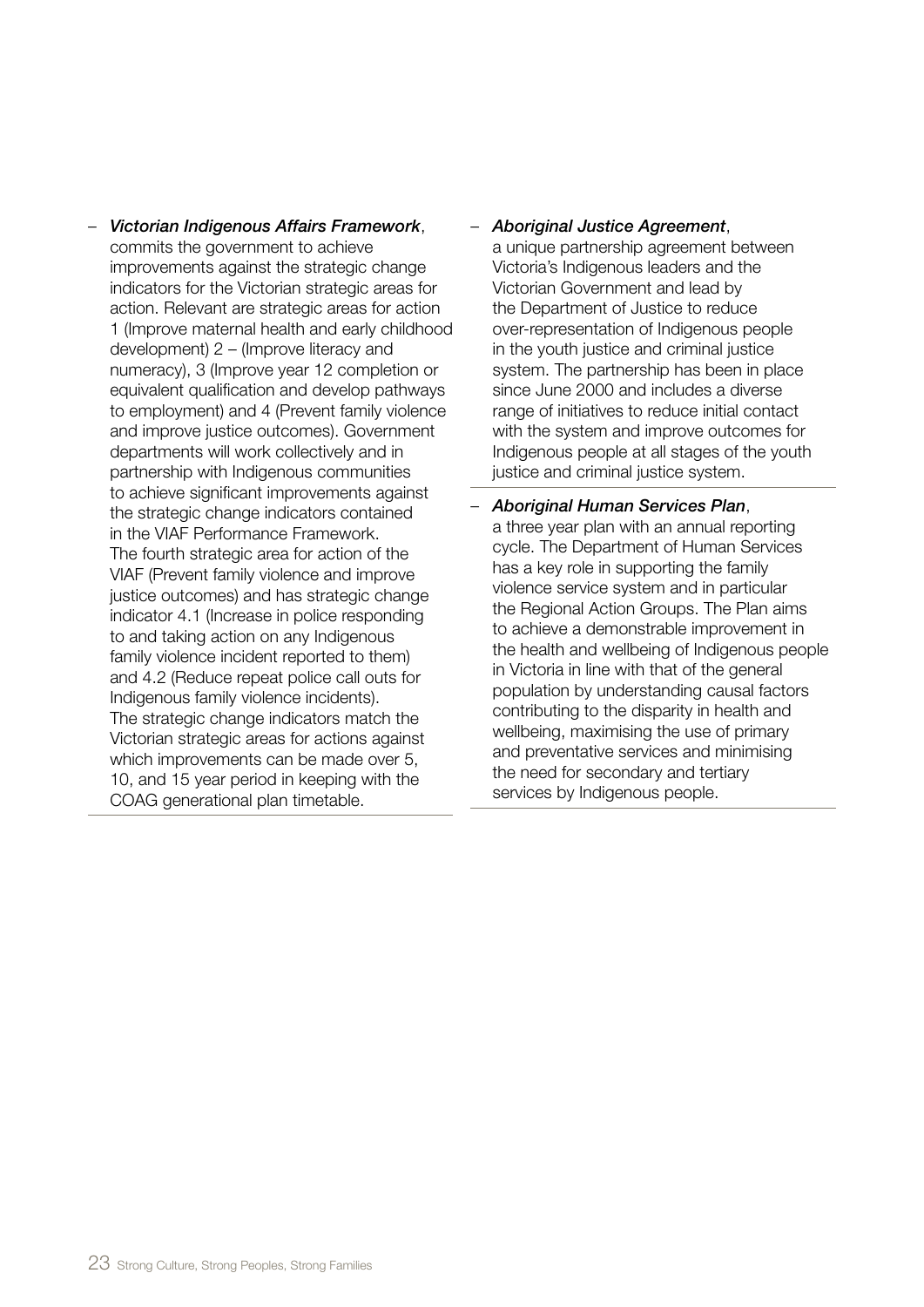- *Children, Youth and Families Act 2005* a law to promote children's best interests (including a new focus on child development), support a more integrated system of effective and accessible child and family services with a focus on prevention and early intervention; and improve outcomes for children and young people in child protection and out of home care. The intent of the Act with regard to Indigenous children, families and communities is to maintain Indigenous children within their families and communities and, where this is not possible, to ensure an ongoing connection with their families, communities and culture.
- *Wannik Education Strategy for Koorie*  **Students**, the Department of Education and Early Childhood Development's new Education Strategy for Koorie Students in Victoria. Wannik from the Gunnai/Kurnai language meaning, 'learning together - journey to our future'. It outlines a comprehensive package of actions, based on the findings that emerged from the review process such as reform of the government school system, engagement of Koorie students and parents plus development of the Koorie support workforce.
- *A Way Forward Violence Against Women Strategy 2002*, a Victoria Police Strategy which included 25 recommendations to improve police responses to family violence and sexual assault. Since the implementation of all these recommendations, a number of other initiatives have been developed and implemented including an Indigenous public awareness campaign developed through a partnership between the Indigenous community in Mildura and Victoria police. Protocols will be developed and trialled in three locations throughout Victoria to outline how police will work with other agencies when receiving reports of family violence from the Indigenous community.
- *Victoria's Plan to Improve Outcomes in Early Childhood*, which sets out a framework for reform of early childhood services in Victoria within the four policy directions set out by COAG: improving antenatal care, strengthening the health, development and learning of 0-5 year olds, enhancing the provision of early childhood education and care services and strengthening the early years workforce. The plan also recognises the Victorian Government's commitment to ensuring that services are culturally sensitive to the needs of diverse children and families, including Aboriginal children.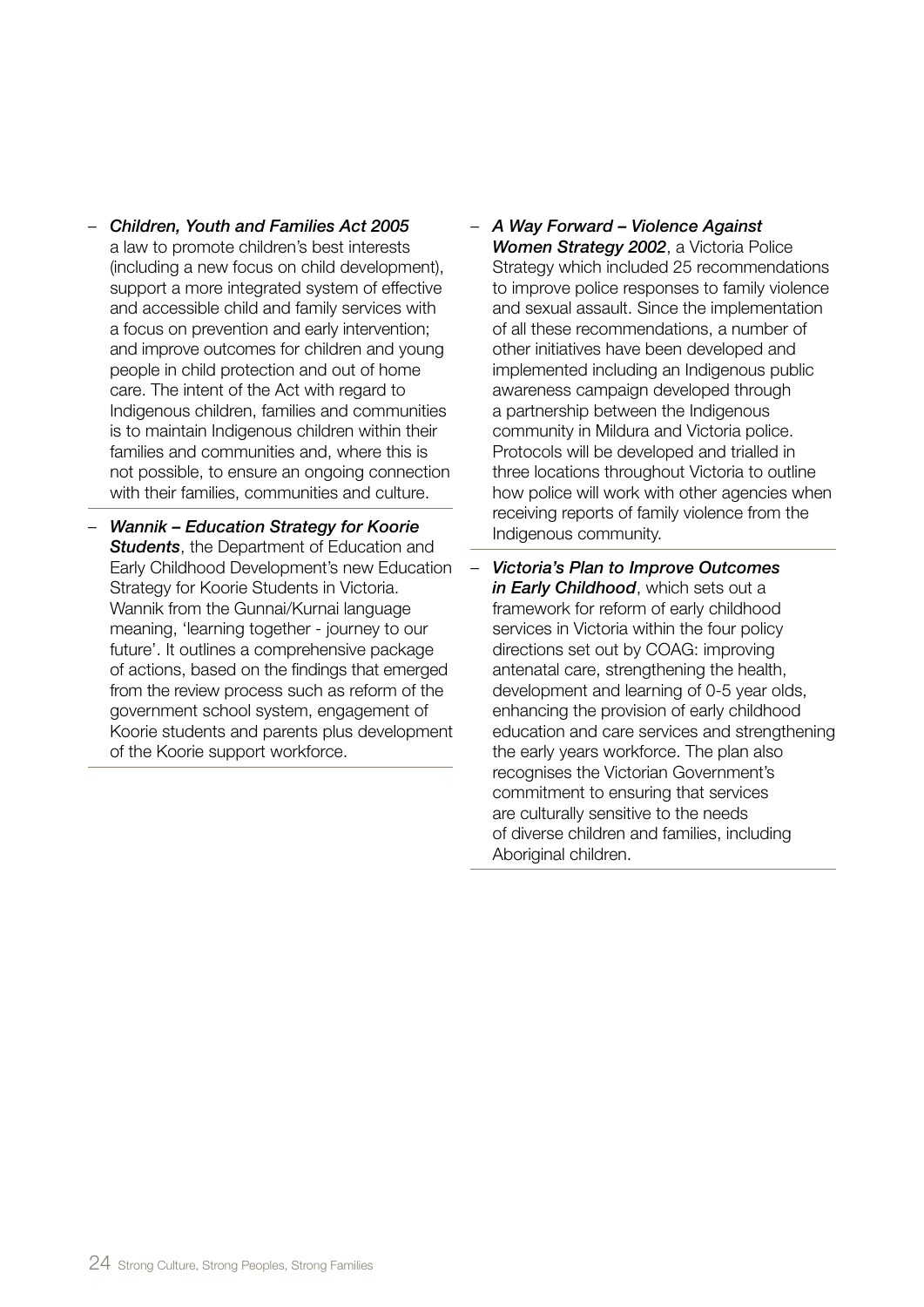– *Elder Abuse Prevention Implementation*  **Strategy**, which resulted from budget commitments announced in June 2006 as part of the government's social policy action plan, *A Fairer Victoria*. In support of eleven recommendations made in the Elder Abuse Prevention Projects Report, *Strengthening Victoria's Response to Elder Abuse*, the Victorian Government committed \$5.9 million to protecting older Victorians from abuse. The response to elder abuse is being achieved through community education, strengthening service response to instances of abuse and the establishment of specialist legal and advocacy services tailored to older people's complex needs.20 The special needs of people from Indigenous and culturally and linguistically diverse (CALD) backgrounds are also being considered by this strategy.

20 The Strategy recognises Elder abuse can be physical, social, financial, psychological and/or the result of intentional or unintentional neglect.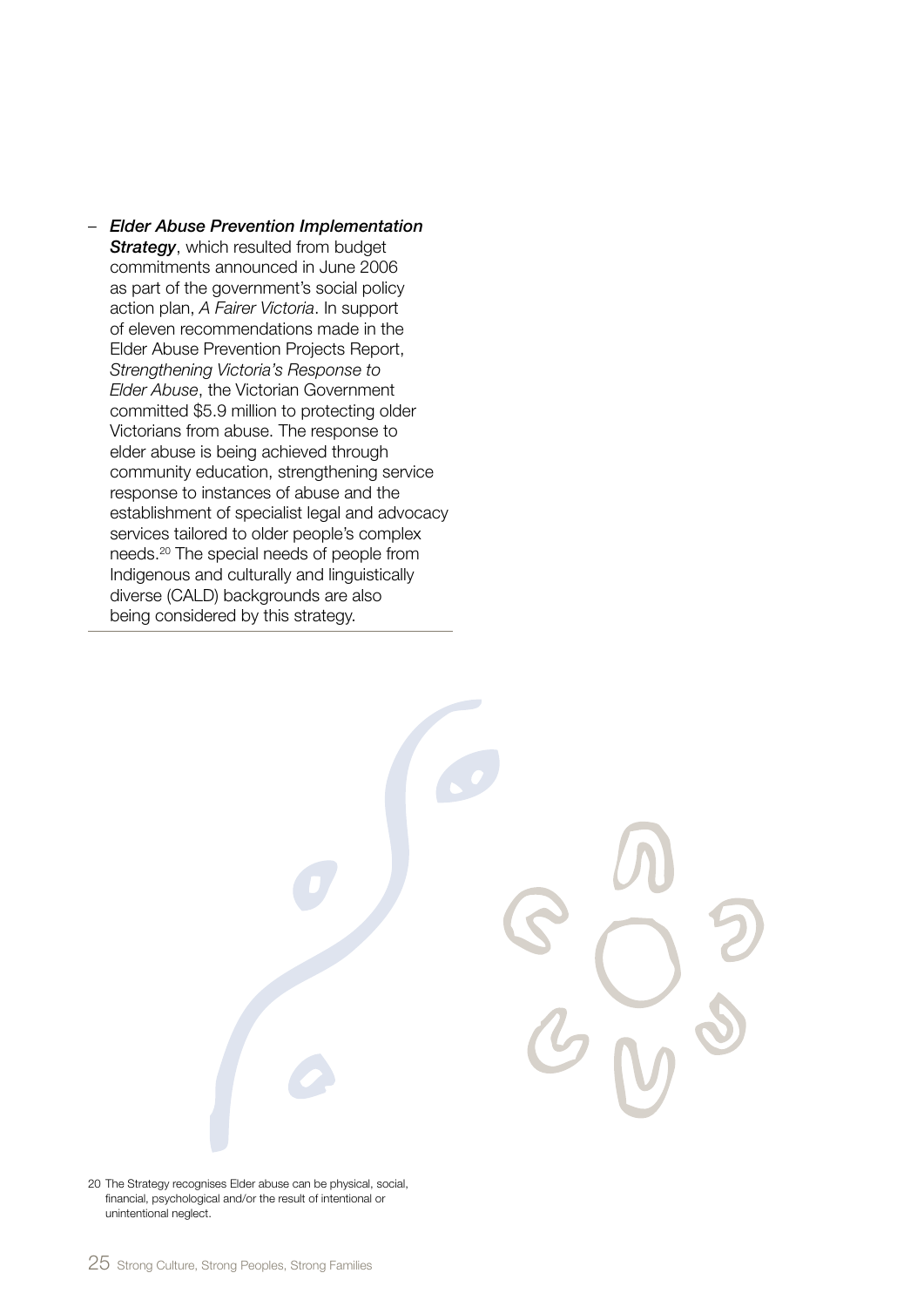# Case study Circle of tradition and change – art and shared yarns West Gippsland region

In Warragul/Drouin, a Local Action Group was formed from a core group of four community members who shared a similar vision for a community where violence was unacceptable. In 2005 this group became known as the Yarning Circle, holding regular meetings and community consultations

Yarning reflects the way Indigenous people communicate sitting around either a kitchen table or outside in the fresh air to talk in a circle. In Warragul/Drouin, women yarning about themselves, their families, and issues they faced provided a two-way conversation for problem solving, addressing issues and concerns in a collective manner at the table.

Yarning Circles deal with a range of issues such as education and learning, youth, health and wellbeing, and caring for country, but it is critically important for the women and family (including men) to start their own conversations about topics important to them.

The use of yarning is illustrated in a community artwork, designed by Dale Hayes, a young Kurnai man, which tells the story of our past and present Kurnai people, sitting and yarning. Symbolism illustrated throughout the artwork represents 'shared yarns'.

The 'spirit beings' represent the soul and the spirituality of all people, both black and white, working together to bring about Peace within themselves, their families and within their Earth community.

The feet signify the spiritual journey, including a Dreamtime travelled by all. Hands represent the work of the people, the Circles characterise how people yarn together and work together to achieve a life filled with Harmony. To enable people to accomplish harmonious relationships, they must first look within themselves and, secondly with their partners, their family and their friends.



'Peace and Harmony', by local Indigenous artist Dale Hayes, illustrates the use of yarning in West Gippsland.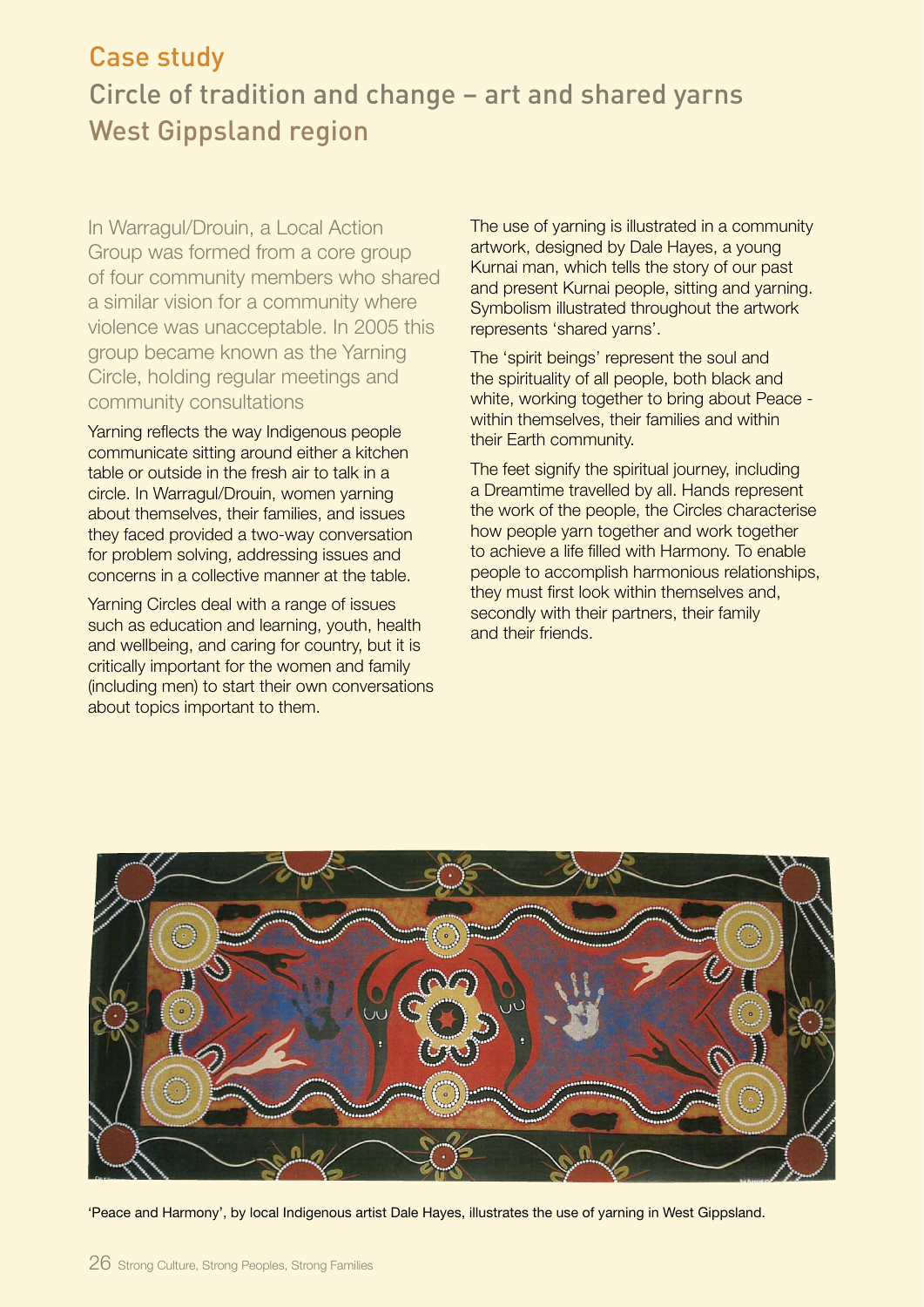# Case study Food for thought – family violence awareness raising annual dinners Barwon South West region

'It was really valuable to have Indigenous people from high places talk about their own problems and at the same time inspire people. The dinners were about regrouping our strength and were really empowering and motivational,' said local Gunditjmara Elder Auntie Libby Clarke about the CIF 'Tracks to Stronger Communities' event in Barwon South West region.

A television interview sparked the Elders' idea of an annual dinner to get families and communities together to raise awareness of family violence and healing. 'After seeing Larissa Behrendt speak, Auntie Libby and I thought it would be great if we could have such a prominent speaker come and talk to us about family violence,' says Southwest IFV SAAP worker Libby Lesock.

The dinner was attended by over 100 people from local and surrounding Indigenous communities of Portland, Heywood, Hamilton Framlingham and Geelong who enjoyed the first dinner, held in 2006 and over 100 people attended in 2007. Indigenous Family Violence Regional Action Group members were active in inviting local community members and identifying other interested people from across the region.

The inaugural speaker Larissa Behrendt, Professor of Law and Indigenous author used her speech to talk about Indigenous family violence through her story and others from around the country. Gregory Philips, Professor of Anthropology was the 2007 speaker from the Onemda Vic Health Koori Health Unit, he spoke about addictions, lateral violence in family and community and anger. He inspired people, particularly men, with stories of healing.

The 'Tracks to Stronger Communities' CIF Project, the Indigenous Family Violence Regional Action Group and the Regional Aboriginal Justice Advisory Committee, sponsored, organised and facilitated the IFV dinners. It inspires new innovative programs to be developed through the sharing of knowledge and is a forum for community engagement that provides support and empowerment to the local Indigenous communities. Attendees also included local Koori court members, court and corrections staff, police, DHS regional staff and representatives from integrated family violence service agencies.

The annual IFV dinner that occurs in November is also complemented by another community strengthening event that 'Tracks to Stronger Communities' CIF project has sponsored and organised since 2006. Community members identified that participating in the Long walk and Dreamtime at the G would be another positive cultural, community strengthening and awareness raising event that would benefit community members of all ages.

In 2006, 100 people from the five Indigenous communities participated in the event. In 2007, 220 people from communities of the Barwon southwest region took part. These events are drug and alcohol free outings that allow communities to get together, provide inspiration and achievement, encourage strengthening of community spirit and reinforce positive role models for youth. These events promote community engagement and this fosters a strengthening of community that was felt by all, says Libby Lesock.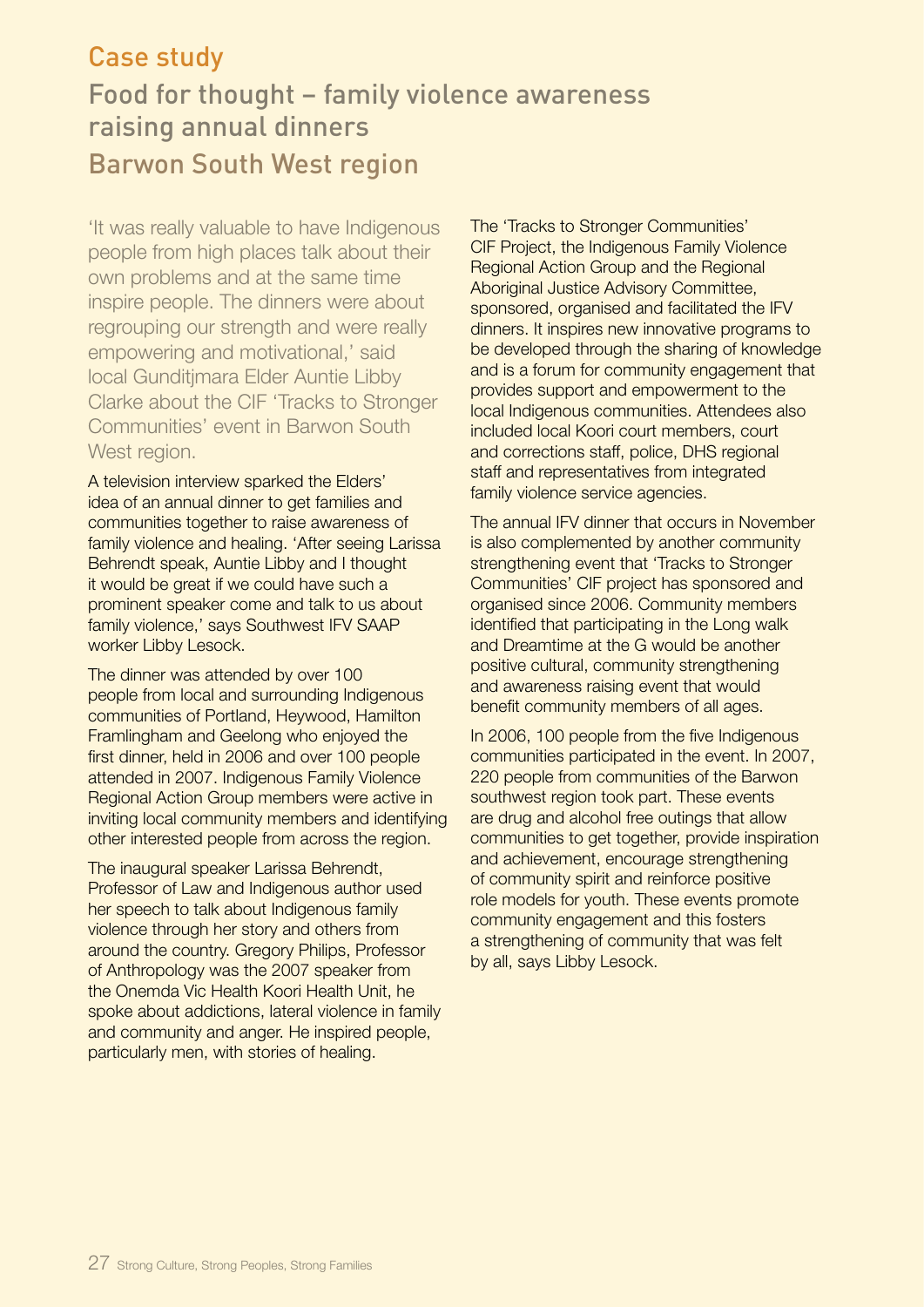### Achievements to date

The following timeline outlines the achievements to date since the introduction of the Victorian Indigenous Family Violence Strategy:

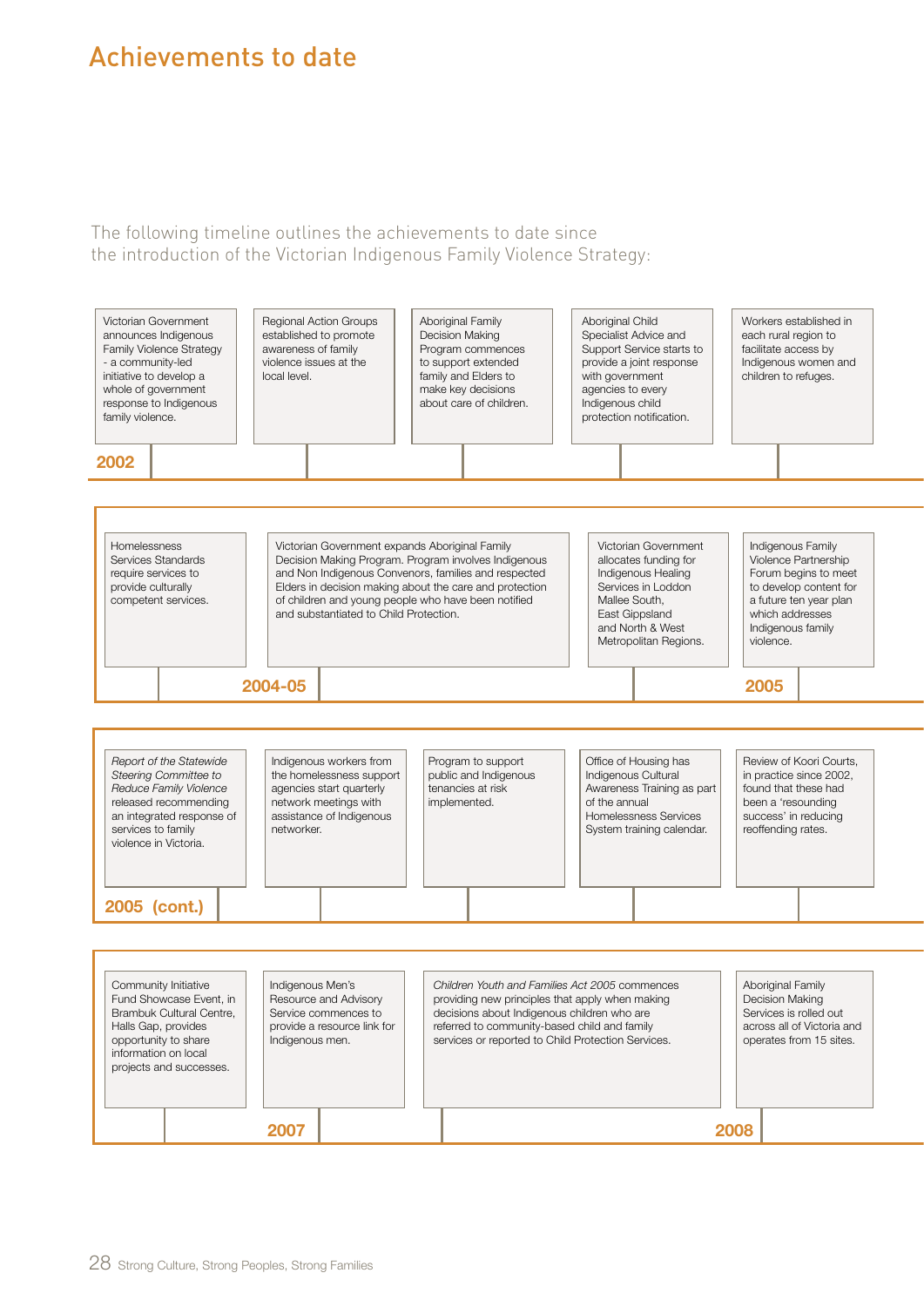

#### 29 Strong Culture, Strong Peoples, Strong Families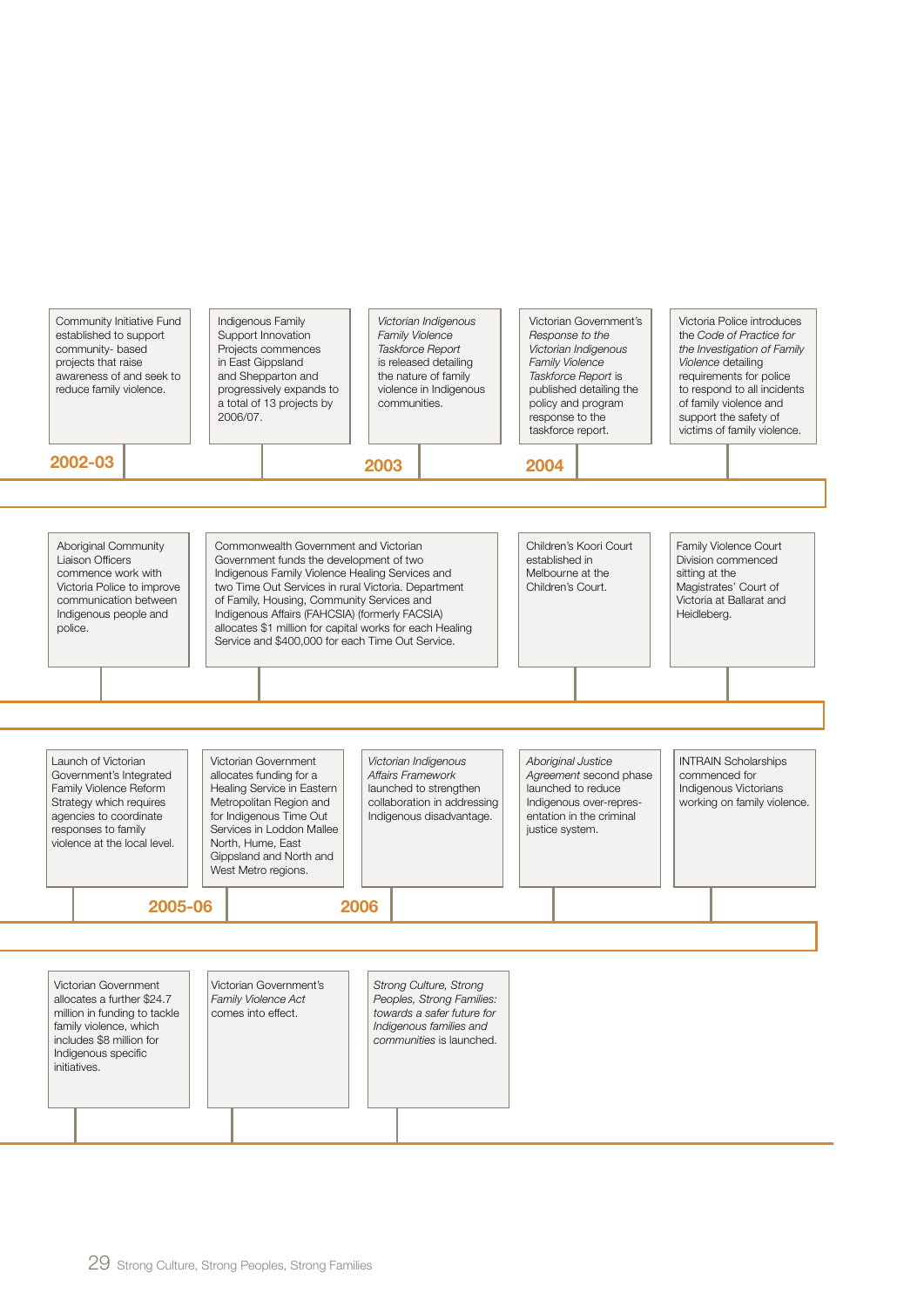# Case study Creative Communities Initiative Fund (CIF) projects Southern Loddon Mallee region

A strong focus in the Southern Loddon Mallee Region is on supporting and developing group activities for men, women and children to provide mutual support and a safe place to discuss family violence issues for individuals, families and the community.

Through the Community Initiatives Fund (CIF) a women's group has been set up in Echuca and in Bendigo the Men's Healing Men project, and a Creative Healing, Recreation, Music Education and Development Project for women. Through these groups people are able to come together through activities and conversations and share positive messages about families and communities.

The Echuca women's group which is auspiced by Njernda Aboriginal Corporation aims to establish a group to include Elders and young women, which will strengthen their relationships, provide mutual support and discuss family violence issues in their families and the community. Planning and participating in cultural activities will be used as the focus for discussions and building relationships.

Through the Bendigo Community Action Group auspiced by St Luke's, male community members from Bendigo and the surrounding district are supported in addressing various issues of concern and assisted in strengthening family and community relationships through a variety of weekly activities –cultural, physical intergenerational and social.

Pallert Tooree Larr (under the auspice of Annie North Women's refuge in Bendigo) have developed the Creative Healing, Recreation, Music Education and Development Project. The focus is on women and children experiencing family violence and participants are provided with materials for group work, art therapy, music, games and recreation. The project aims to strengthen the response to Indigenous women and children in the Bendigo area and explore innovative ways to connect with them, including supporting outreach approaches and increasing access to services.

"Family Violence is in our communities everyday and effects everybody in one way or another, either personally or when it touches a member of our families, a loved one, a friend or even a fellow worker. The opportunities that have been given to all people to address family violence at a community level through the CIF projects and the Regional Action Groups have, not only, been positive but have also allowed for projects and solutions, to be more relevant especially for their own communities. This has brought the ownership, not just for the problems, but for the solutions back to the everyday person to help them through these tough times." (Ann Spittles, Chairperson Loddon Mallee South Indigenous Family Violence Regional Action Group)

The region recognises the need to engage various groups within Aboriginal communities when addressing family violence and related issues. Through the group model culturally competent supports, messages and activities have been identified that aim to build the capacity of Indigenous people in the community as well as providing essential support.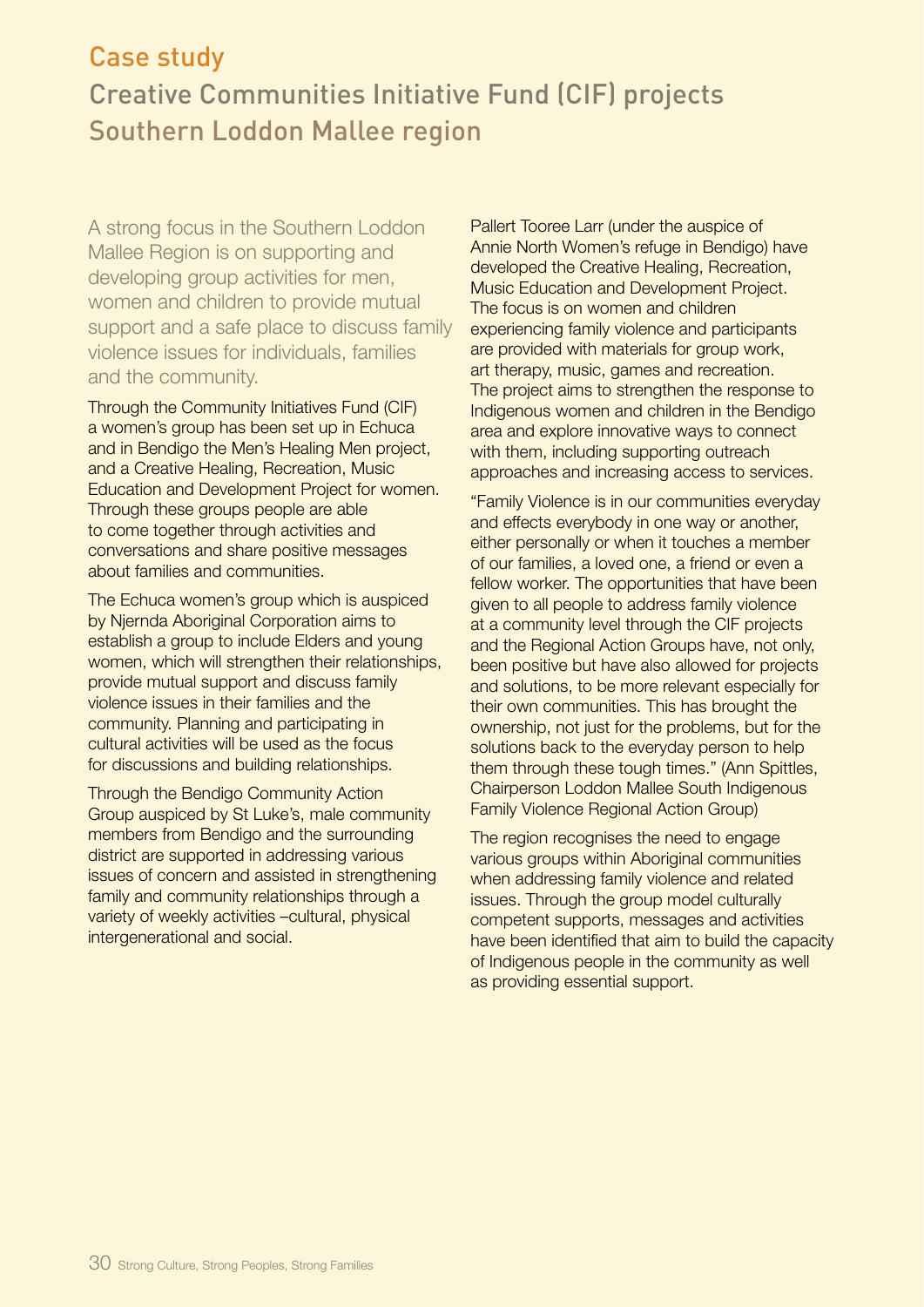# Case studies Loddon Mallee North region

# Munatunga Elders Group

In Robinvale, the Munatunga Elders have taken a lead role in raising awareness in their community spreading the message against family violence to over 600 people.

Through Indigenous Family Violence information sessions, discussion groups and acting as mentors for other Indigenous people, the Elders used personal experience and real life examples to illustrate the problems and solutions to family violence. They also helped link young people up with their cultural traditions and heritage through mentorship and education activities.

More recently, the Elders have also helped skill up themselves and others to engage in healing activities - organising counselling training and use of narrative therapy sessions.

# Mildura Indigenous Awareness Campaign

In 2006 Victoria Police in partnership with the Loddon Mallee North Indigenous Family Violence Regional Action Group, the Aboriginal Family Violence Prevention Legal Service, Local Aboriginal Justice Advisory Committee and Aboriginal Affairs Victoria developed the Indigenous Awareness Campaign.

The campaign consisted of locally developed television advertisements, posters and pamphlets featuring local Indigenous community members highlighting that violence is not part of their culture and that victims should tell someone.

The campaign was highly successful in not only raising awareness of family violence and sexual assault but contributed to the development of better relations between the Indigenous community groups and Victoria Police.

Using a campaign which was developed by local members of the Indigenous community ensured that the messages contained within the campaign were relevant and likely to bring about change in community attitudes toward violence.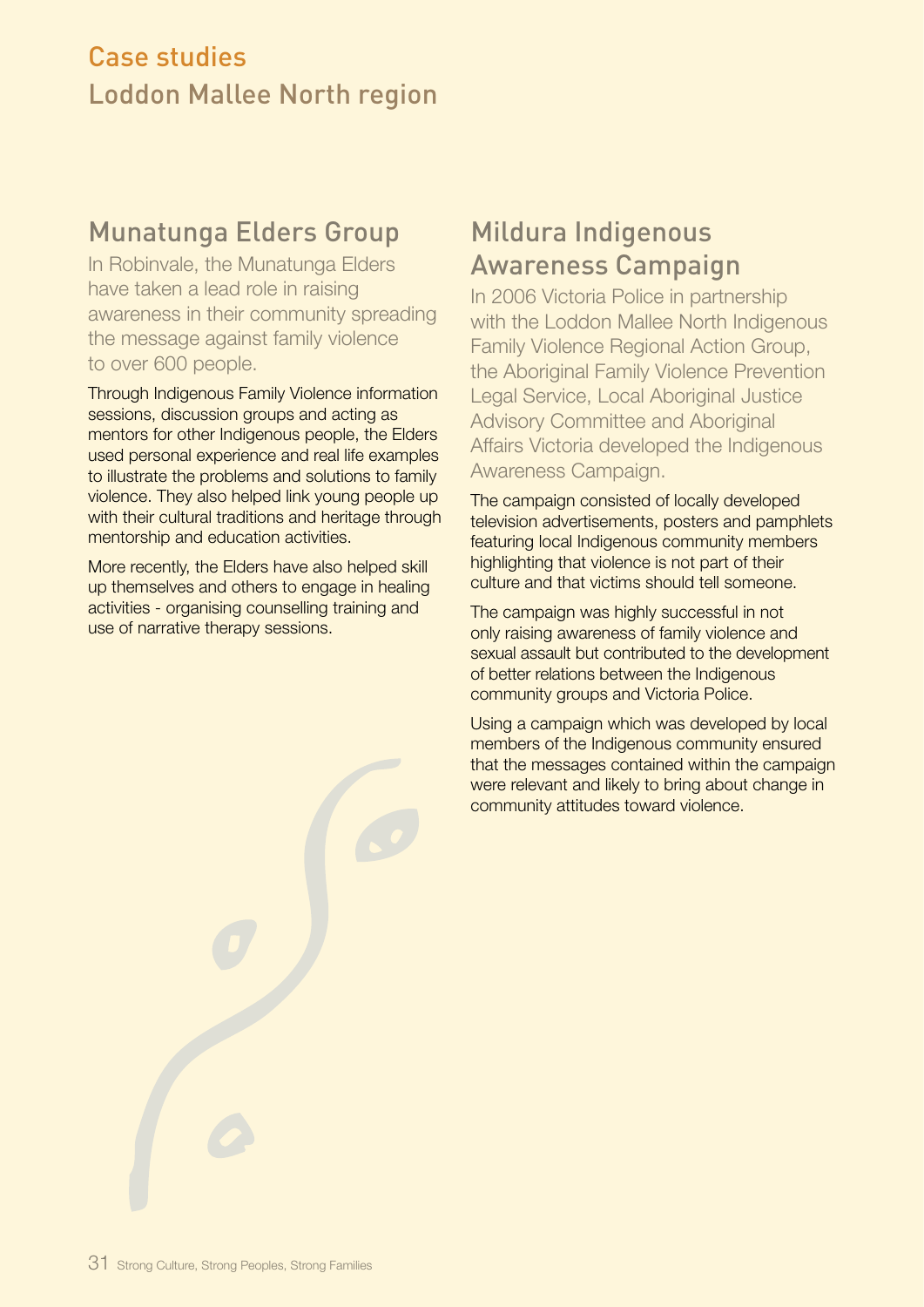### 10 year strategic plan

#### Objectives, strategies and actions for the next decade

*Strong Culture, Strong Peoples, Strong Families* enables a strategic approach to address Indigenous family violence. It sets out a journey for the next decade – destinations to reach (objectives), paths to take (strategies) and steps to take towards these destinations (actions).

This 10 year plan is a living document – its purpose is to make Victoria a safer place for Indigenous families. The plan itself is expected to change from a need for tertiary services to a stronger primary prevention focus and to respond to developments in the Indigenous community, the wider community and all levels of government over time.

Achievement of these objectives requires partnership approaches between Indigenous communities, the Regional Action Groups and the Victorian Government supported by investment in both improved, integrated responses and in prevention activities. The objectives of this broader strategic plan will be advanced by implementation plans reviewed by the Partnership Forum using measures of success that monitor the extent to which these objectives are being met over time. This will include periodic independent evaluation.

### **Objectives**

The objectives of the Indigenous family violence 10 year plan have been shaped by the Indigenous Family Violence Partnership Forum to frame the actions which can prevent and eliminate family violence.<sup>21</sup>

- 1 *Cultural Safety*: Make Victoria a safer place for all Indigenous Victorians.
- 2 *Healthy Families*: Support strong, robust and healthy families that provide a safe nurturing environment.
- 3 *Education, Awareness, Prevention*: Intervene early to improve education, awareness and prevention of family violence.
- 4 *Safety for Victims*: Increase the safety of Indigenous families and individuals, especially women and children.
- 5 *Accountability*: Increase the accountability and personal responsibility of perpetrators of family violence within Indigenous communities.
- 6 *Healing*: Increase opportunities for healing for victims and perpetrators.
- 7 *Service Capability*: Increase the cultural competency and capacity of the service system to improve responses to Indigenous family violence.
- 8 *Research and Evaluation*: Improve the effectiveness and efficiency of responses to Indigenous family violence through ongoing research and evaluation.

<sup>21</sup> In developing the Objectives, the Partnership Forum drew from the recommendations and values of the *Indigenous Family Violence Taskforce Report*, the priorities of Regional Action Groups and recurring challenges identified at Partnership Forum meetings since 2005. See *Process* section of this plan for more details.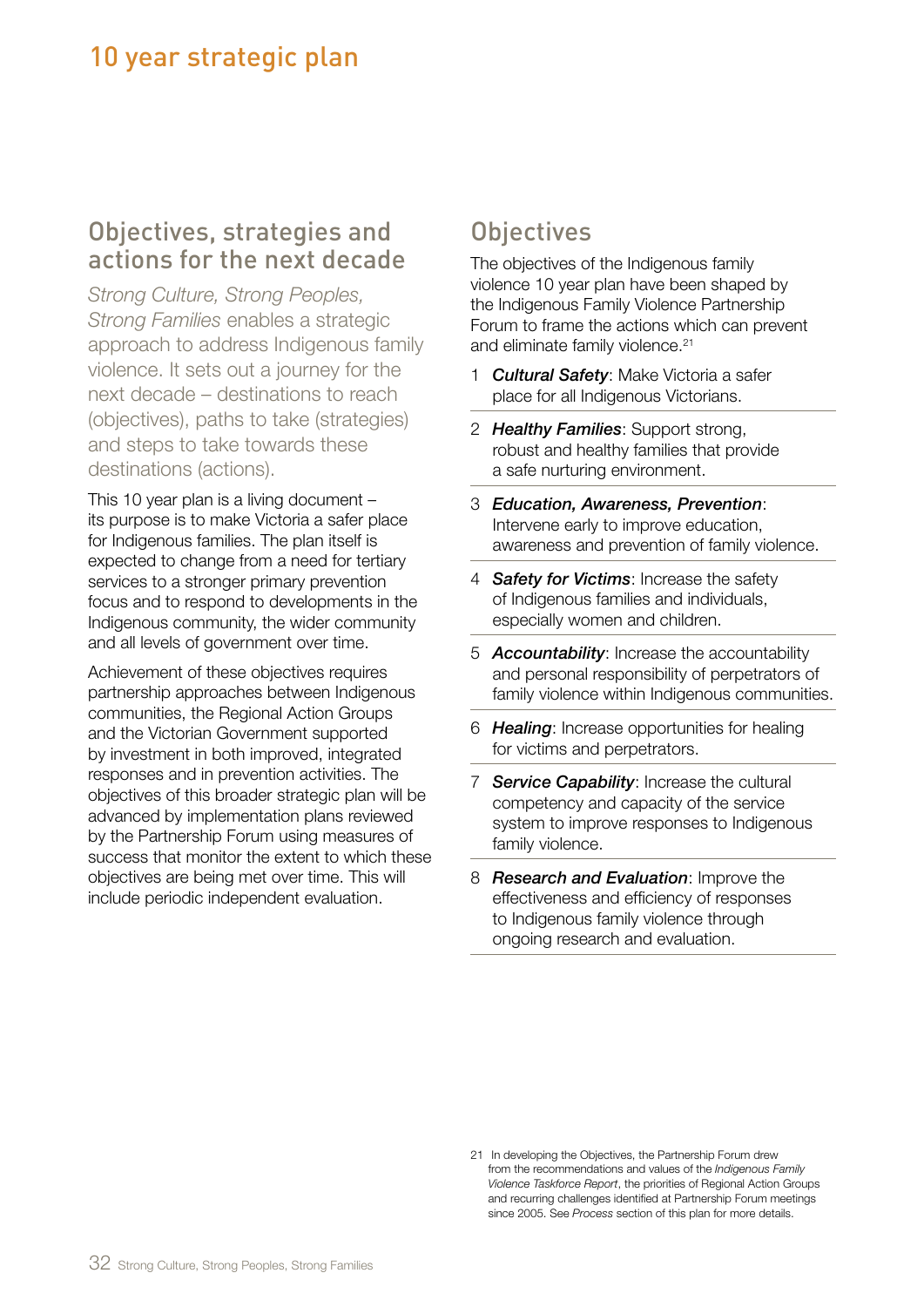#### Key elements of good practice for effective Indigenous family violence programs<sup>22</sup>

Previous research by the Australian Domestic and Family Violence Clearinghouse regarding Australian and international literature on good practice in responding to family violence identified elements and strategies that have been shown to contribute to the success of Indigenous family violence programs. These elements, listed below, will help to quide the design, development and delivery of programs and services within the 10 year plan.

- *1 Cultural grounding of programs*
- *2 Community grounding/development of programs and inclusive community approaches*
- *3 Composite programs, integration and holistic approaches*
- *4 Engagement of men, women and children in programs*
- *5 Ensuring the involvement of appropriate Elders*
- *6 Self-empowerment and self-esteem as capacity building by-products*
- *7 Examining inter-generational family history and cultural experience as a healing element*
- *8 Culturally competent responses, including group approaches*
- *9 Capacity building through networking partnerships and interagency collaboration*
- *10 Information collection and dissemination*
- *11 Training and skills acquisition*
- *12 Flexibility and adaptability of programs*

<sup>22</sup> Adapted from P Memmott, C Chambers, C Go-Sam and L Thomson, *Good Practice in Indigenous Family Violence Prevention – Designing and Evaluating Successful Programs*, 2006.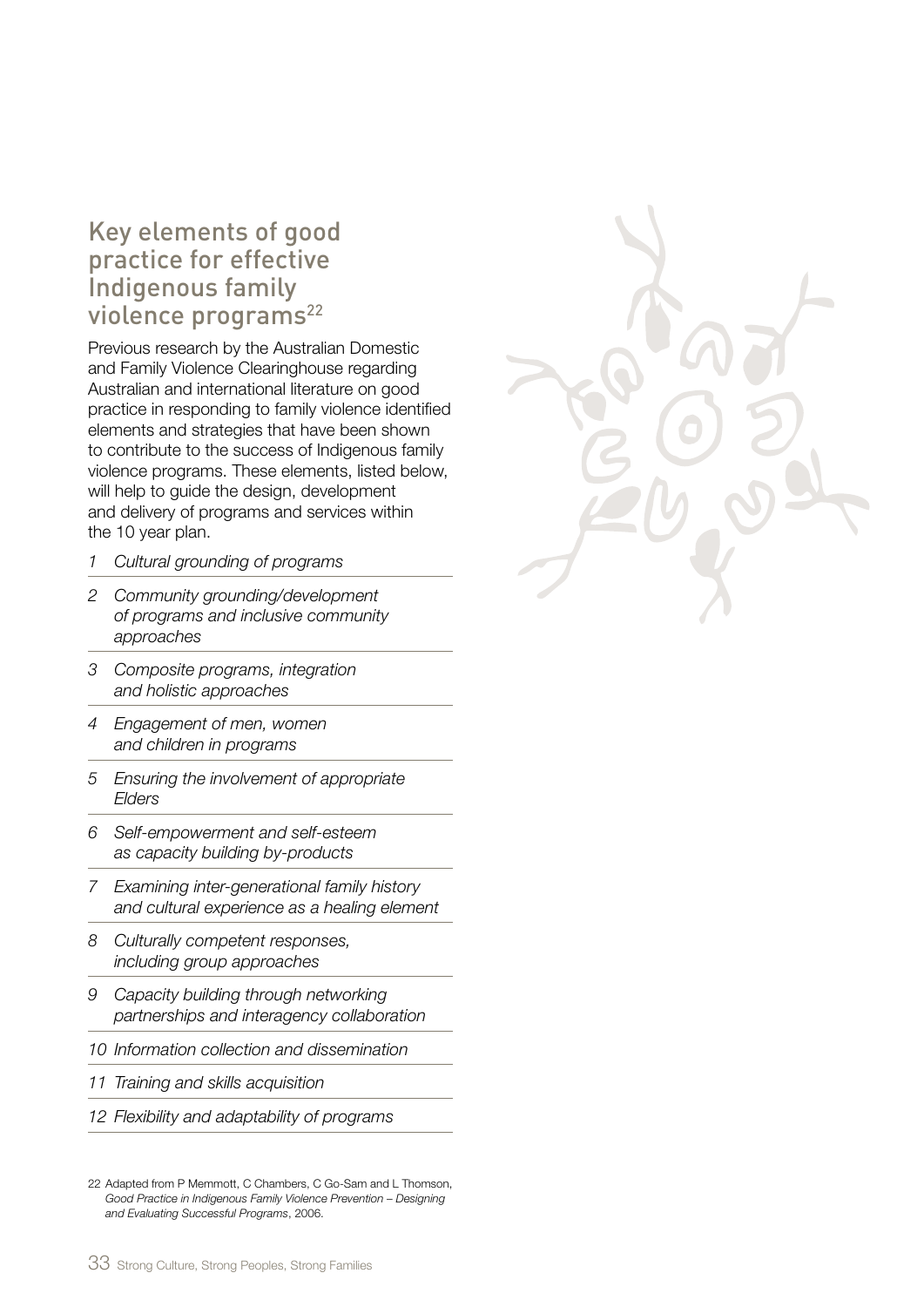# Case study Goulburn River Clan MENZ Group Hume region

What started as a weekly conversation among friends about the needs of Aboriginal men in the Goulburn Valley area has today developed into the Goulburn River Clan Menz Group.

Noel Briggs, along with 5 other men helped set up the Menz Group and with assistance from the Hume Regional Action Group was able to get funding through the CIF to formally establish the group.

The group identified key Indigenous men in the Goulburn Valley region who could get involved to support other men in the community and provide a space for men to reconnect with culture and community and at the same time talk about issues such as the role of men in family and community, and address issues of family violence, etc.

Participants who have taken part in the Menz Group have been linked into cultural activities such as making Aboriginal artefacts and sharing knowledge about traditional Aboriginal beliefs and practices.

Men from the group were able to share these skills and traditional knowledge with the broader community and raise awareness by taking them into schools in the area. Through these activities the men were able to reconnect with their culture and community and assist and lead a revival of Aboriginal culture in local schools and communities.

"One of the greatest benefits for the community was the re-attachment to Aboriginal Culture that was achieved. Now men know that there is support out there for them and that there is an alternative to drink and drugs when dealing with personal issues" said Noel Briggs Menz Group mentor.

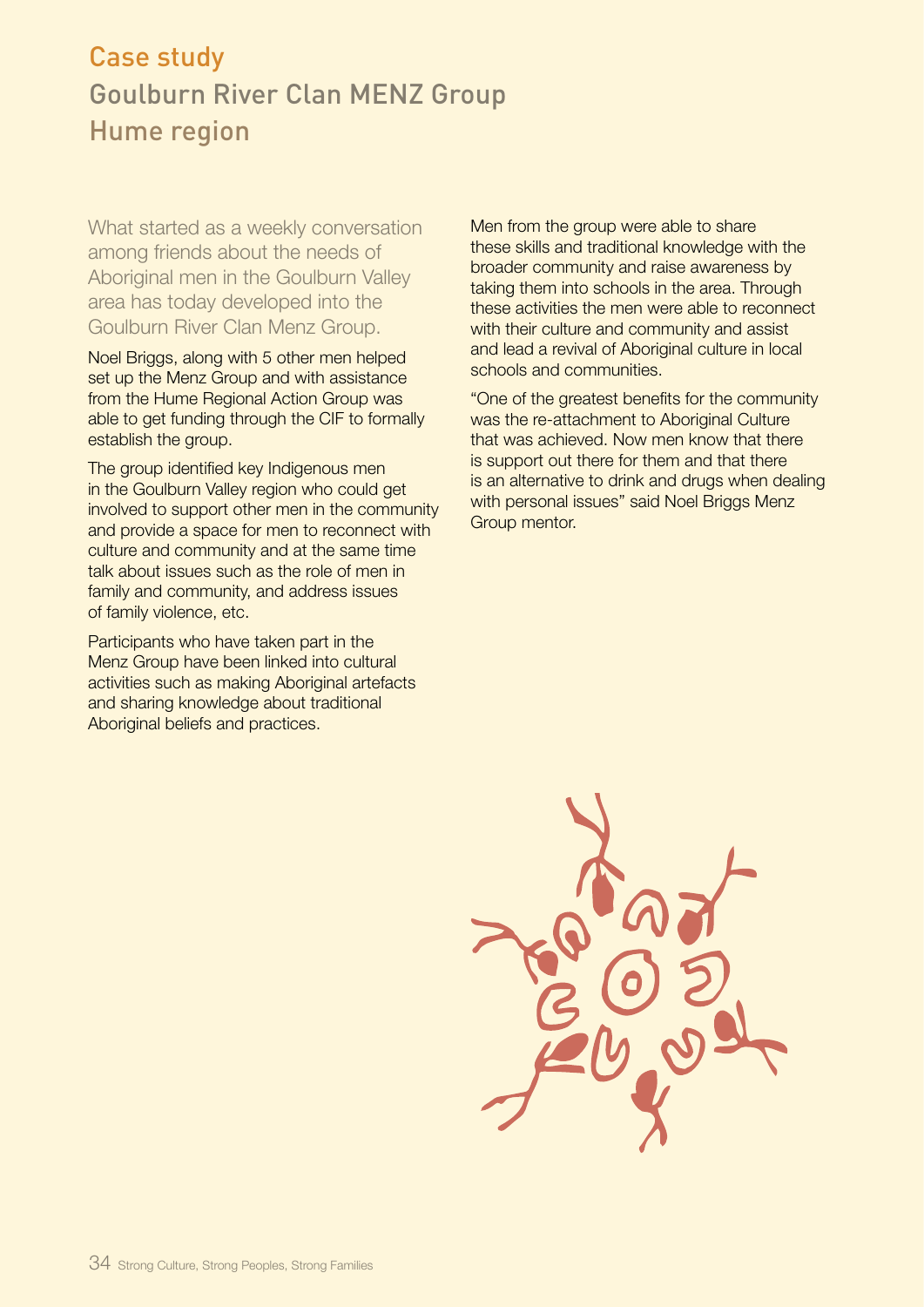### Objective 1: Cultural safety

### Make Victoria a safer place for all Indigenous Victorians.

In recognition of Indigenous people as Victoria's First Peoples and of Elders as the keepers of a rich history of local cultures and traditions, cultural safety will be advanced through greater understanding of Indigenous culture by the wider community.

Cultural safety respects and empowers Indigenous communities to be involved in services which affect their health and wellbeing. It acknowledges the need of mainstream service providers and governments to analyse their culture and stop negative impacts this may have on the cultural rights of Indigenous communities. This right is supported by Victorian, national and international legal instruments which uphold the rights of Indigenous people.<sup>23</sup>

This objective is driven by a range of Victorian Government initiatives and policy frameworks, notably *Wannik – Education Strategy for Koorie Students* and *A Fairer Victoria*, *as outlined in Victorian Government policy environment in the Context section of this plan*.

**Strategy 1.1**

**Promote respect for Indigenous culture and history.** 

**Action 1.1.1** Develop a culturally inclusive curriculum within the Victorian Essential Learning Standards to enhance understanding of Indigenous history and culture for all school students. **Action 1.1.2** Develop a professional learning package with universities that supports pre-service and in-service training for teachers in the history and contemporary culture of Victoria's Koori community. **Action 1.1.3** Engage with educational institutions to promote understanding and respect of Indigenous culture through course material for professions.

23 For example see the International Convention on the Elimination of All Forms of Racial Discrimination which calls on States to recognise and respect Indigenous culture, history and language and way of life as an enrichment of the State's cultural identity, ensure Indigenous people's rights and freedom from discrimination, provide Indigenous people with development compatible with their cultural characteristics, ensure no decisions directly relating to their rights and interests are taken without their informed consent and that Indigenous communities can practice and revitalise their cultural traditions, customs and language. See also, the Aboriginal and Torres Strait Islander Social Justice Commissioner 's *Social Justice Report*, 2006 & 2005 editions for an outline of relevant national legislation such as the Racial Discrimination Act and the relation of such laws to international obligations. On the State level, Victoria has a *Charter of Human Rights and Responsibilities* which articulates and enshrines in law freedoms, rights and responsibilities of all Victorians.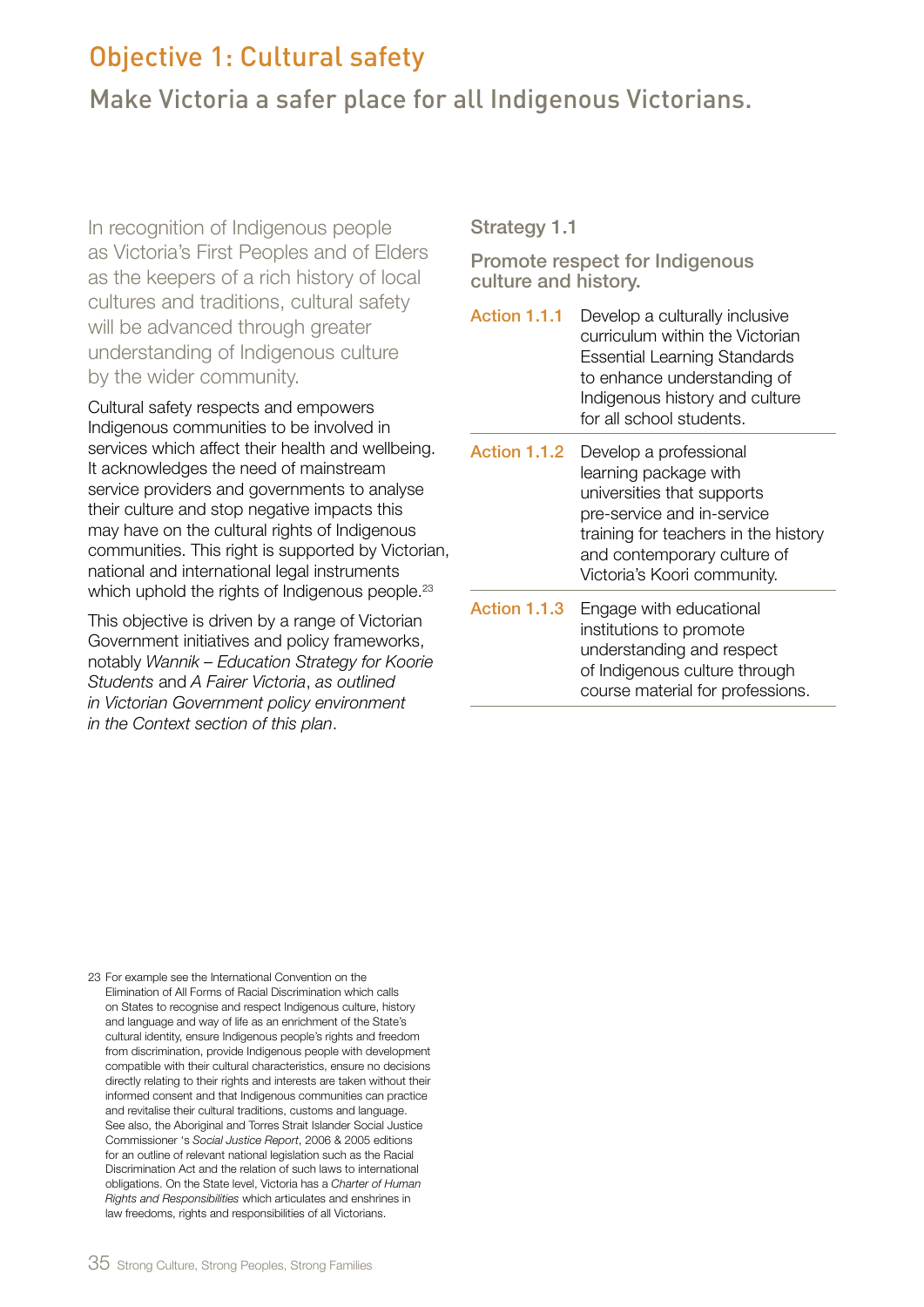# Case study Yarning up – family and community strengthening Central Gippsland region

The NAMBUR Action Group (meaning 'to yarn up') uses community activities to get people talking about family violence. Community awareness activities are strengthened by a focus on skilling up people from youth to Elders to know more about how to respond to family violence.

Under the Community Initiative Fund grants, NAMBUR Action Group has supported a Young Aboriginal Men's Shed, providing anger management support for young men to address inappropriate behaviour, training of community members in community capacity building and working with trauma, grief and loss and a community events program to promote strong families under a project called Koori Families United.

Last year alone NAMBUR organised family outings other events for Elders, young people, women and men. Through these events they promoted positive messages such as the group's slogan 'Family violence is not part of our past. Don't make it our future.'

An Action Group worker goes to the park to talk to Indigenous people who may be in need of family violence support, or to accompany people to court. Barbeques at Morwell park provide another connection point for Indigenous people who may be experiencing homelessness, drug or alcohol misuse and other problems.

Partnerships have enabled communities in the local area to increase their skills in dealing with family violence and family strengthening. This year, the group partnered with Lifeline to increase skills of community members through trauma and grief counselling. Another focus is using the Koorie FACES program, a family strengthening program developed by the Victorian Aboriginal Child Care Agency (VACCA) in partnership with the Victorian Aboriginal Community Controlled Health Organisation (VACCHO), to build on community activities that use storytelling and programs which engage both elders and youth to promote healthy relationships and confidence of Indigenous parents and children to address challenges in life.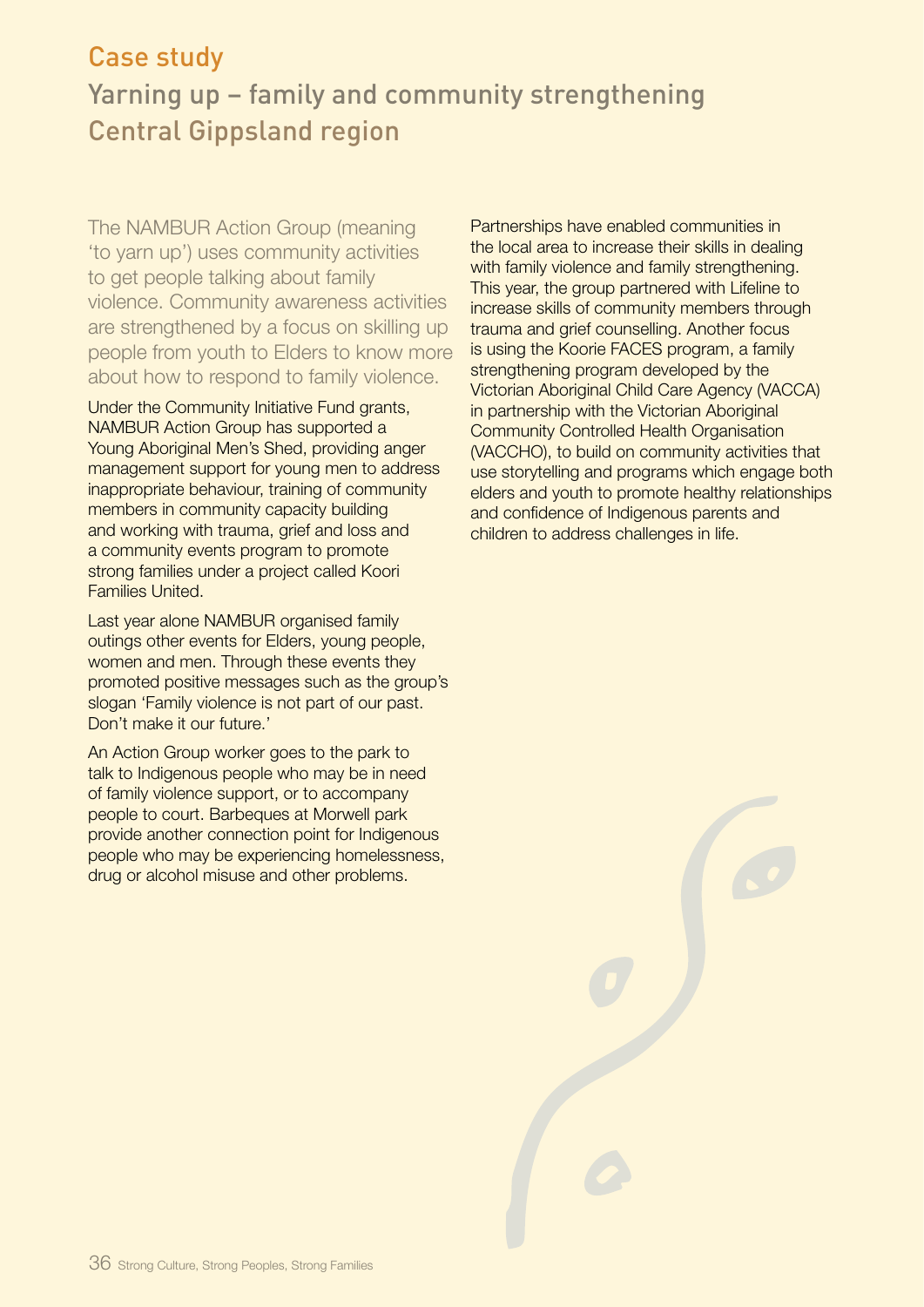# Objective 2: Healthy families

### Support strong, robust and healthy families that provide a safe, nurturing environment.

The Indigenous community and the Victorian Government will support Indigenous children to have a safe and nurturing childhood by providing primary prevention children's services and support services for their parents.

This objective is driven by a range of Victorian Government initiatives and policy frameworks, notably the Victorian Indigenous Affairs Framework, *as outlined in Victorian Government policy environment in the Context section of this plan*.

**Strategy 2.1** 

**Promote a safe and healthy start to life for Indigenous children.** 

**Action 2.1.1** Increase awareness and support services to Indigenous parents to promote child safety and wellbeing.

- **Action 2.1.2** Strengthen programs that increase parenting capacity, particularly for young parents, and promote the safety, health, care, learning and development needs of children. **Action 2.1.3** Develop strategies to ensure
- that family services are integrated with the specialist family violence system therefore promoting holistic approaches to families.

 $\frac{1}{2}$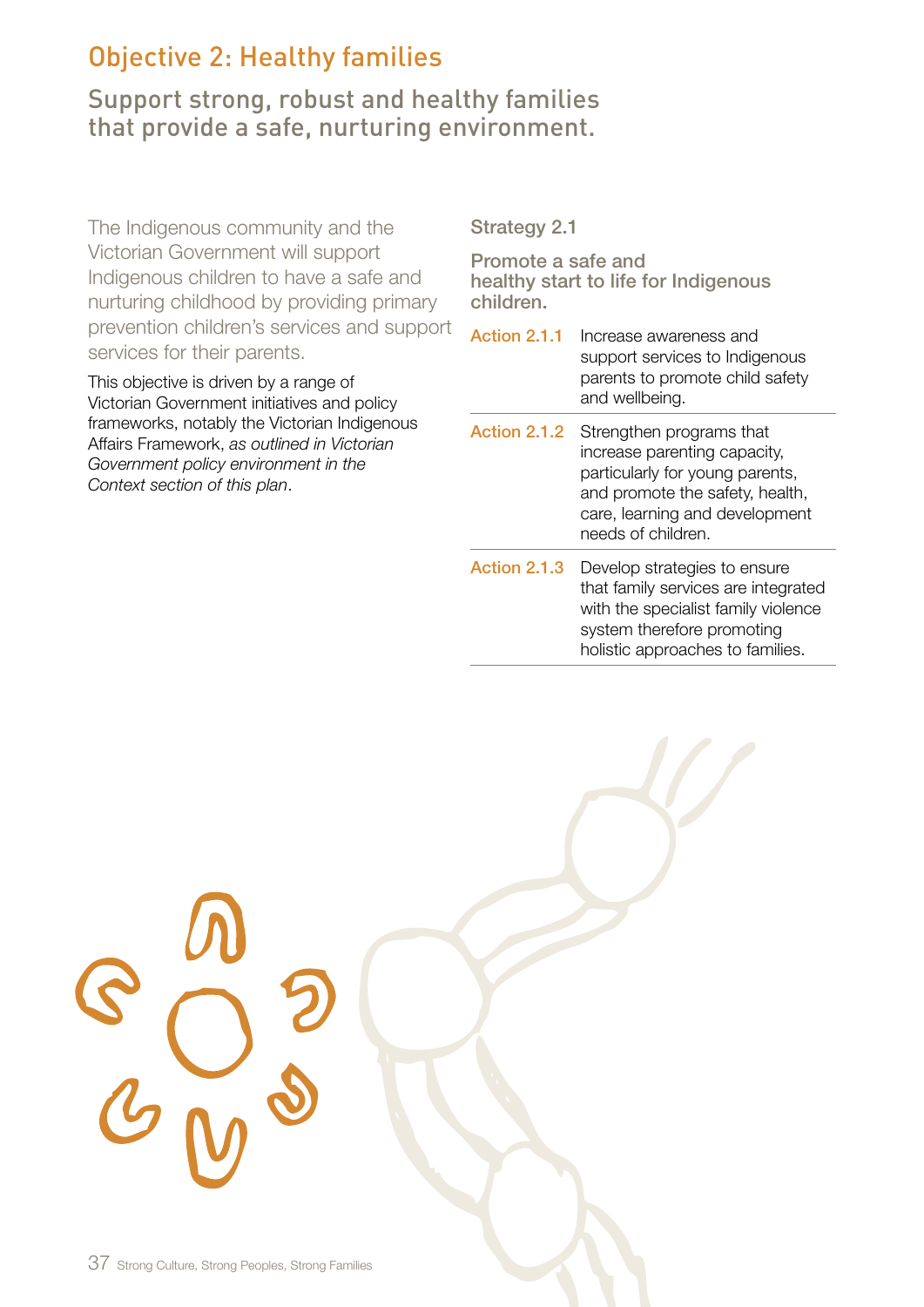### Case study

Culture and change – stop the family violence campaign North and West Metropolitan region

What do women's tile-painting, basketball, trivia nights and men's gatherings have in common? They all were opportunities to spread the message – Stop the Family Violence – as part of an innovative Indigenous-led campaign in 2005.

Organisations in the North West Metropolitan region including Radio Station 3KND, Victorian Aboriginal Child Care Agency (VACCA) Victorian Aboriginal Health Service, Victorian Aboriginal Education Association Inc and the Aboriginal Advancement League all contributed to social and cultural events coordinated by the Aboriginal Advancement League and supported by the Victorian Government. These events featured Indigenous people speaking about their support for respectful relationships and an end to family violence.

At the Bill Muir Basketball Carnival in Swan Hill, over 3000 people gathered to watch and play sport. The event brought together different families and all parts of the community – Elders, youth, men and women – and supported a zero tolerance approach to violence by conduct of people at the event and through promotional materials with the campaign slogan 'Hands are for holding and hugging, not hitting and hurting'. This approach was also supported through the poster artwork of Bangerang and Wiradjuri artist Leigh Saunders which depicted a man going to hit his partner but a hand reached out to stop the man from hitting.

Back in Melbourne, women gathered to paint their own messages of support for respectful relationships and an end to family violence on brightly coloured tiles. This range of men's, women's, youth and whole community activities is estimated to have involved thousands of Indigenous people over the course of the campaign.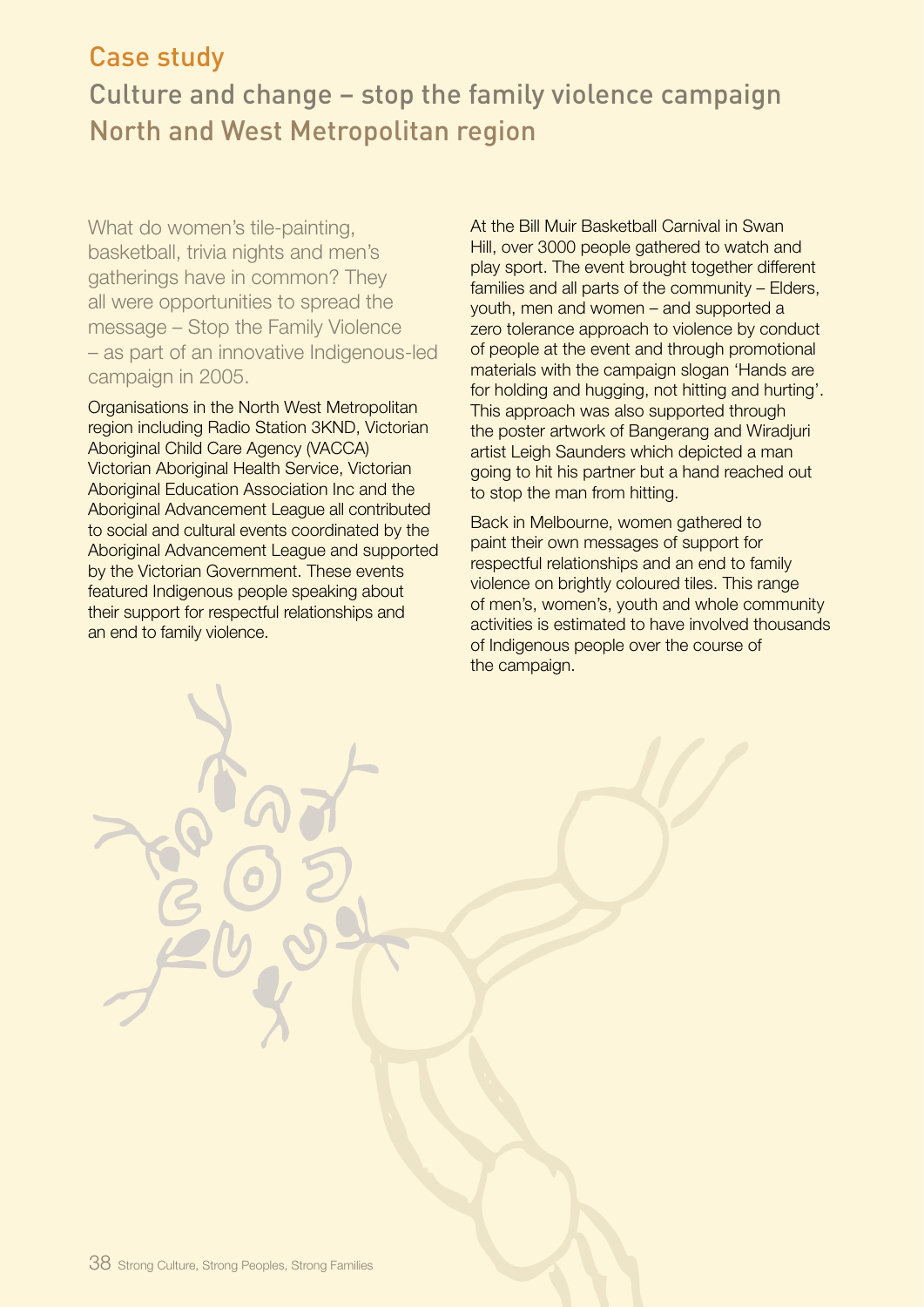### Objective 3: Education, awareness, prevention

#### Intervene early to improve education, awareness and prevention of family violence.

Building on past successes of Indigenous community led approaches, the Indigenous community and the Victorian Government will improve education, awareness and prevention of family violence.

Key features will include school-based awareness and skills development for young people, promotion of positive role models, mentoring programs, transitional cultural programs for adolescents plus parenting and family strengthening programs.

This objective is also supported by a range of Victorian Government initiatives and policy frameworks, notably the Integrated Family Violence Reform Strategy *as outlined in Victorian Government policy environment in the Context section of this plan*.

**Strategy 3.1** 

**Develop and implement an evidence based prevention strategy.**

- **Action 3.1.1** Develop an Indigenous-specific prevention framework for family violence which links to the wider prevention framework developed by the Victorian Health Promotion Foundation.
- Action 3.1.2 Continue to support Indigenous community leaders, the Indigenous community and Regional Action Groups to develop locally based prevention strategies that challenge normalisation of family violence and reinforce its inconsistency with Indigenous culture, target children and young people and promote healthy relationships.

#### **Strategy 3.2**

**Improve the capacity of Regional Action Groups, organisations and Indigenous community groups to implement local prevention programs.**

| Action 3.2.1 | Develop strategies to engage<br>respected Indigenous men,<br>women, Elders and young<br>people as ambassadors and<br>spokespeople to promote<br>communities free from violence. |
|--------------|---------------------------------------------------------------------------------------------------------------------------------------------------------------------------------|
| Action 3.2.2 | Empower Indigenous women,<br>build their self-esteem, cultural<br>identity, solidarity with other<br>Indigenous women and belief in<br>their right to live free from violence.  |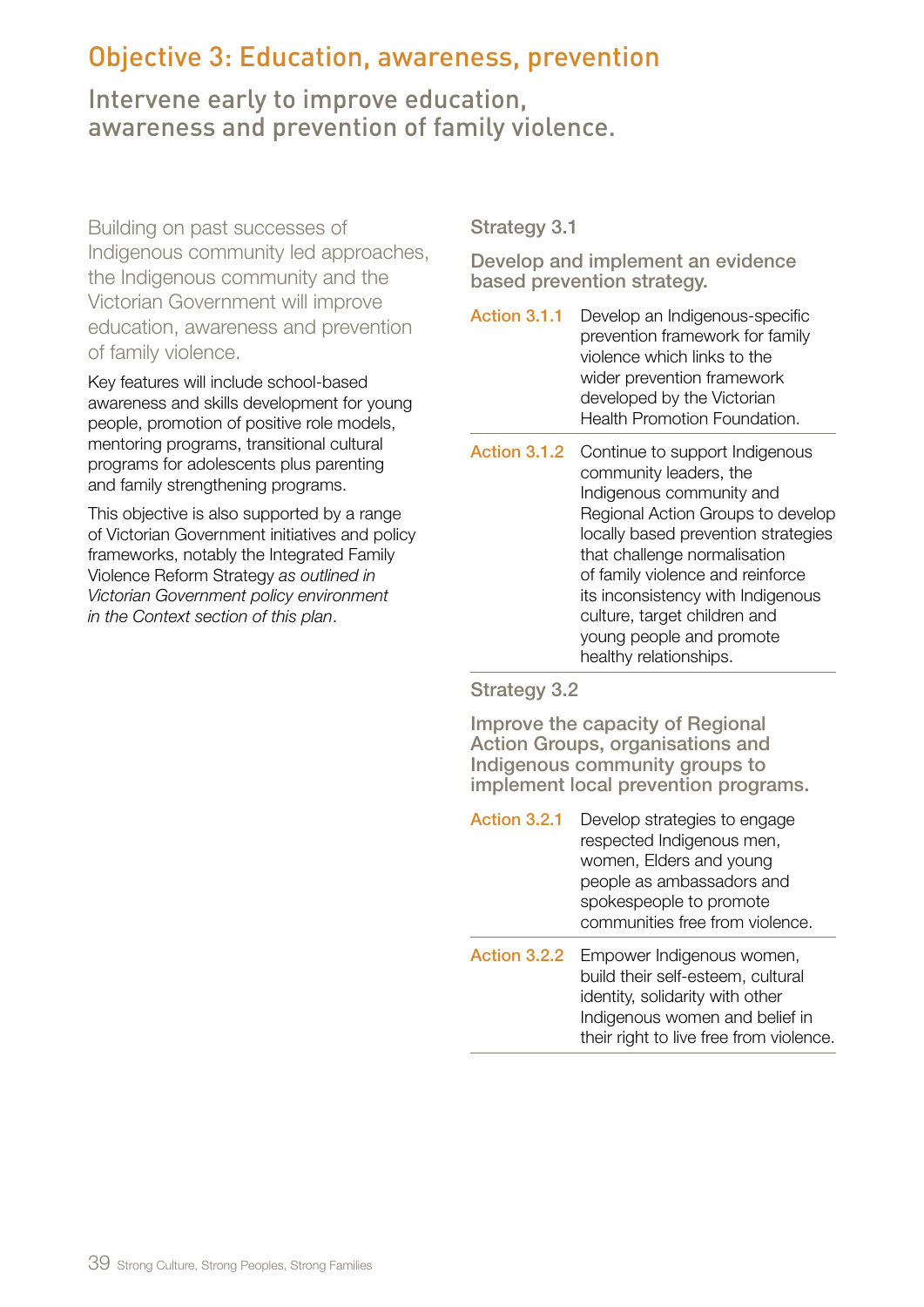# Case study Backing each other – empowering women Eastern Metropolitan region

Indigenous women have been given new opportunities to deal with trauma and anger and to support each other through better decision making and local leadership in Eastern Metropolitan Melbourne.

In partnership with Anglicare, women – ranging from young women to elders – had the opportunity to participate in an anger management and violence recovery program over a period of 10 weeks. They used music, dance and art to express themselves, learnt mediation skills and had individual counselling and joint discussions to talk through issues and identify actions they could take to tackle family violence. The provision of child care and a safe, culturally appropriate environment assisted in creating a space to talk about their needs and to link into services when required.

The region's work on education and skilling up of women was enhanced by the formation of the Mullum Mullum Australian Indigenous Network. About 30 women meet monthly to provide leadership, mentoring and support to women and develop suitable family violence responses and prevention activities. The group helped establish support networks between women and better information sharing about solutions to family violence. By backing each other and increasing confidence of women, the local network encouraged more women to take part in programs and services to improve their wellbeing.

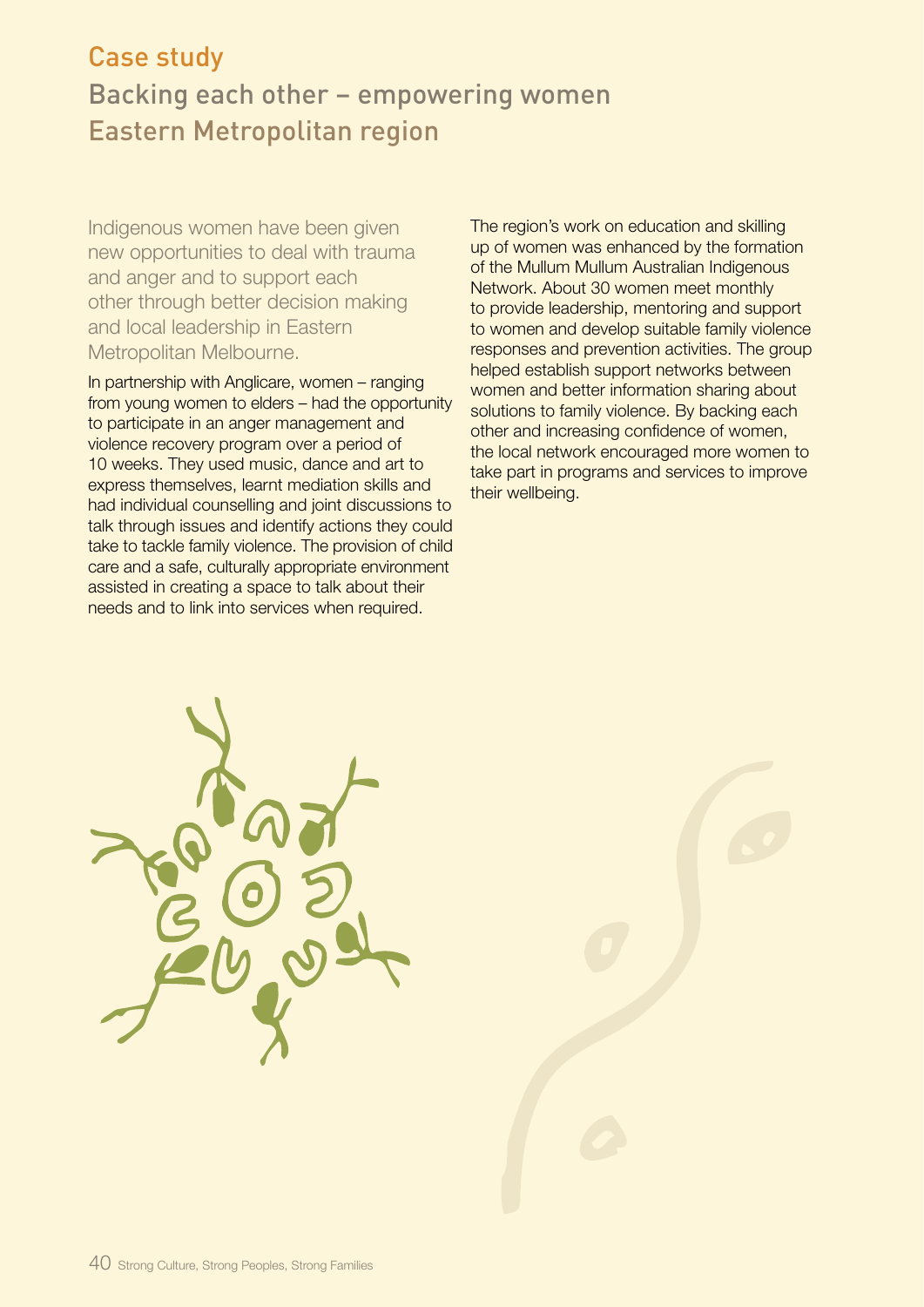# Objective 4: Safety for victims

Increase the safety of Indigenous families and individuals, especially women and children.

By providing early intervention services for Indigenous women and children who are at high risk of family violence, improving their access to crisis services when they experience violence and supporting therapeutic responses to address trauma and violence, the Indigenous community and the Victorian Government will increase the safety of victims of family violence.

This objective is also supported by a range of Victorian Government initiatives and policy frameworks, notably the Victorian Government Integrated Family Violence Reform Strategy, *Children Youth and Families Act 2005* and *A Way Forward – Violence Against Women Strategy 2002*, *as outlined in Victorian Government policy environment in the Context section of this plan*.

**Strategy 4.1** 

**Improve access to and response of the service system for Indigenous victims of family violence.**

| Action 4.1.1 | Improve access of Indigenous         |
|--------------|--------------------------------------|
|              | victims of family violence           |
|              | to a range of services including     |
|              | emergency accommodation              |
|              | and outreach services,               |
|              | 24 hour support and appropriate      |
|              | case management provided             |
|              | by Indigenous and mainstream         |
|              | services as part of crisis response. |
| Action 4.1.2 | Strengthen the service system        |
|              | to ensure that Indigenous women      |
|              | and children are linked to a range   |
|              | of longer term supports and          |

- services including counselling. **Action 4.1.3** Improve access to culturally competent and flexible sexual assault counselling.
- **Action 4.1.4** Develop strategies to ensure that the family violence service system for men and women is linked with Healing and Time Out Services, as well as services for alcohol and other drugs, gambling, mental health and other issues.

#### **Strategy 4.2**

**Strengthen the justice system to respond to Indigenous victims of family violence.**

**Action 4.2.1** Improve cultural awareness and competency of police and court responses to Indigenous victims of family violence.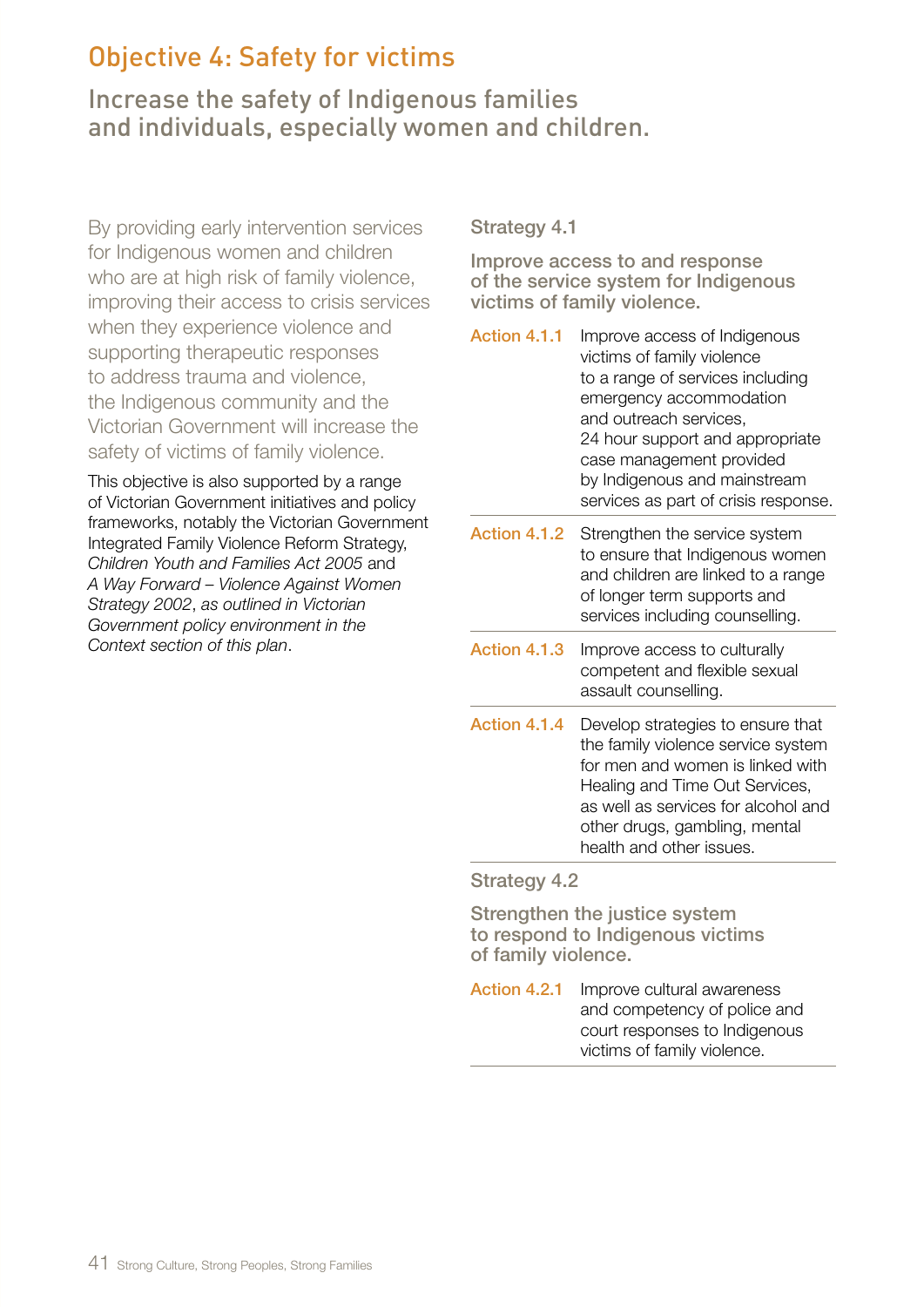# Case study Keeping the campfire burning  $-$  men's camps Grampians region

Originally focusing their energy around the idea of a safe house, men in the Grampians region got together to address family violence by linking local men into drug and alcohol, mental health and legal services. One of their key successes on family violence was the men's camp conducted in the bush in 2006 by Gundgi-Wein (an Indigenous organisation meaning Men's Camp Fire Burning) and Authentic Community Training (a company providing healing programs to Indigenous men).

The camp's four days of activities included cultural talks, counselling, anger management and group therapy. Support was provided by two counsellors and a psychologist throughout the camp for the 11 participants, many of them young men but spanning ages from teenagers to Elders.

'The mix of ages is important as not all men have uncles and grandfathers to guide them,' said Chairperson of Gundgi-wein Terry Atkinson. 'And some of the younger men had lessons for us too – at times the younger men stood up to their problems, stronger than all of us.'

Men who participated in the camp kept their bond of silence between each other about what was discussed on the camp but it had a profound impact on their lives, says Terry Atkinson: 'At the camp, each man identified what they wanted to change about their life  $-$  find employment or reconcile with their family for example – and back in their communities, the men continued to meet socially on a regular basis. The confidentiality between them was a powerful thing. It meant the men from the camp could support each other in hard times. And when one man achieved something, all of the men could really celebrate because they knew just how far he'd come.'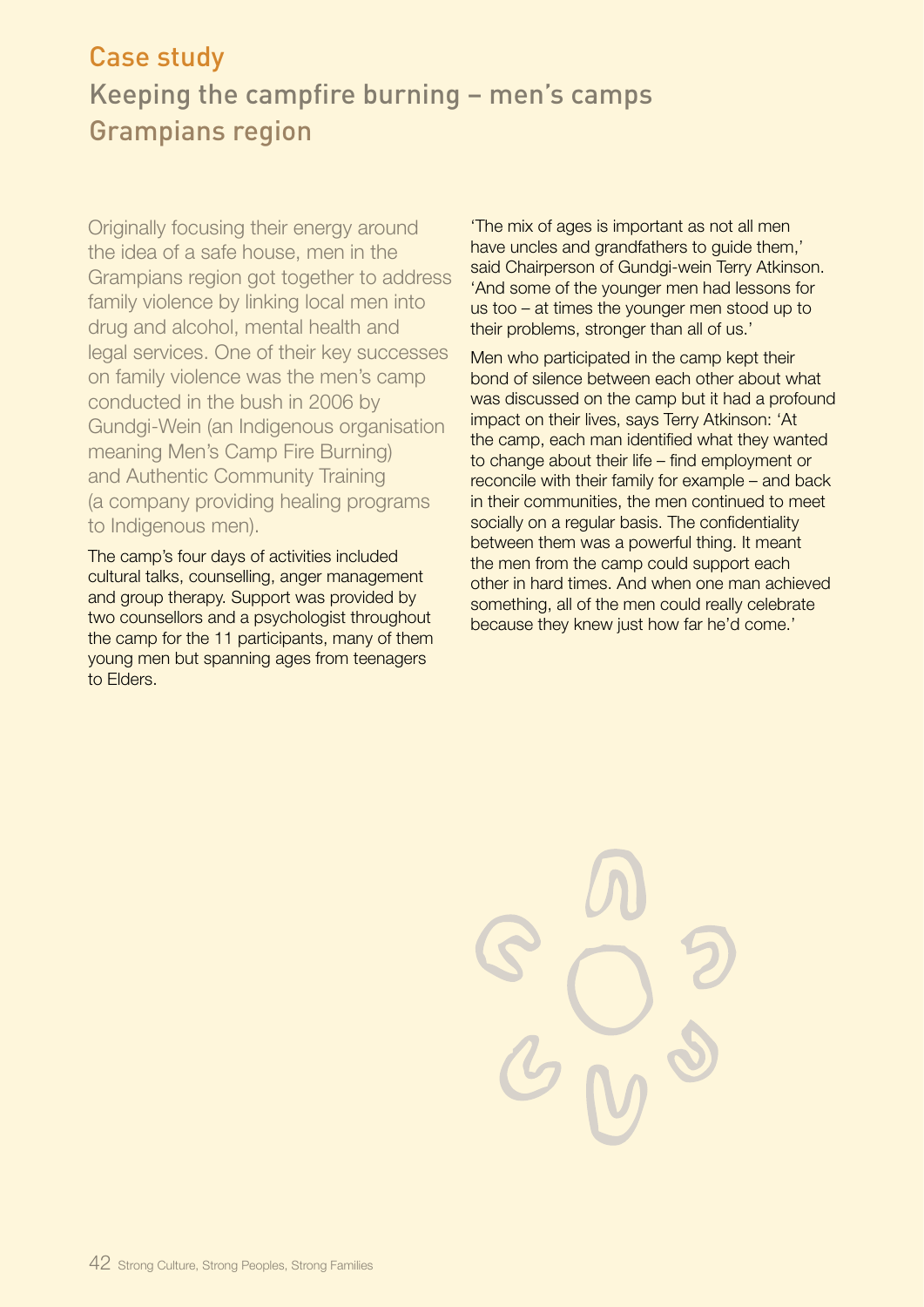# Objective 5: Accountability

### Increase the accountability of perpetrators of family violence within Indigenous communities.

The Indigenous community and the Victorian Government will ensure that perpetrators of family violence are held accountable particularly through the justice system. Making perpetrators more accountable is also the responsibility of the whole community, which reinforces Indigenous norms against family violence.

This objective is also supported by a range of Victorian Government initiatives and policy frameworks, notably the *Aboriginal Justice Agreement (Phase Two)*, *Victorian Indigenous Affairs Framework* and *Integrated Family Violence Reform Strategy as outlined in Victorian Government policy environment in the Context section of this plan*.

#### **Strategy 5.1**

**Develop, through the justice system, a range of support services and strategies for Indigenous people affected by family violence.**

- **Action 5.1.1** Use experience, expertise and evaluations from the Family Violence Court and the Koori Court Network to develop a Koori Family Violence List to improve access to and outcomes of specialised services for Indigenous people.
- **Action 5.1.2** Enhance court capacity to provide culturally competent responses to Indigenous people affected by family violence.

**Strategy 5.2**

**Promote coordinated responses to Indigenous men, women and youth who use violence.**

- Action 5.2.1 Provide assistance to Indigenous perpetrators of family violence to access appropriate services including housing, behaviour change programs, alcohol and other drugs services, gambling services, Healing and Time Out Services and support to attend court.
- **Action 5.2.2** Provide support for men's groups to provide a range of culturally competent responses for perpetrators of family violence that include practical support and counselling, group programs and behaviour change programs.
- **Action 5.2.3** Develop and deliver behavioural change programs for perpetrators in community, custodial and community corrections settings.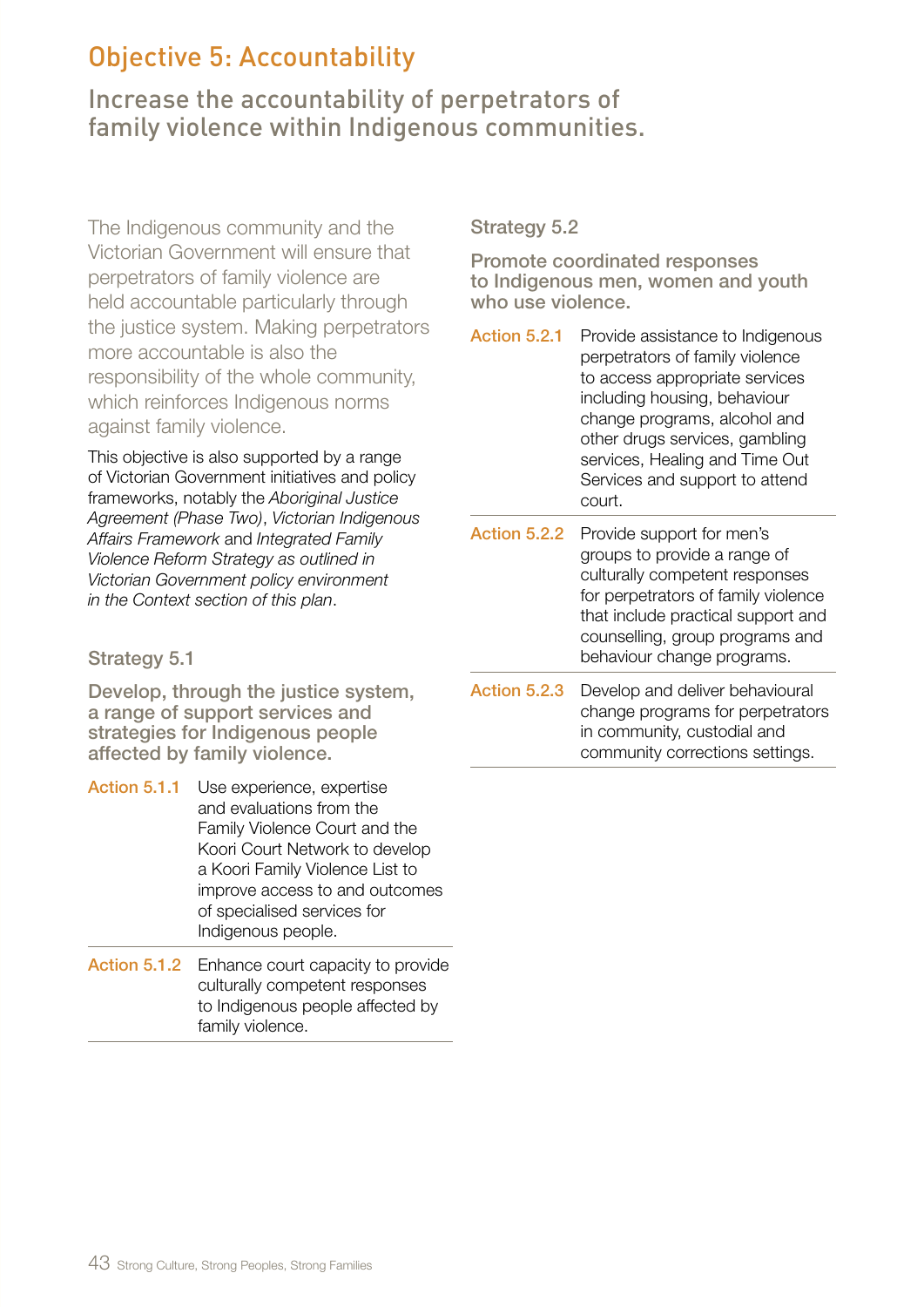# Case study *Yoowinna Wurnalung* Healing Service East Gippsland region

In Gunai Kurnai language *Yoowinna Wurnalung* means Our Safe Place and the Healing Service in Lakes Entrance is aptly named to provide healing services to Indigenous victims of family violence and sexual assault.

In 2005 the East Gippsland Family violence Regional Action Group in partnership with Gippsland Lakes Community Health Service were successful in getting funding to establish an Indigenous healing service for the East Gippsland region. The Commonwealth has funded capital works for the Healing Service on a block next to the Gippsland Lakes Community Health Service and construction of the new healing service will be completed by July 2008.

The *Yoowinna Wurnalung* Healing Service based in Lakes Entrance not only delivers services locally, but links into a range of external services and outreaches to communities as far as Cann River, Orbost, Lakes Tyers, Bairnsdale, Sale and all the way to Yarram and Rosedale.

The Healing Service is focussed on providing education and prevention based programs, advocacy and referral pathways for clients as well as post intervention support for Indigenous community members and their families. The Healing Service provides programs and services targeted to support Indigenous women, children, youth, male victims, same sex couples and Elders and non Indigenous partners and family members. Since July 2006 services have been provided to over 170 clients.

"Our service has been developed with a cultural overlay that supports Indigenous victims, their children and families in a safe and caring environment. We established our service next to the Gippsland Lakes Community Health Service because we recognised the importance of building better linkages and forming partnerships with mainstream services so that we can ensure that our people have more options and better access to a range of services available to support them to heal from the traumatic effects of family violence." (Daphne Yarram, Manager, Yoowinna Wurnalung Healing Service).

Among a number of staff employed at the Healing Service, the Women's Co-ordinator has a major role in developing programs and activities to support women. There have been cultural camps with a focus on family violence, healing days for women of all ages, school holiday camps for young Indigenous girls, young mum's support activities, community barbecues to bring together community members and provide information on services and supports for victims. This worker has also formed good networks and relationships with mainstream agencies, and provides advice and support to mainstream agencies to ensure the programs and services are delivered in a culturally appropriate and respectful way.

The Family Coordinator, works closely with other Healing Service staff to develop and run activities for Indigenous children, youth and Elders. The Coordinator has also facilitated a school holiday program for children and youth, Elders Gathering and information day cruise, support to youth on the street on New Years Eve, service mapping and running a series of focus groups looking at the needs and support services available for young Indigenous parents, especially supports for young Indigenous fathers.

The Regional Action Group and Gippsland Lakes Community Health were also successful in 2006 in receiving funding to establish a Indigenous Men's Time Out Service and this service is being set up to run under the umbrella of the Yoowinna Wurnalung Healing Service and will provide independent support services for Indigenous male perpetrators of family violence.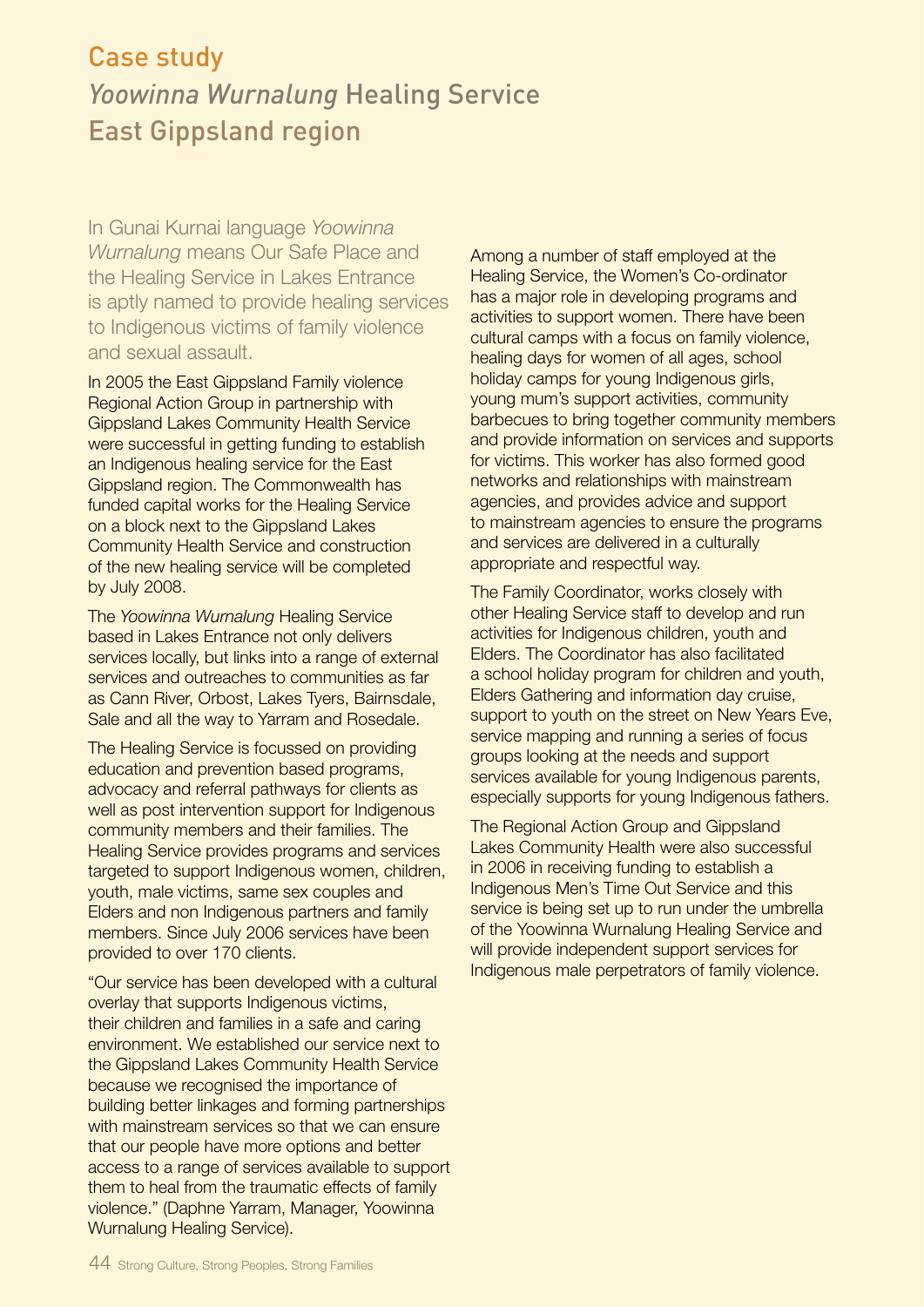# Objective 6: Healing

Increase opportunities for healing for victims and perpetrators.

The Indigenous community and the Victorian Government will strengthen community-led initiatives, such as Healing and Time Out Services, that provide opportunities for healing for victims and perpetrators of family violence and facilitate a therapeutic response to trauma and violence.

This objective is also supported by a range of Victorian Government initiatives and policy frameworks, notably the *Aboriginal Human Services Plan* and Integrated Family Violence Reform Strategy *as outlined in Victorian Government policy environment in the Context section of this plan*.

#### **Strategy 6.1**

**Improve access to therapeutic programs for people who experience family violence.**

- **Action 6.1.1** Develop strategies to ensure that Healing and Time Out Services are part of a continuum of support that includes crisis responses, access to counselling and longer term healing opportunities.
- **Action 6.1.2** Develop options for culturally competent services for Indigenous victims of sexual assault.
- **Action 6.1.3** Improve referral pathways to therapeutic counselling for Indigenous victims of family violence through promotion of schemes to support access to clinical practitioners.

**Strategy 6.2**

**Build capacity of services to coordinate service responses to Indigenous family violence.** 

- **Action 6.2.1** Establish mechanisms to ensure that mainstream organisations funded to provide services to Indigenous clients deliver culturally competent responses to Indigenous people.
- **Action 6.2.2** Develop partnerships between family violence services and alcohol and other drugs services, gambling services, mental health services and child and family services.
- **Action 6.2.3** Ensure that behaviour change programs link into a range of services which target mental health, alcohol and other drugs, gambling, literacy & numeracy and Koori cognitive development.
- **Action 6.2.4** Ensure the development of Indigenous alcohol and other drug initiatives that raise awareness and reduce the impact of alcohol and other drug misuse on the Indigenous community.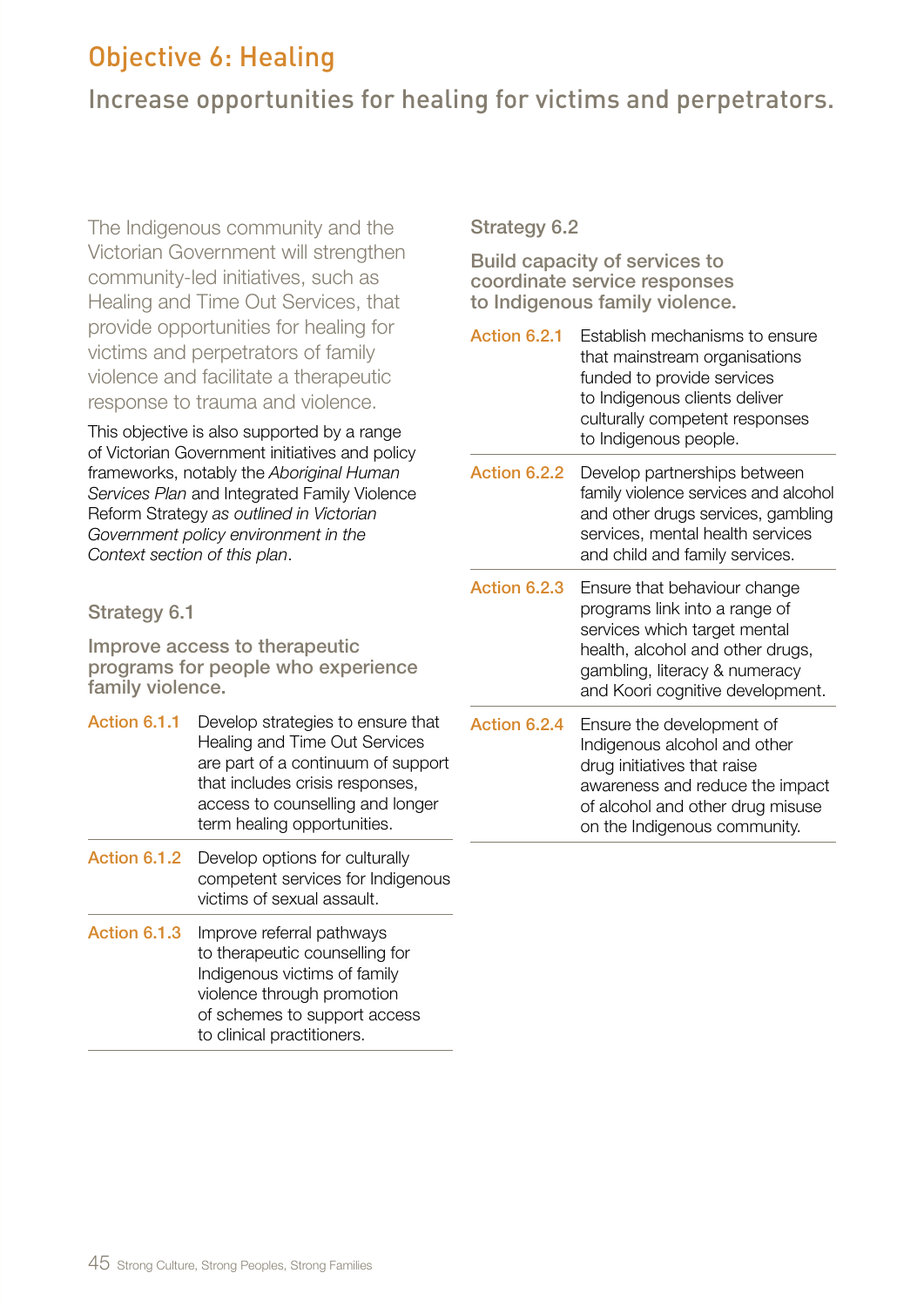### Case study

# Moving out of the shadows – healing opportunities North West Metropolitan region

'Until they have a process, such as at the camps or in the group work we do, people don't even realise the problems they have, they just live with them. They can't see into the realms of their own shadows,' says Indigenous men's worker Reg Blow from the MAYA Living Free Healing Association.

Combining cultural activities and counselling opportunities, MAYA provides an Indigenous approach to group therapy, cognitive behavioural therapy and local capacity building. It focuses on culture to rebuild the strength of individuals and support networks to help Indigenous people deal with trauma and loss.

Housed in a former church, the MAYA centre in Thornbury provides a tranquil space for Indigenous men and women to gather and is bedecked with local Indigenous art. People who come to the centre for activities such as sports, meditation, art and social events such as Koori-oke can also access alcoholics and narcotics anonymous meetings, counselling, Centrelink advice, legal services and referrals for other support.

A women's day of programs and men's day of programs is conducted each week. For women, circle discussion provides a way of sharing problems and learning from guest speakers each week. For men, sporting and cultural activities, including camps, reinforce cultural identity and provide opportunities for group and individual counselling and support.

Reg Blow says addressing their underlying issues of low self esteem helps Indigenous men to move through their shadows to a state of healing: 'Once men see the power of words, the power of their own self-talk, they can tell themselves they are good people. Their talk can tell them they might not control everything but they can change their own lives. This is the start of a healing process for our men.'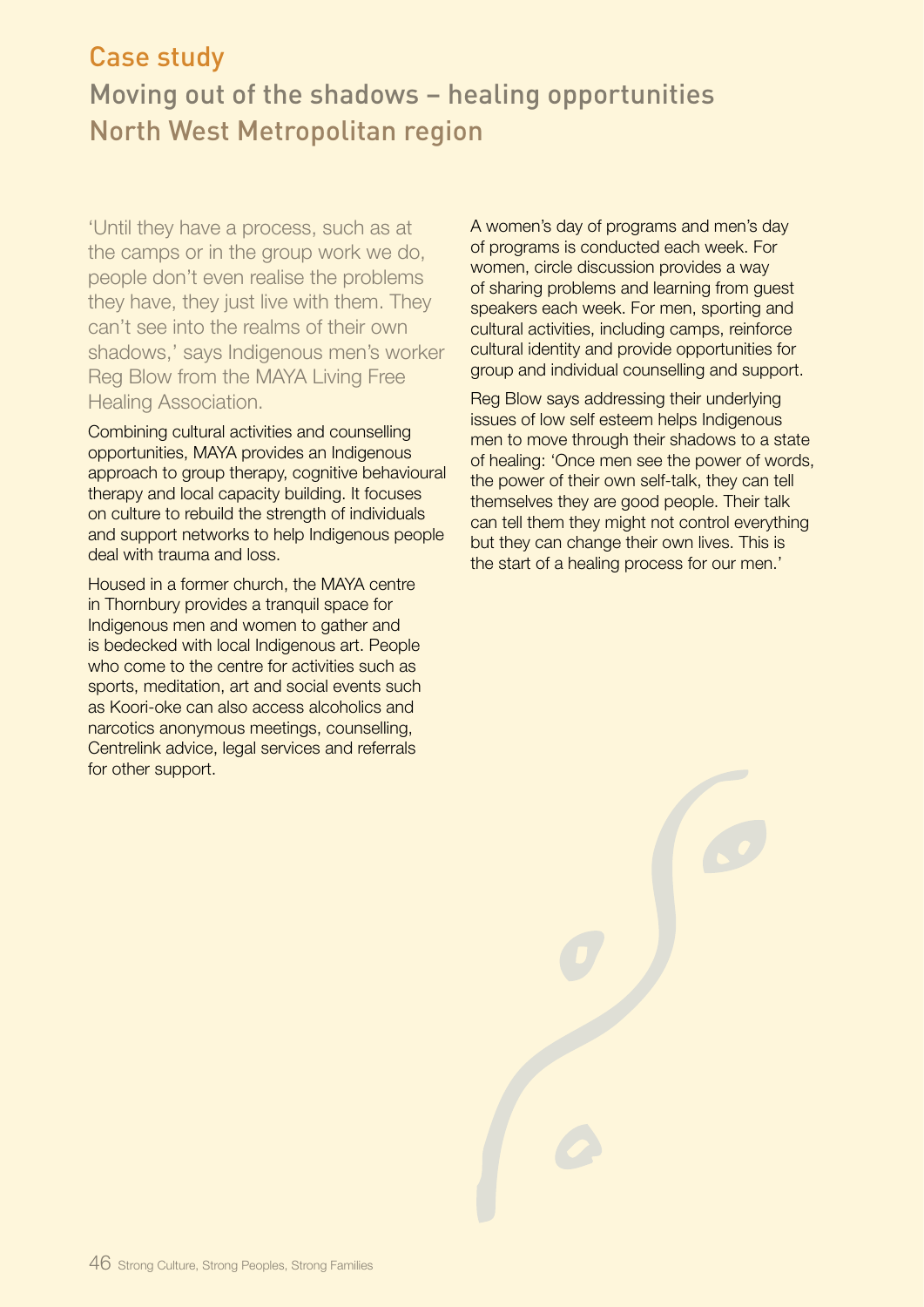# Objective 7: Service capability

Increase the cultural competency and capacity of the service system to improve responses to Indigenous family violence.

The Indigenous community and the Victorian Government will promote Indigenous workforce development and increase the cultural competence of all service provision through cultural competency initiatives.

This objective is also supported by a range of Victorian Government initiatives and policy frameworks, notably the Victorian Integrated Family Violence Reform Strategy and *Aboriginal Human Services Plan as outlined in Victorian Government policy environment in the Context section of this plan*.

#### **Strategy 7.1**

**Support employment, retention and development of Indigenous people in services through coordinated planning and support.**

- **Action 7.1.1** Review existing Indigenous workforce strategies with a view to developing training, recruitment, retention and career pathways for staff and scholarships at all levels (undergraduate, postgraduate, professional training).
- **Action 7.1.2** Increase access to education for Indigenous students in courses for professions related to reducing, responding to and eliminating family violence, including health, mental health, criminal justice, housing, relevant services (such as children's services and aged care) and legal professions.

#### **Strategy 7.2**

**Ensure cultural competency of services consistently across the service system.**

| Action 7.2.1 | Develop cultural competency<br>guidelines and standards<br>for mainstream services.                                                                                                                     |
|--------------|---------------------------------------------------------------------------------------------------------------------------------------------------------------------------------------------------------|
| Action 7.2.2 | Improve access to Indigenous<br>cultural competency training<br>for mainstream family violence<br>workers and organisations.                                                                            |
| Action 7.2.3 | Provide a targeted training<br>program on Indigenous family<br>violence for judicial officers and<br>court workers to assist in the<br>provision of culturally competent<br>court responses and options |

#### **Strategy 7.3**

**Provide tools to police to ensure provision of culturally competent responses to Indigenous victims and perpetrators of family violence.**

to victims of family violence.

**Action 7.3.1** Develop protocols between Victoria Police and Indigenous communities to increase cultural competency of Police staff and assist Indigenous communities in addressing family violence.

#### **Strategy 7.4**

**Strengthen service provision through formalising cross-sector and cross-agency service linkages.**

**Action 7.4.1** Establish mechanisms that promote links between Indigenous Family Violence Regional Action Groups and Integrated Family Violence Committees including cross membership and joint planning.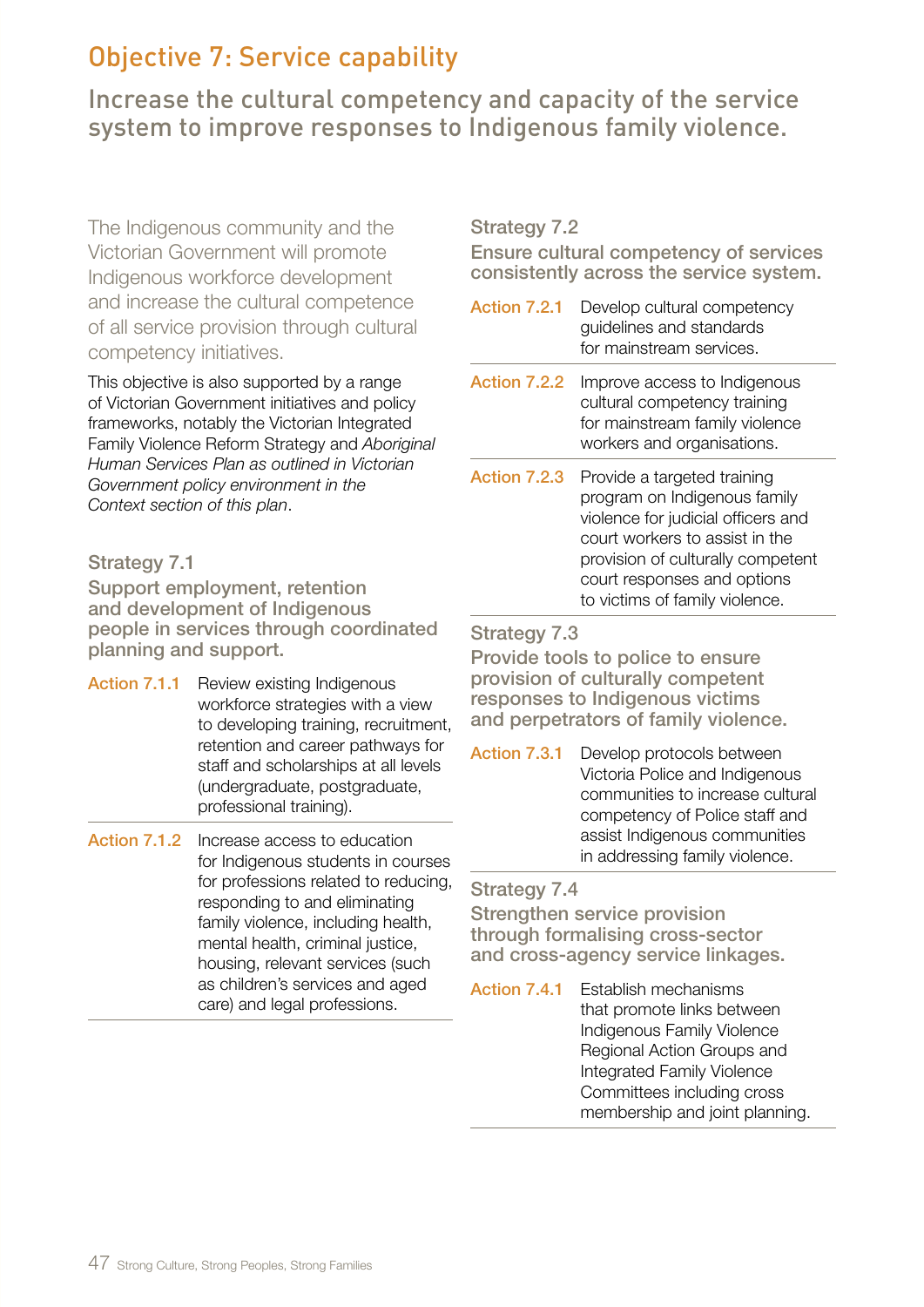# Case study Indigenous Perspectives for mainstream services Southern Metropolitan region

Family violence service providers are now better equipped to work with and help Indigenous communities in the Southern Metropolitan region.

The *"Family Violence: From an Indigenous*  **Perspective"** forum held in June at the Caulfield Hospital was attended by 22 mainstream service providers and three government agency representatives. Originally targeting staff in the inner south and middle regions, interest in attending was received from all over Victoria.

The forum featured a range of Aboriginal speakers talking from different perspectives of family violence. There were speakers from the Aboriginal community sharing experiences as service providers and community members talking about their perspectives of family violence as clients.

The forum showcased the work Aboriginal workers are doing in their community and helped raise awareness of the Indigenous Family Violence Strategy.

There was also a powerful performance of *'I Don't Wanna Play House'* by Tammy Anderson.

As a result of the forum, mainstream service providers are now better skilled to work more effectively with Indigenous clients affected by family violence issues.

It has helped create a better understanding of the particular issues facing Indigenous communities and increased cultural understanding and competence in mainstream services.

The forum has also highlighted the benefits and need to establish partnerships between Aboriginal community organisations and services with mainstream services, and identified the need for more forums to educate and share information on issues related to family violence.

The forum was organised by Aboriginal staff from three mainstream community services, the Chair of the Southern Metropolitan Regional Action Group and staff from the Salvation Army Family Violence Outreach team and was funded through the Community Initiatives Fund (CIF).



Please note that this case study has been revised from the first publication of the plan in June 2008 in consultation with the Southern Metropolitan Indigenous Family Violence Regional Action Group.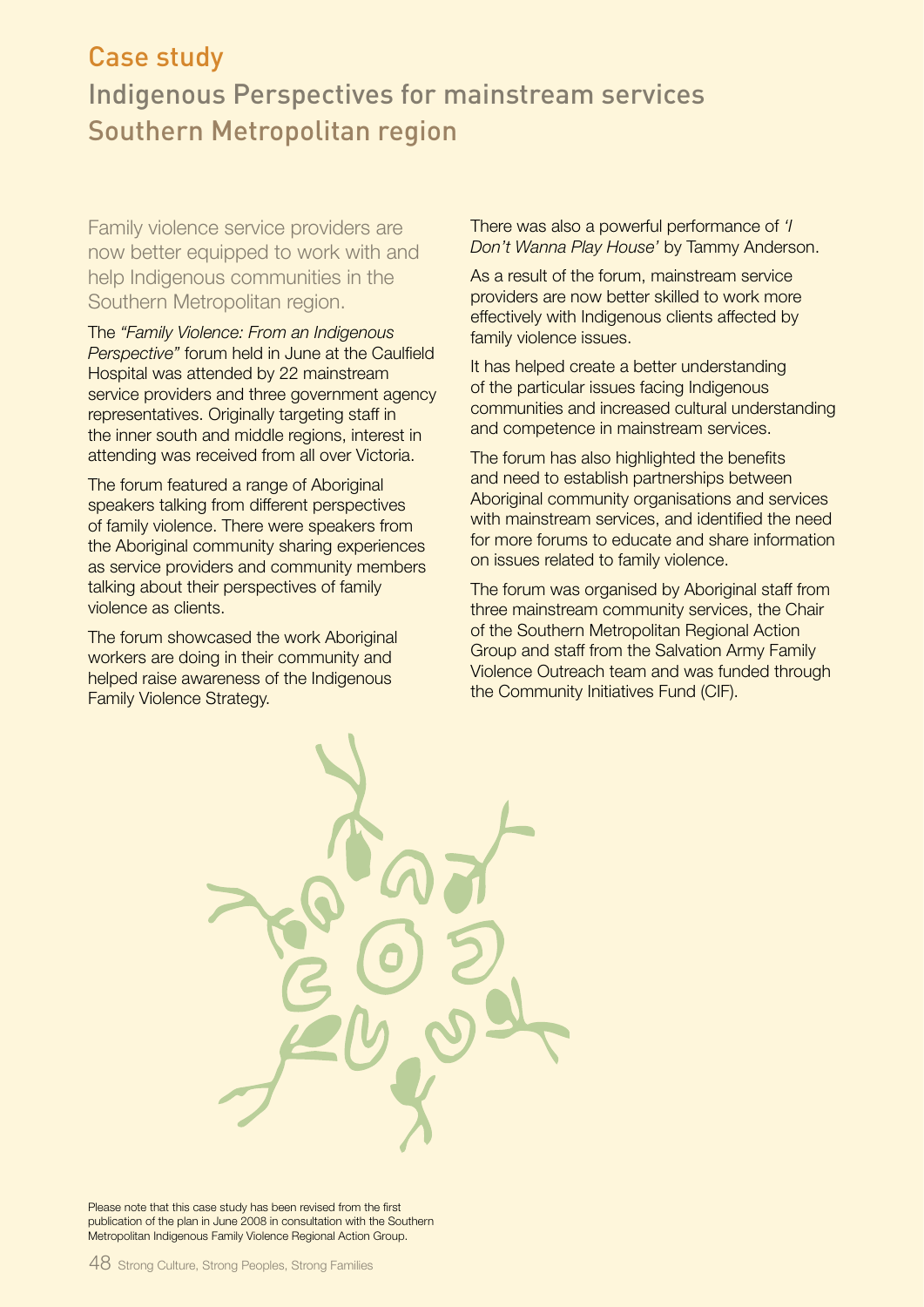# Objective 8: Research and evaluation

Improve the effectiveness and efficiency of responses to Indigenous family violence through ongoing research and evaluation.

The Indigenous community and the Victorian Government will strengthen data collection and promote ethical research into family violence to build an evidence base to better inform, evaluate and identify good practice responses of services to Indigenous family violence.

This objective is also supported by a range of Victorian Government initiatives and policy frameworks, notably the *Aboriginal Human Services Plan* and Integrated Family Violence Reform Strategy *as outlined in Victorian Government policy environment in the Context section of this plan*.

**Strategy 8.1**

**Review ongoing initiatives to ensure effectiveness of responses to Indigenous family violence.**

- **Action 8.1.1** Develop a framework for the evaluation of *Strong Culture, Strong Peoples, Strong Families* and components for review including action research drawing on experiences and expertise of Indigenous people and service providers.
- **Action 8.1.2** Develop and implement a review and evaluation of the Regional Action Group model and undertake an evaluation of the Indigenous Family Violence Partnership Forum.

#### **Strategy 8.2**

**Develop mechanisms to share information on good practice actions and outcomes.**

- **Action 8.2.1** Strengthen information and communication about initiatives and outcomes to reduce, prevent and eliminate family violence with the Indigenous community.
- **Action 8.2.2** Establish a code of ethics and a mechanism developed by the Partnership Forum to ensure independent review of Indigenous components of family violence research generated through the 10 Year Plan. **Action 8.2.3** Document effective therapeutic and holistic healing approaches, including those being implemented in Healing Services and Time Out Services, and ensure that learnings are shared across the state. **Action 8.2.4** Conduct men's, women's and youth forums in Victoria. **Strategy 8.3 Improve data collection systems from mainstream service agencies to better inform service responses. Action 8.3.1** Victoria Police staff record Indigenous status of perpetrators and victims of family violence. **Action 8.3.2** Undertake research to determine prevalence of family violence (including sexual assault, childhood sexual abuse, child abuse and neglect sexual abuse, Elder abuse, community violence) in Indigenous communities to inform design and planning of future services. **Action 8.3.3** Expand capacity of *Community Attitudes Survey* to capture Indigenous community views on acceptability of violence and wider community attitudes about Indigenous culture. **Action 8.3.4** Increase local research capacity through development of Regional Action Groups. **Action 8.3.5** Consider learnings from existing Healing and Time Out Services for future planning of Statewide service provision.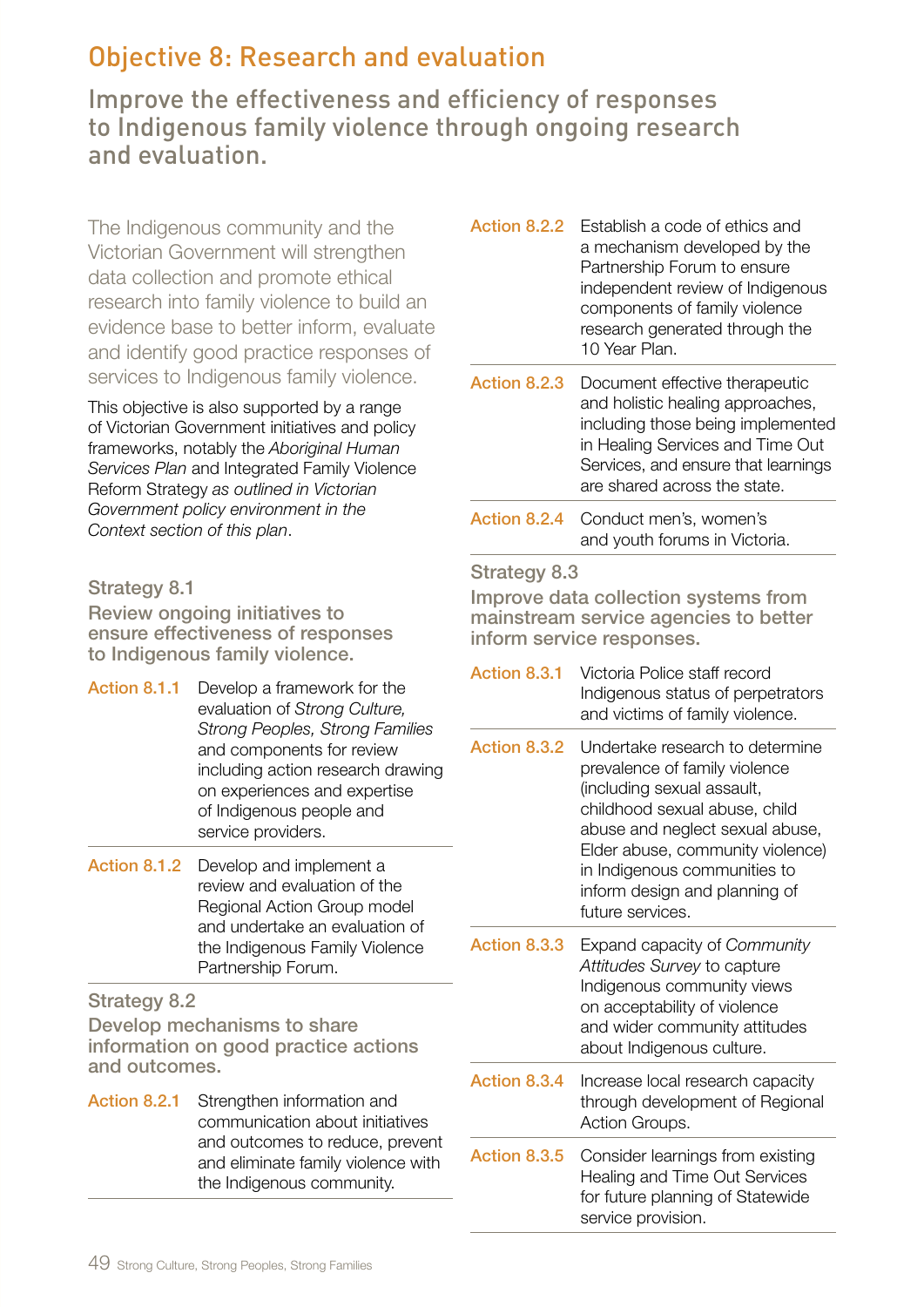# Appendix 1

# Integrated Family Violence Service Reform Strategy Principles extract

*Strong Culture, Strong People, Strong Families* is applicable to Indigenous community and government responses to family violence specifically in Indigenous families and communities. Provided here for information is an extract from the Integrated Family Violence Service Reform Strategy Principles applicable to all government responses to family violence in Victoria:

- 1 Family Violence is a fundamental violation of human rights and unacceptable in any form.
- 2 Physical or sexual violence within the family is a crime which warrants a strong and effective justice response.
- 3 Responses to family violence must recognise and address the power imbalance and gender inequality between those using violence (predominantly men) and those experiencing violence (predominantly women and children).
- 4 The safety of women and children who have experienced, or are experiencing family violence, is of paramount consideration in any response.
- 5 The voices of women and children who have experienced violence must be heard and represented at all levels of decision making to help assist in reform.
- 6 Men who use violence should be held accountable and challenged to take responsibility for their actions.
- 7 Family violence affects the entire community and occurs in all areas of society, regardless of location, socio-economic and health status, age, culture, gender, sexual identity, ability, ethnicity, or religion. Response to family violence must take into account the needs and experiences of people from these diverse backgrounds and communities. Family violence is not acceptable in any community or culture.
- 8 Responses to family violence can be improved through the development of a multi-faceted approach in which responses are integrated and specifically designed to enhance the safety of women and children.
- 9 Preventing family violence is the responsibility of the whole community and requires a shared understanding that family violence is unacceptable.
- 10 The prevention of family violence requires changing community attitudes and behaviour, responding to people at risk at the earliest possible stage and improving responses to women and children who experience violence and to men who perpetrate it.
- 11 Responses to family violence can be improved through increased recognition and greater coordination of services in responding to the independent rights and needs of the child. <sup>24</sup>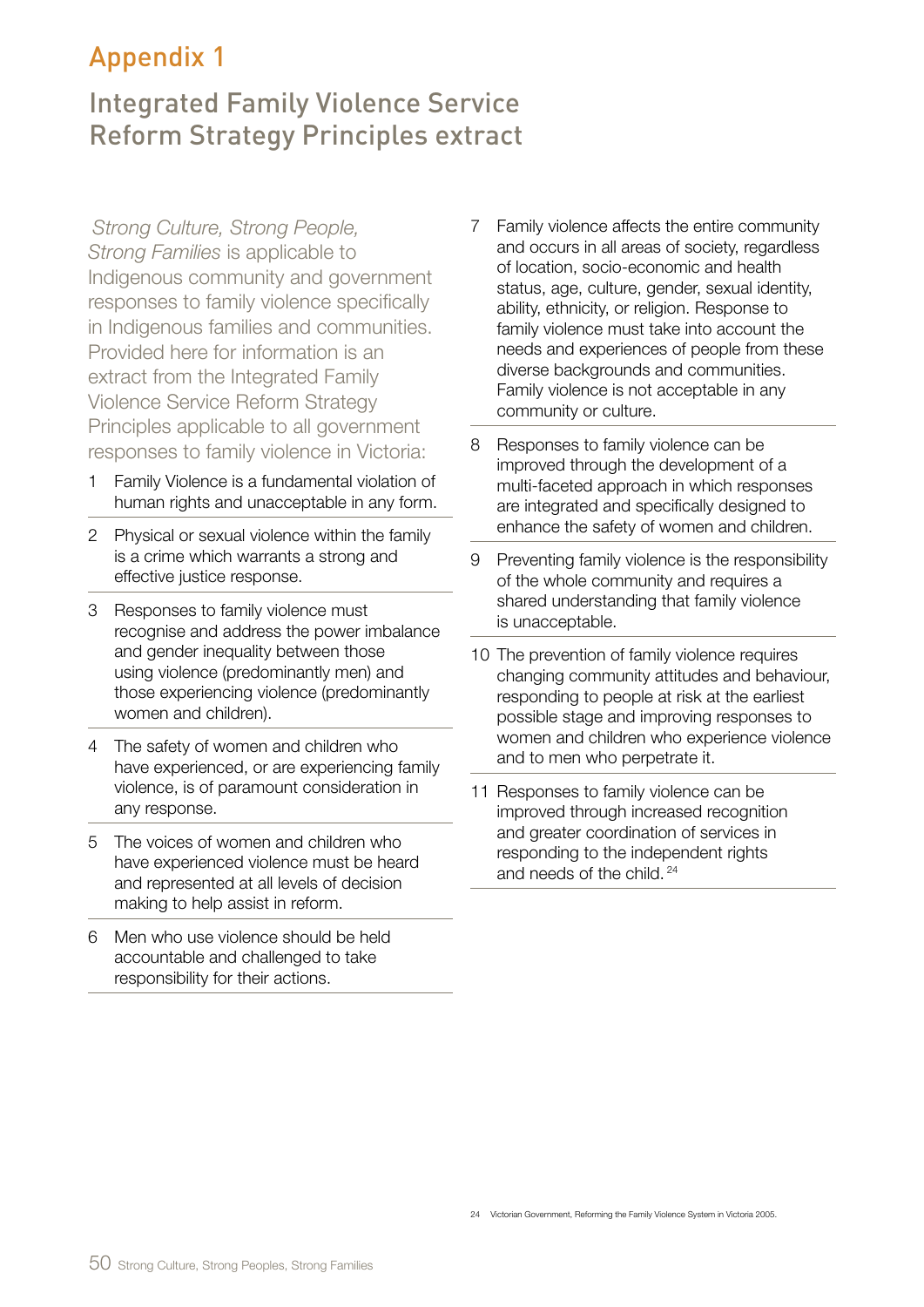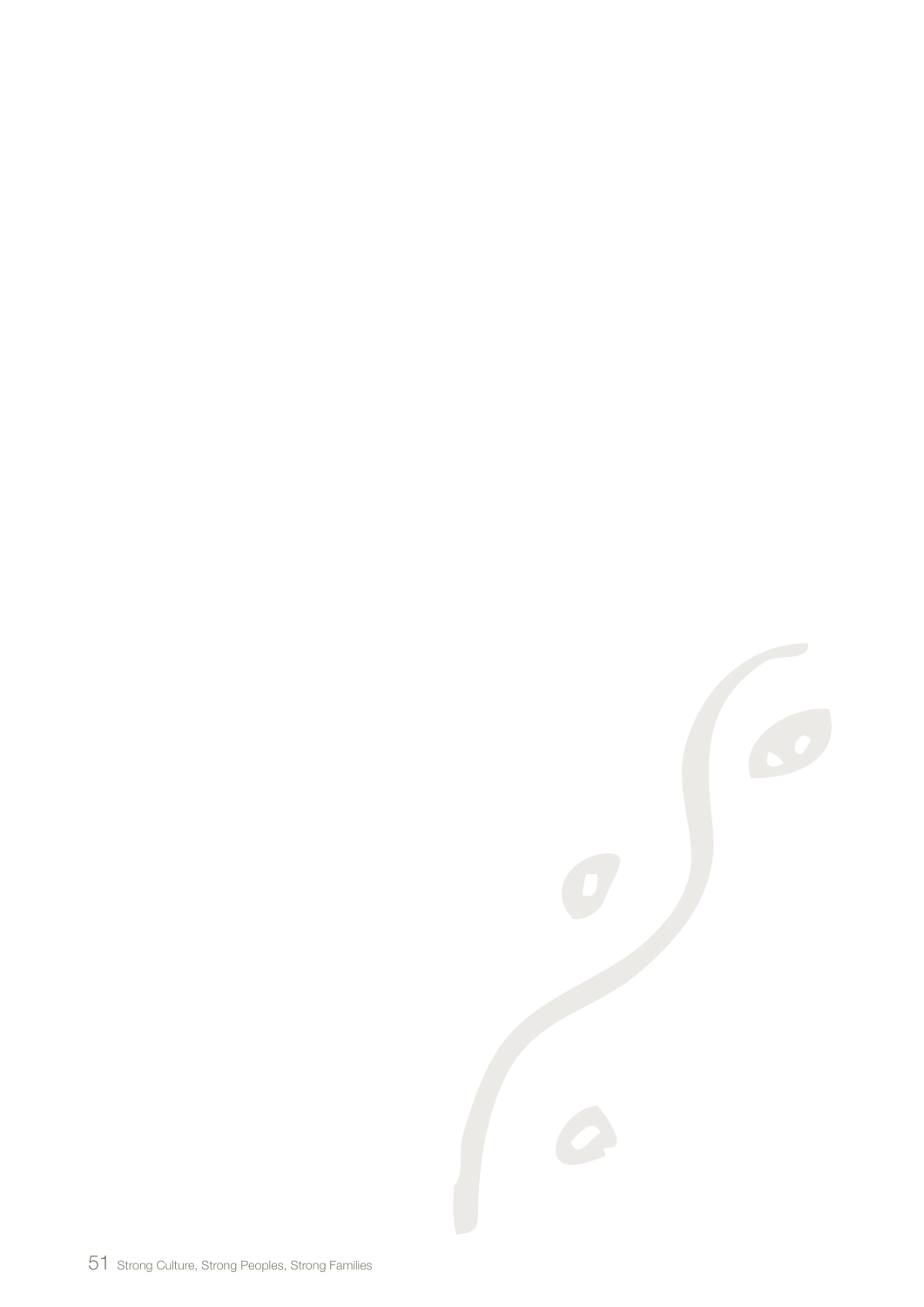